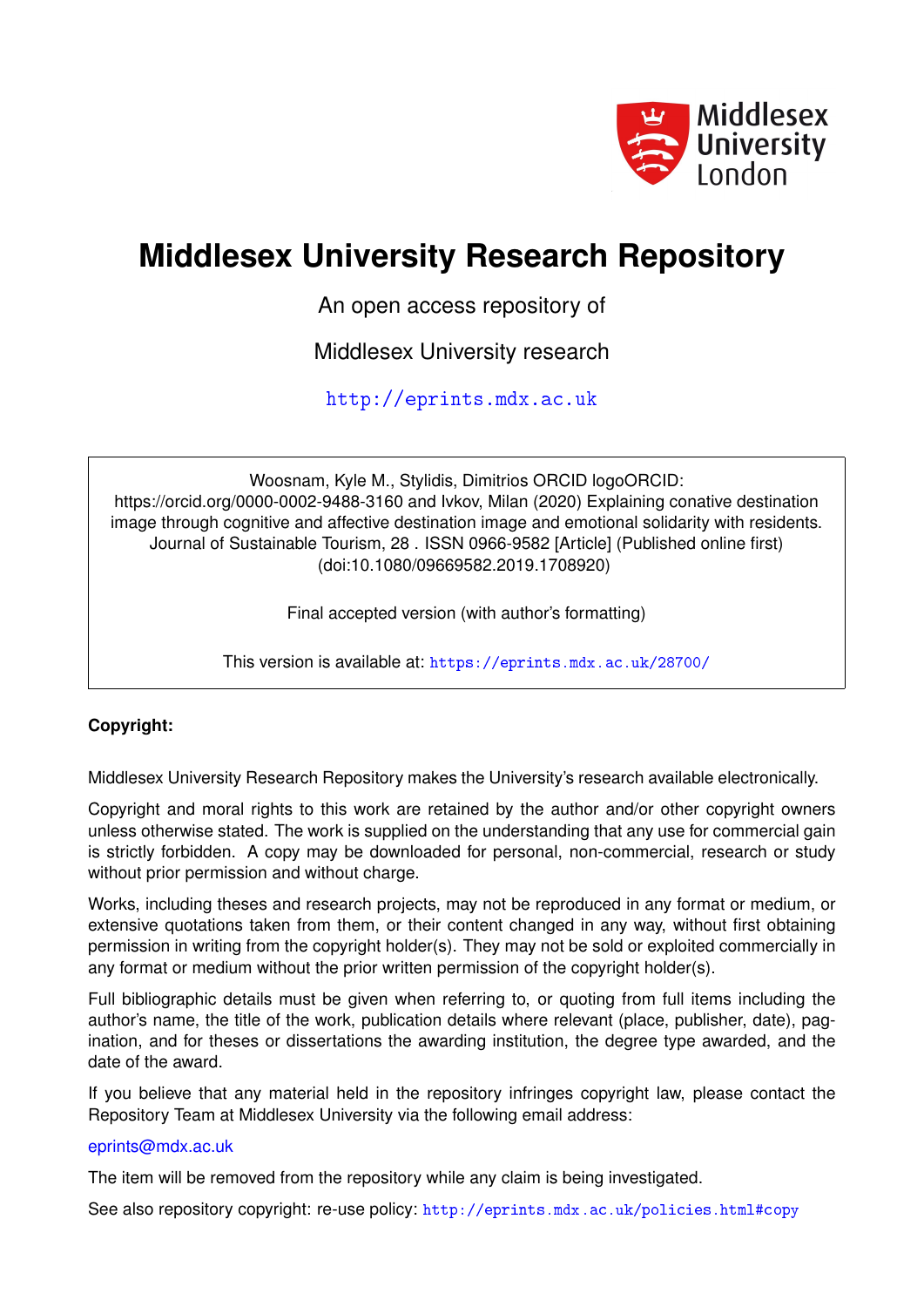# **Explaining conative destination image through cognitive and affective destination image and emotional solidarity with residents**

#### **Abstract**

It is nearly impossible to consider a destination without also acknowledging its people as well as the relationship visitors have with such residents. Employing a hierarchical structure of destination image, this study examined how emotional solidarity along with cognitive and affective image explain conative image of Greece among Serbian visitors who had recently visited. Targeting Serbians living in Novi Sad, survey data were collected on-site as well as through online means, resulting in 401 completed questionnaires for analysis. Structural equation modeling revealed that five of the six proposed hypotheses were supported from the developed theoretical model. Overall, emotional solidarity, cognitive image and affective image were able to predict 70% ( $R^2 = 0.70$ ) of the variance in conative image. Implications for theory and practice along with limitations and future research opportunities are discussed at the close of the paper.

#### **Keywords**

Destination image, emotional solidarity, structural equation modeling, Serbia, Greece

# **Introduction**

Few lines of research within the travel and tourism literature are as ubiquitous as the work pertaining to destination image. This is evidenced by a continued steady stream of research spanning roughly four decades. Both academic researchers and practitioners have championed destination image since the early efforts put forth by Hunt (1971) within the travel and tourism literature, offering various, yet similar definitions of the construct (Zhang, Fu, Cai, & Lu, 2014). As Lawson and Baud-Bovy (1977) advanced, destination image is, "the expression of all objective knowledge, impressions, prejudice, imaginations and emotional thoughts an individual or group might have of a particular place" (p.10). Some of the main reasons behind the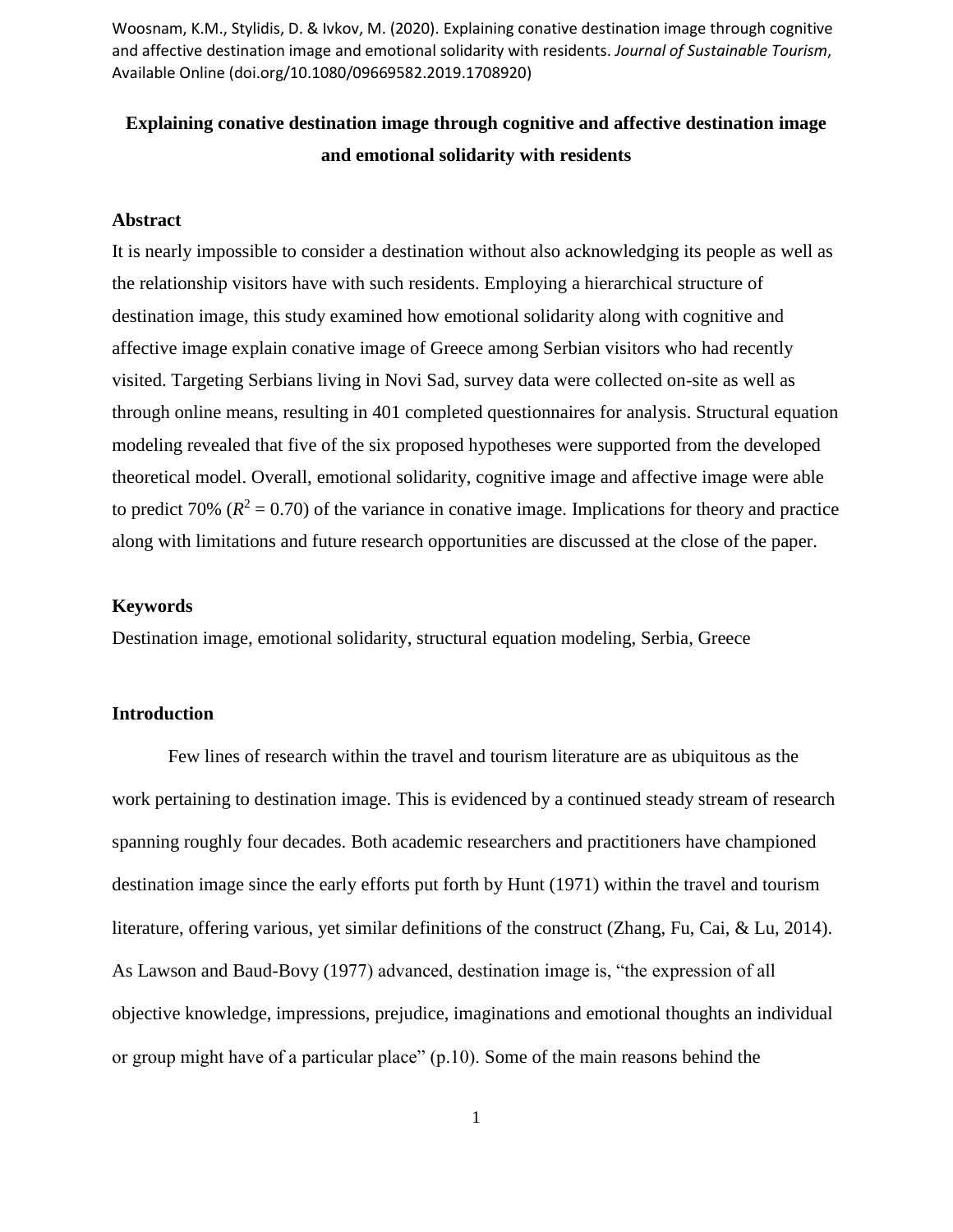popularity of measuring destination image is based on its practical application in marketing and management of destinations (Sun, Ryan, & Pan, 2015; Tan, 2017) and the fact that image is a dominant pull factor (Kim, 2018; Zhang et al., 2014) drawing many to visit and even return to the destination.

A preponderance of the destination image research has focused exclusively on the tourists' perspective (see Chen & Tsai, 2007; Pike, 2002; Tasci & Gartner, 2007; Zhang et al., 2014, to name a few). Such a focus is evidenced through a large portion of the research on destination image used to explain tourists' loyalty to a destination, highlighted through the recent meta-analysis on the topic conducted by Zhang et al. (2014). Recent research (Agapito, Mendes, & Valle, 2010; Ryan & Aicken, 2010; Stylidis, 2018; Stylidis & Cherifi, 2018; Stylidis, Shani, & Belhassen, 2017) has noted the value of considering residents' perspectives of the place they live in as a tourist destination (residents' destination image). Implicit in such work is the importance placed on the relationship that exists between residents and tourists in shaping the image of a destination. In other words, it is difficult to divorce a place from its people when constructing an image of the destination (Beerli & Martin, 2004; Trauer & Ryan, 2005). In support of that, Walker and Moscardo (2016) reported that resident-tourist interactions lead to sustainable tourism development through enhanced image attributed to increased levels of understanding of local people, of traditional culture and way of life. However, the absence of local input in the planning, development and marketing of tourism, and especially a lack of consideration of the relationships that typically develop between locals and tourists, has gradually led to image disparities between the two parties that challenge sustainable tourism development, as residents' emotions and image were recently found to dictate their behavioral intentions toward tourism (Stylidis, 2018; Zheng, Ritchie, Benckendorff, & Bao, 2019). Such disparity and emotional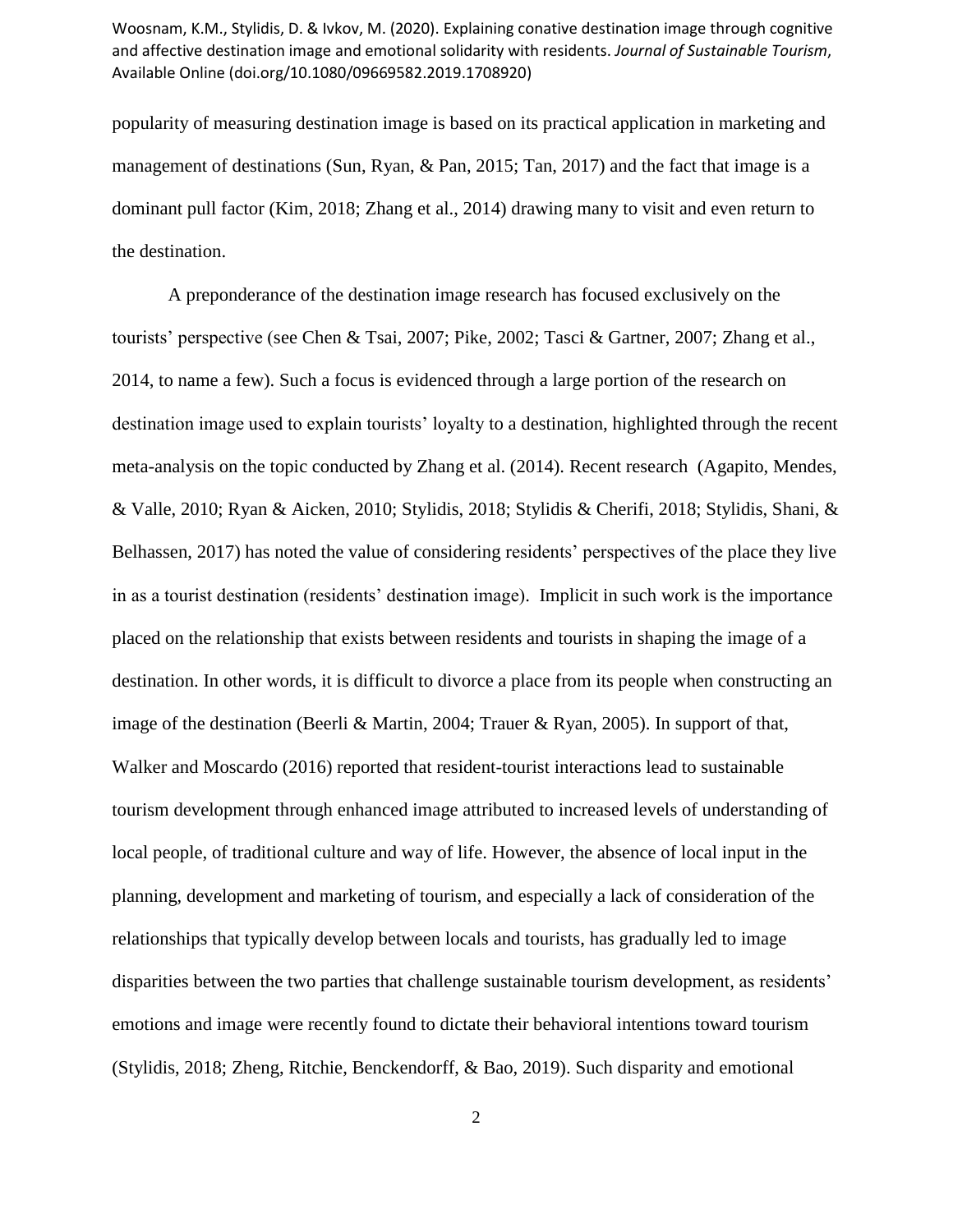distance further lead to the phenomena such as anti-tourism currently being experienced in many destinations worldwide including Amsterdam, Barcelona, Paris, Santorini and Venice,challenging not only residents' quality of life but also tourists' levels of satisfaction with their trip. Activities that provide further insights into the destination and encourage tourists to develop a sense of responsibility for that destination and its residents are key elements of sustainable tourism (Walker & Moscardo, 2016).

Though it has not been considered in tandem with destination image, one means through which the relationship between visitors to a destination and its residents can be surmised is emotional solidarity. As Hammarstrom (2005) contends, emotional solidarity is the affective bonds individuals experience with one another, often characterized by degree of closeness. Such perceived closeness is expressed as the sentiment of togetherness, according to Jacobs and Allen (2006). Though visitors' emotional solidarity with residents was found to significantly explain intentional behaviors (i.e., revisit intentions per Ribeiro, Woosnam, Pinto, & Silva, 2018) and behaviors (i.e., on-site expenditures per Woosnam, Dudensing, & Walker, 2015), neither work has explicitly explored its relationship with destination image. Ribeiro et al. (2018), for example, provides empirical support for the link between emotional solidarity and loyalty, neglecting however the imperative role cognitive and affective image play in this process. The current study fills this gap by exploring the relationship between tourists' destination image and emotional solidarity, making a contribution to the process of developing sustainable communities and enhancing visitors' experiences. By focusing on tourist segments, in particular, that develop emotional closeness, feelings of sympathy and understanding for the destination population and who at the same time appreciate its image centered on rich cultural heritage preservation, local tourism marketers and planners can achieve the aims of sustainable tourism development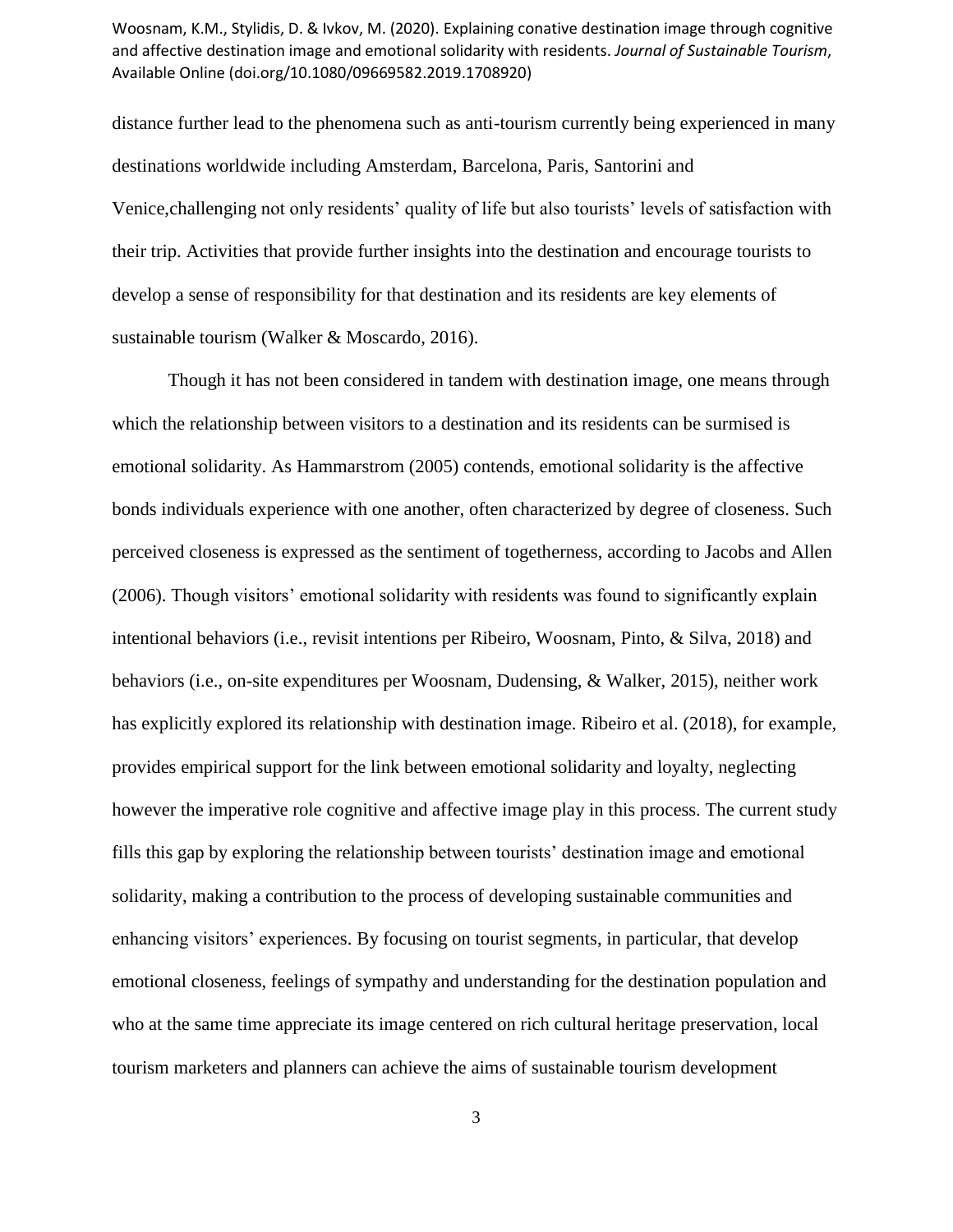(Woosnam & Aleshinloye, 2013) which minimizes threats to the cultural integrity of the place (UNESCO, 2019).

While the lion's share of research concerning destination image has focused on the cognitive-affective link (Agapito, Valle, & Mendes, 2013; Beerli & Martin, 2004; Li, Cai, Lehto, & Huang, 2010; Lin, Morais, Kerstetter, & Hou, 2007), the emphasis on conative image of destination is somewhat underplayed. As Gartner (1993) advocated for, however, a hierarchical structure of the relationship between cognitive, affective, and conative destination image exists. This notion was confirmed through the research conducted by Agapito et al. (2013) which indicated that affective image mediates the relationship between cognitive and conative destination image. As such, the purpose of this work is to fill the gap of considering tourists' emotional solidarity with residents of a visited destination in explaining cognitive and affective destination image and how such forms of destination image ultimately explain visitors' conative image of a particular destination they had previously visited. The theoretical contributions this study aims to make build on the work of Ribeiro et al. (2018) to extend the burgeoning frameworks involving both emotional solidarity and destination image by further understanding their interplays that contribute to conative image. Potential practical contributions of the work are to assist local destination marketing organizations in not only gauging the relationship that exists between previous visitors to and residents of their destination, but also how that relationship translates to the likelihood of visitors returning and/or recommending the destination to others.

4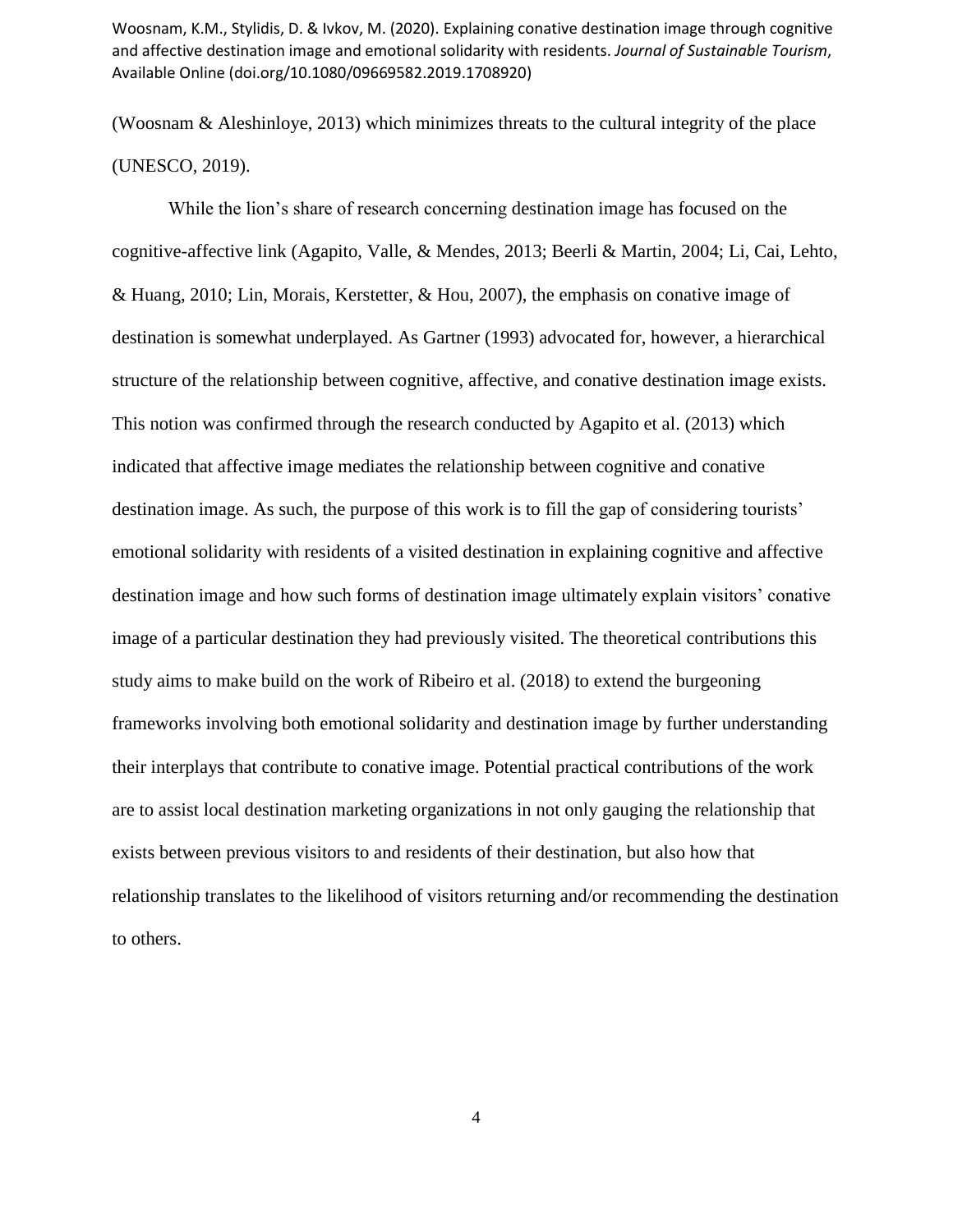# **Literature review**

### *Destination image*

Destination image is a highly subjective concept, encompassing an amalgam of peoples' beliefs, ideas, impressions and feelings of a country, city or area as a tourist destination (Baloglu & Brinberg, 1997; Crompton, 1979; Pike, 2017). Destination image as such has become the core of place branding, which commonly refers to 'the development of a consistent element mix to identify and distinguish "place" through positive image building' (Cai, 2002, p.722). Building on the work of Boulding (1956) and Scott (1965), Gartner (1993) first introduced destination image to tourism, arguing that the construct comprises three distinctly different but hierarchically interrelated components: cognitive, affective and conative (see also Dann, 1996; Stylidis et al., 2017; Tasci, Gartner & Cavusgil, 2007). Such distinction is a conceptual and methodological tool that facilitates examination of the complex concept of image (Chew & Jahari, 2014; Stylos, Bellou, Andronikidis & Vassiliadis, 2017; Wang & Hsu, 2010). The cognitive image component reflects an evaluation of the perceived attributes of the destination with or without prior visitation (Martín & del Bosque, 2008; Papadimitriou, Kaplanidou & Apostolopoulou, 2018). This set of attributes corresponds to the resources of a tourist destination (Stabler, 1988). The affective image component denotes peoples' emotional responses and feelings towards the destination (Baloglu & Brinberg, 1997; Hallmann, Zehrer, & Müller, 2014; Kim et al., 2019). For some researchers like Gartner (1993) these feelings become operational during the evaluation stage of the destination selection, while for others like Russell and Snodgrass (1987), they develop constantly across the time span of a trip. The notion that researchers should also examine the affective component of image to better understand the way people assess their environment was

5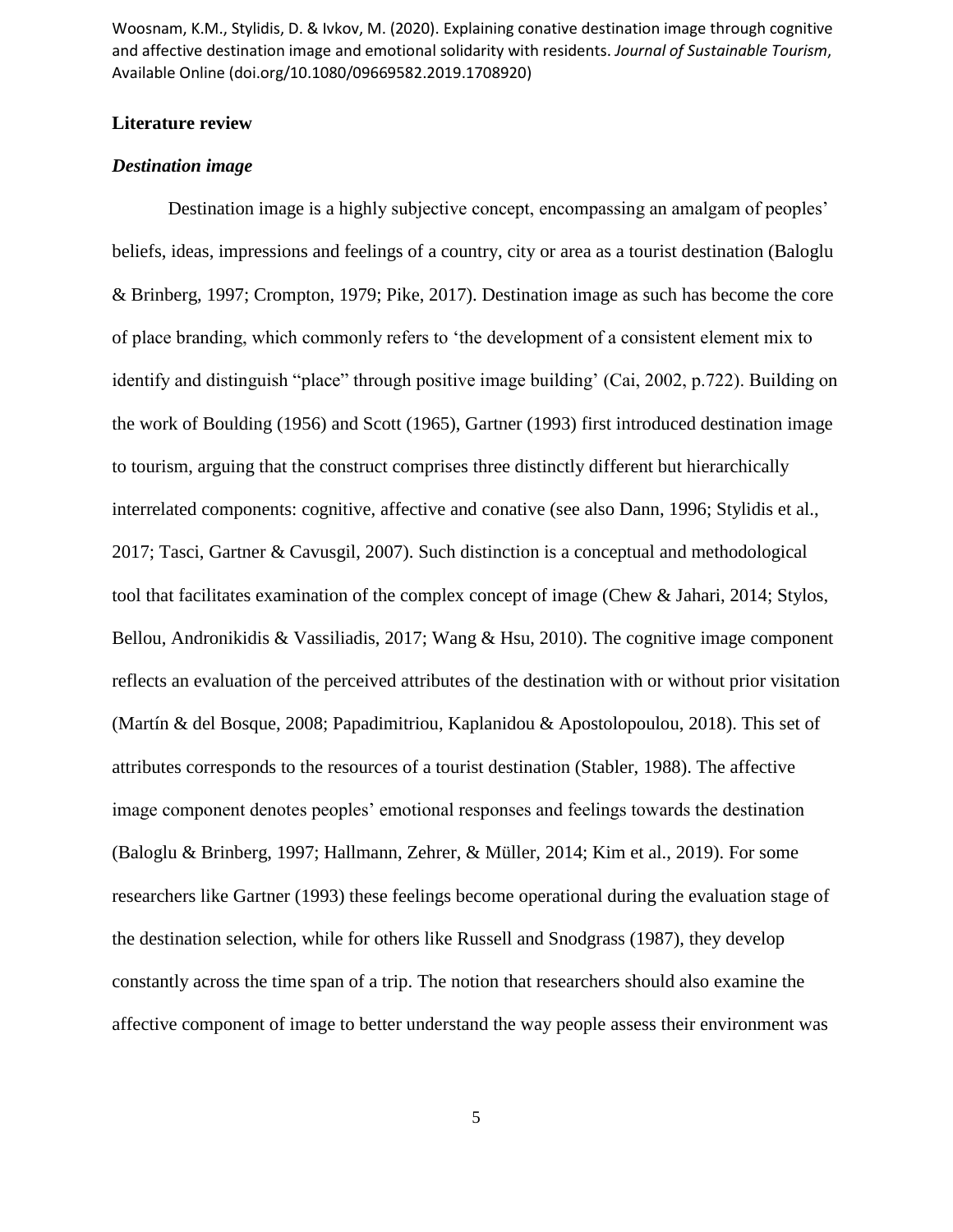also supported by a number of scholars in environmental psychology (see Holbrook, 1981; Walmsley & Young, 1998; Ward & Russel, 1981).

Not all researchers are in agreement though with the practical value of the affective component of image. Chen (2001), for instance, argues that the affective evaluations are rather abstract and vague, and of far less use in the design of marketing strategies. In Chen's (2001) view, cognitive attributes provide more concrete and interpretive information regarding the uniqueness of a destination and thus help marketers to develop actionable positioning strategies. However, the study of Yuksel, Yuksel, and Bilim (2010) and Stylidis et al. (2017), among others, has exemplified the need to incorporate both cognitive and affective evaluations when examining destination image.

Cognitive and affective images are known to interact, with most researchers suggesting that cognitive influences the affective, while a few others claim the opposite. For some researchers, the first level of response to a destination is affective and this governs subsequent actions toward that destination (Ittelson, 1973; Walmsley & Young, 1998). There is also empirical evidence that higher levels of affection lead to more positive cognitive evaluations of a place's attributes (e.g., Billig, 2006; Rollero & Piccoli, 2010). Most researchers though counterargue that peoples' affective evaluation of a destination largely depends on their knowledge of that destination (Baloglu & McCleary, 1999; Boo & Busser, 2005; Russel & Pratt, 1980). A number of studies in particular have established the sequence cognitive image  $\rightarrow$  affective image (e.g., Beerli & Martin, 2004; Li, Cai, Lehto, & Huang, 2010; Lin et al., 2007). For example, Lin et al. (2007) confirmed that tourists first cognitively assess a destination and then develop feelings towards that destination. Despite their merits, the vast majority of previous studies have verified the relationship between cognitive and affective image using non-visitors, first-time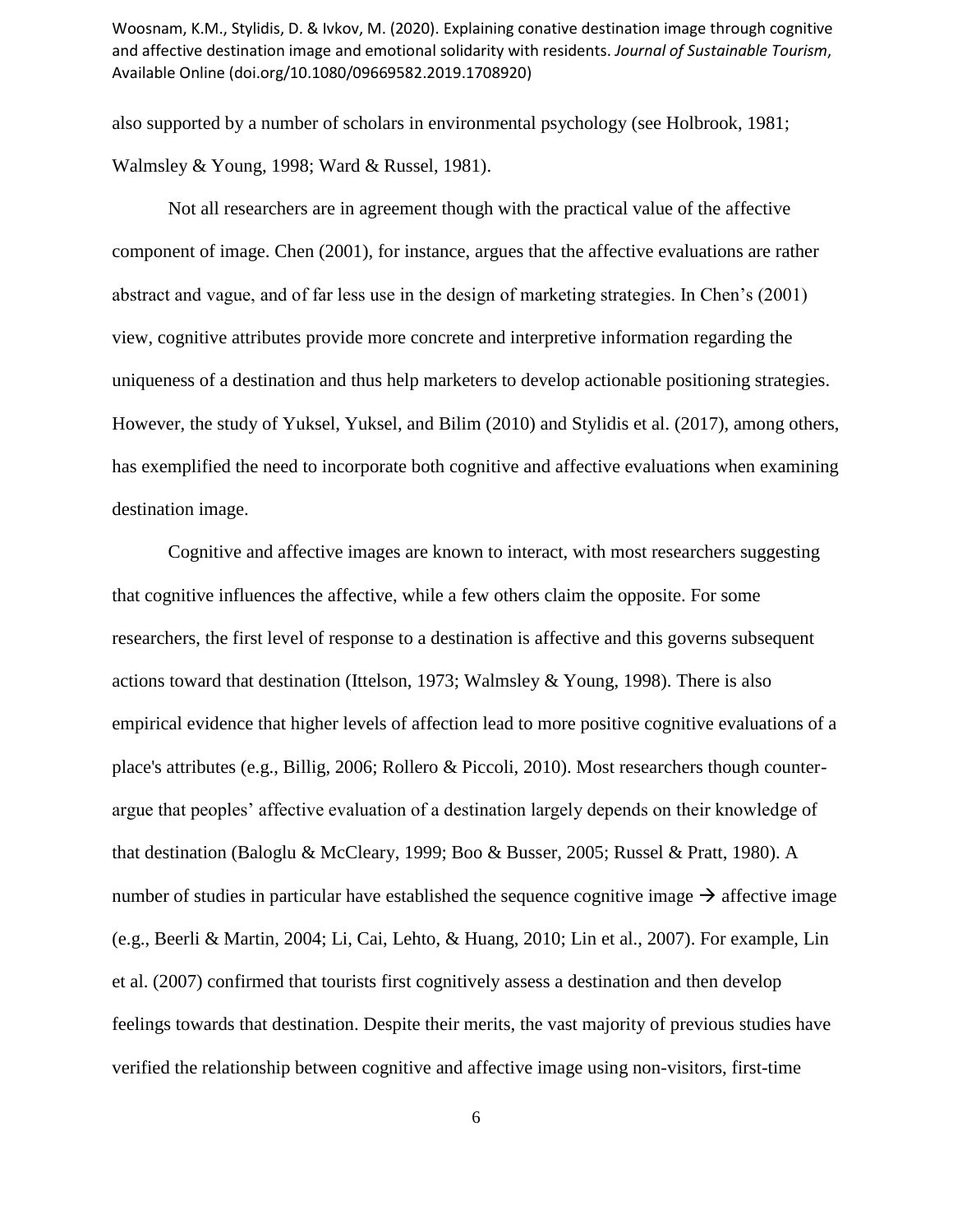visitors or a combination of first-time and repeat visitors; as a result, little is known about the direction of the relationship between the two constructs in the context of tourists who have previously visited the destination. Potential repeat visitors have been reported having different, usually more positive overall images and intentional behaviors as compared to first-time visitors (Iordanova & Stylidis, 2017; Tasci, 2006) due to their higher levels of familiarity with the destination; actual visitation seems to produce a more positive modified image (Richards, 2001). Researchers who further investigated the effect of actual visitation on the components of image found that visitation positively modifies both the cognitive and the affective component (Fakeye & Crompton, 1991; Kim et al., 2019). As tourists directly experience the destination, they become aware of and are exposed to places and activities they did not know about (Vogt & Andereck, 2003), further developing their knowledge and feelings about the place.

Finally, the conative image component is the action element, analogous to behaviour. For Gartner (1993), a direct relationship exists between conative and the other two components; behaviour depends on the image developed during the cognitive stage and evaluated during the affective stage. This approach has been criticized by recent studies conducted by Stylos and his colleagues (2016, 2017), who claim that conative lies at the same level of conceptualisation with cognitive and affective images. The aforementioned studies reported that all three components directly or indirectly affected intention to revisit a tourist destination, without though testing for components' interrelationships. Following Gartner's approach, Agapito, Valle and Mendes (2013) argued that researchers in the tourism literature have largely related the conative component to loyalty (see Bigné et al., 2009; Cai et al., 2004; Chi & Qu, 2008; Li et al., 2010). Further examining the relationship between destination image and tourists' future behavioral intentions (conceptualized as loyalty or conative image) in a meta-analysis of 66 studies on this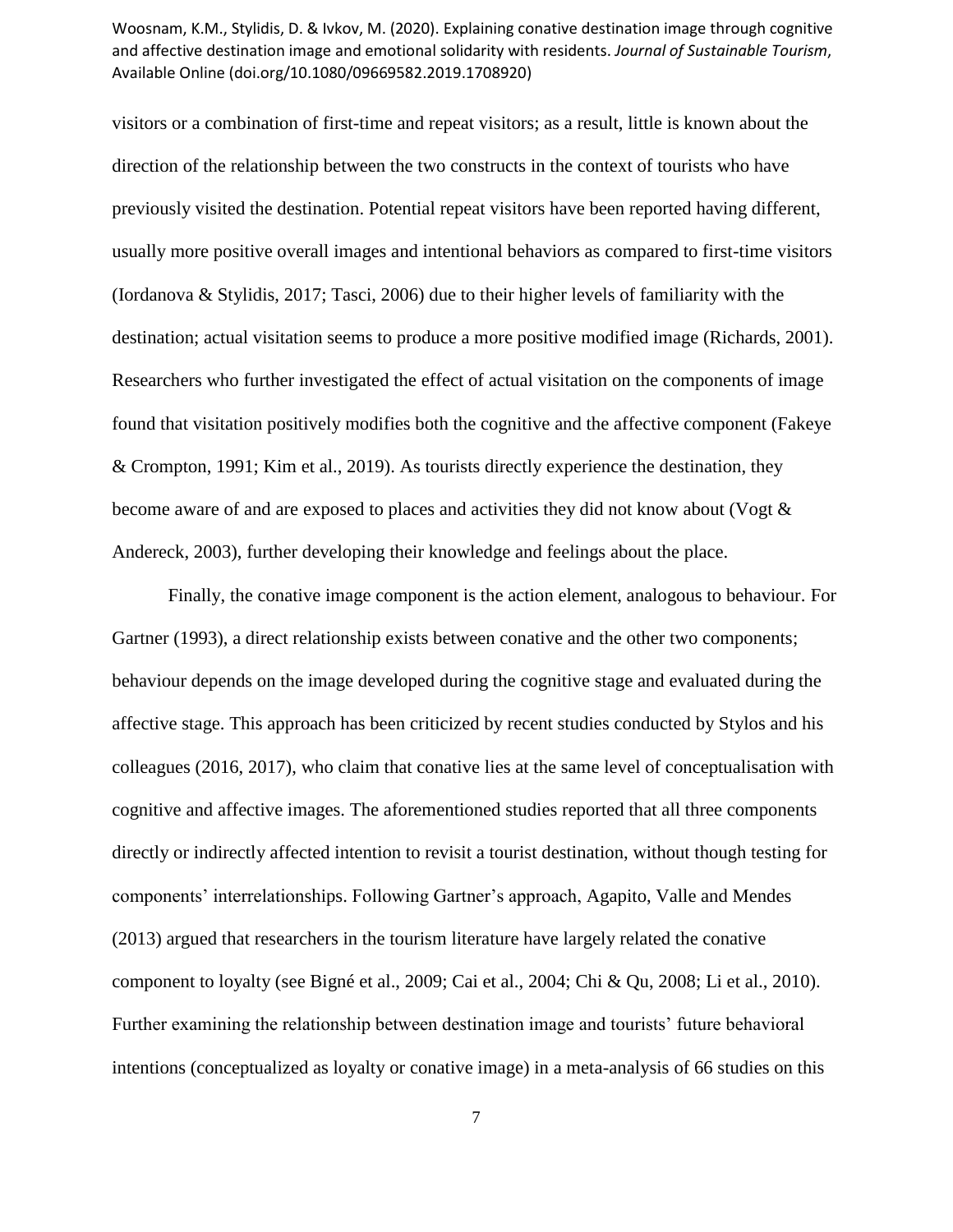subject, Zhang, Fu, Cai and Lu (2014) concluded that both the cognitive and affective image have a positive impact on loyalty/conative image. Chew and Jahari (2014), Wang and Hsu (2010) and Qu et al. (2011), for example, reported that the cognitive and affective components influence tourists' behavioral intentions in relation to the destination (e.g., recommend the destination to others, revisit in the future). Following this line of logic in previous research, it is hypothesized that the cognitive component will exert a positive effect on the affective component, and each of these will have a positive impact on the conative component.

- $H<sub>1</sub>$ : Cognitive image is positively related to conative image.
- H2: Cognitive image is positively related to affective image.
- H3: Affective image is positively related to conative image.

Despite the popularity of the topic and a wealth of studies exploring the various antecedents of destination image such as tourists' level of familiarity, distance from the destination, sociodemographic characteristics and variety of information sources used (Iordanova & Stylidis, 2017; Smith, Li, Pan, Witte, & Doherty, 2015), little attention has been given to the relationship between emotional solidarity and destination image, as discussed in the next section.

#### *Emotional solidarity*

Though the roots of emotional solidarity come from preliminary macro-sociological work undertaken by Durkheim (1912/1995) (and made more accessible by work in micro-sociology, see Bahr et al., 2004; Clements, 2013), most recently, research has been well documented within the travel and tourism literature surrounding the construct (Hasani et al., 2016; Joo et al., 2018; Li & Wan, 2017; Ribeiro et al., 2018; Simpson & Simpson, 2017; Woosnam et al., 2018). Emotional solidarity, in an elementary sense, is considered the feeling of togetherness (Jacobs &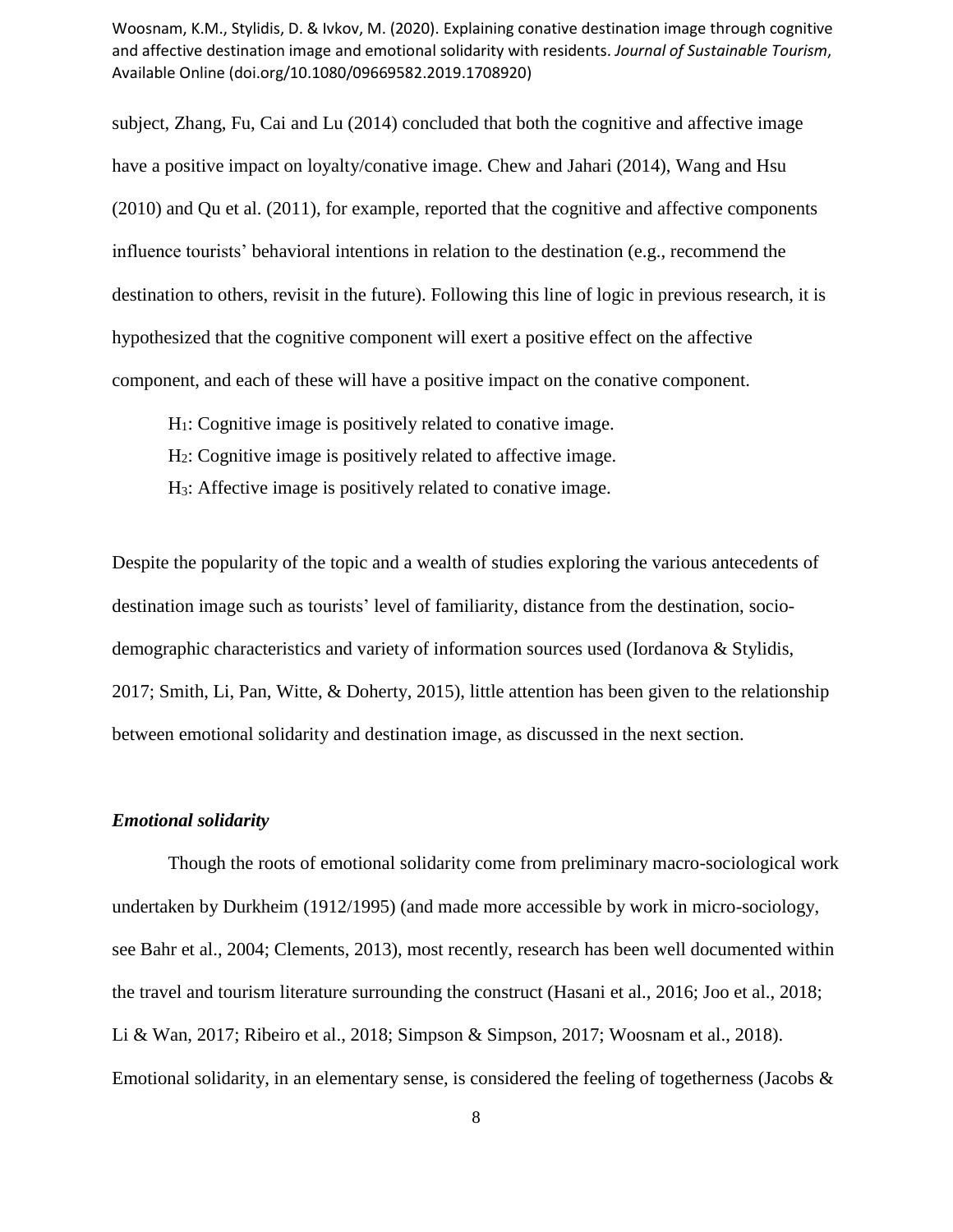Allen, 2005), marked by levels of trust and degree of emotional closeness (Gronvold, 1988), ultimately taking the form of one individual identifying with another (Bahr et al., 2004). This is not to be confused with how an individual identifies with or depends on a particular place, commonly known as place attachment within the literature (Stylidis, 2018). Since the initial model testing that demonstrated support for antecedents (i.e., shared beliefs, shared behavior, and interaction with others) of emotional solidarity (through items comprising the Emotional Solidarity Scale developed by Woosnam, 2011), numerous amendments have been made to the initial model and key observations can be highlighted. Much of the work to date involving emotional solidarity in a tourism context has focused on resident populations in assessing the relationship such individuals have with tourists. Few works have centered on tourists' perspectives of the phenomena (Joo et al., 2017; Simpson & Simpson, 2017; Woosnam & Aleshinloye, 2013). Even fewer studies have examined outcomes of the visitors' emotional solidarity with residents (see Ribeiro et al., 2018; Woosnam et al., 2015a; Woosnam et al., 2015b). Only two of these works have considered visitors' behavior (i.e., on-site expenditures) (Woosnam et al., 2015a) or intentional behavior (i.e., destination loyalty) (Ribeiro et al., 2018). Future research is needed considering visitors' emotional solidarity with residents and how that translates to the former's image of a destination. Some peripheral work on this matter has been noted within the travel and tourism literature.

Though much work has treated emotional solidarity as a precursor to numerous outcomes, no work has explicitly connected solidarity (i.e., using items from the Emotional Solidarity Scale) to destination image. Some works have implied the connection between resident/tourist relationships and destination image development. As Baloglu and McCleary (1999) and Echtner and Ritchie (1991) contend, the overall image one develops of a destination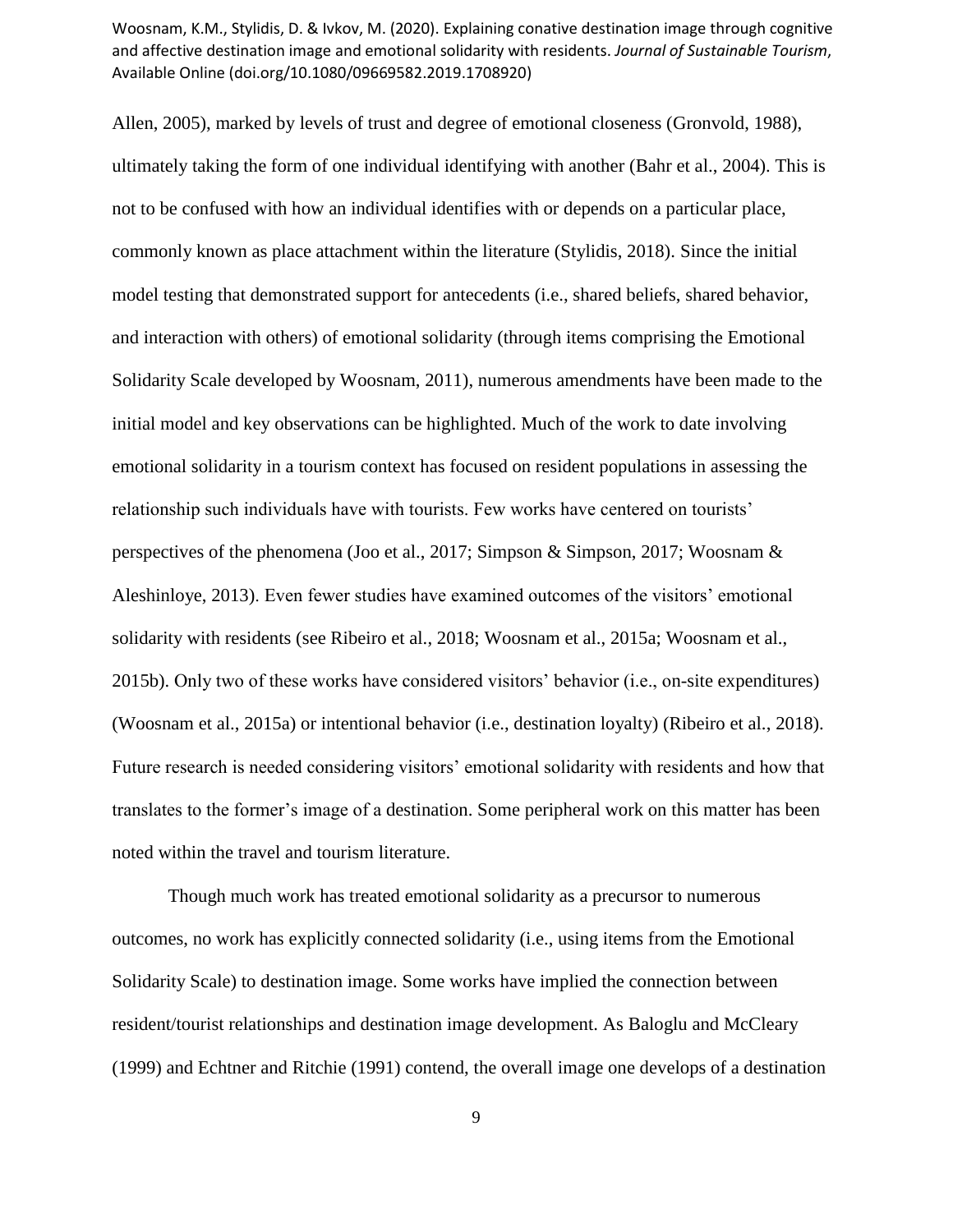encompasses a holistic impression of the place. Arguably, one would have a difficult time comprehending a place and the overall image that results without acknowledging the role residents play in image development based on interactions and relationships that ensue. Additionally, Baloglu (2001) found that the more familiar one is with a destination, the more favorable an individual's perceived image of the destination. Implicit in such familiarity are the connections a visitor may have with destination residents and the relationships that develop with such locals. Most recently, the work of Stylidis et al. (2017) has implicitly demonstrated the importance of resident and tourist relationships in forging the image of a destination by considering each group in assessing overall image.

It is difficult to divorce tourists' image of a destination without considering its habitants. This is most evident by the fact that few places exist that do not have individuals residing either within or adjacent to the destination. In fact, many times, individuals will select a destination to visit given the opportunities to potentially interact with residents and learn more about customs, traditions, heritage, and culture overall (Babb, 2011; Wearing, Stevenson & Young, 2010). Some work has connected tourists' motivations for interacting with locals and the image individuals have of the destination. Phillips and Jang (2007) found that both affective and cognitive destination image were explained by motivations for novelty and excitement (comprised of social interaction items such as 'meeting new and different people' and 'experiencing new and different lifestyles'). Somewhat similarly, Li, Cai, Lehto, and Huang (2010) found that motivations for gaining intellect (through items concerning experiencing others and their culture) and experiencing a sense of belonging (through items involving interaction with destination residents) each uniquely explained tourists' cognitive destination image. Tang (2014) also found that tourists' motivations involving the desire to meet and interact with local residents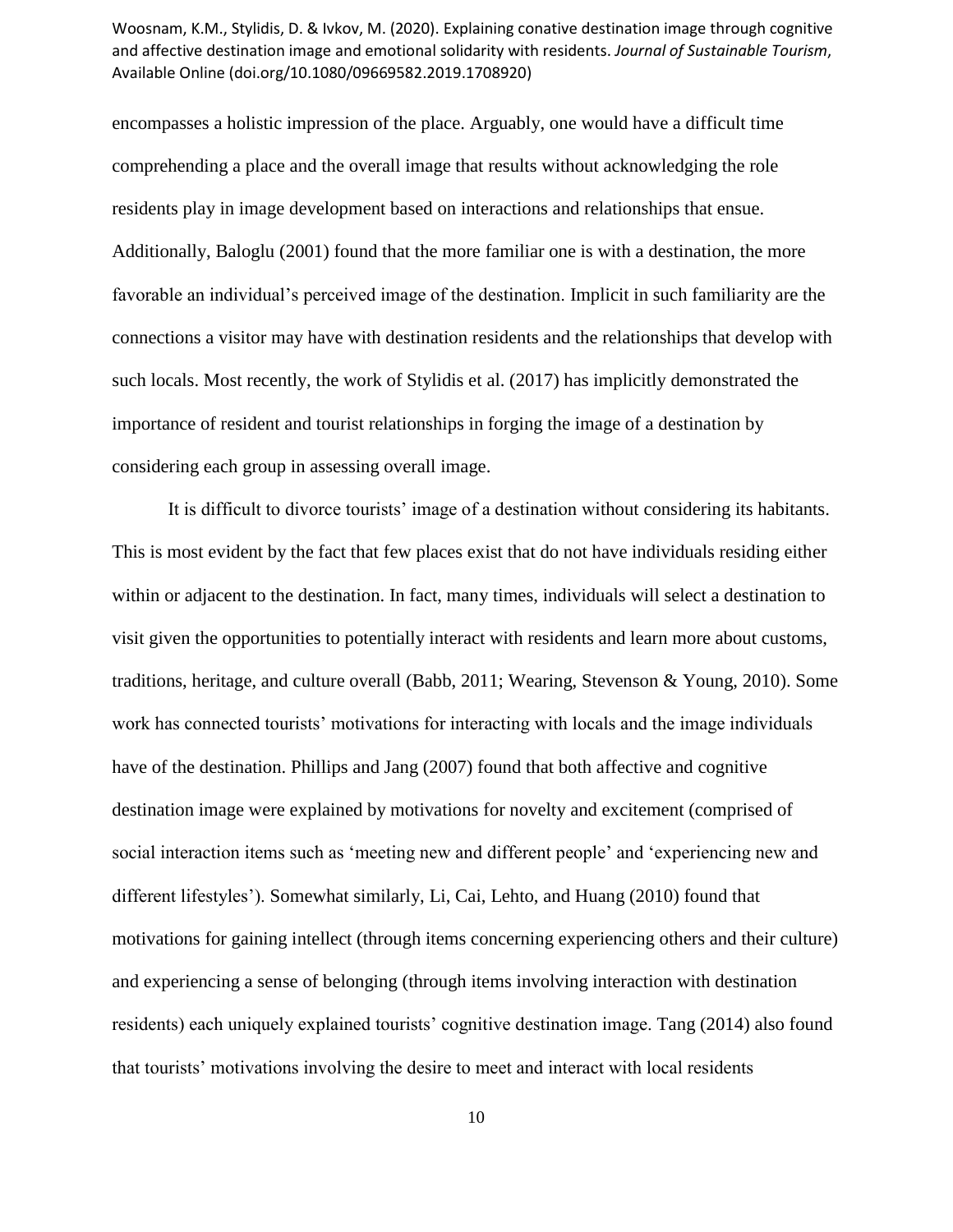significantly explained positive [cognitive] destination image among visitors. Though interaction does not always equate to a deeper relationship forged with locals (Aramberri, 2010; Weaver, 2014) (especially when considered in relation to alternative forms of sustainable tourism that embrace resident/tourist relationships), the aforementioned work begs the question of how degree of closeness (i.e., emotional solidarity) factors into destination image formation and travelers' intentions to visit, especially among those individuals who had previously visited. As such, while no work has explicitly connected tourists' emotional solidarity with residents and dimensions of destination image, this work explores the relationships between this solidarity and the three forms of destination image through the following hypotheses:

H4: Emotional solidarity is positively related to cognitive image.

H5: Emotional solidarity is positively related to affective image.

H6: Emotional solidarity is positively related to conative image.

<Figure 1 here>

#### **Research methods**

# *Study context*

The Republic of Serbia, with an estimated population of 7,020,858 inhabitants (Statistical Office of the Republic of Serbia, 2017), is a country situated at the crossroads of central and southeast Europe, bordering countries like Hungary, Bulgaria, Croatia and Romania. Serbia cofounded Yugoslavia with other Slavic populations, which ceased to exist after the Yugoslav Wars in 1990s (Judah, 2000). Serbia declared its independence in 1992 forming a union with Montenegro that was dissolved in 2006. Located nearby in southeast Europe—Greece has a population of 10,816,286 inhabitants (Hellenic Statistical Authority, 2017). The two countries share some similarities including religion (Eastern Orthodox Christians: 98% of the population in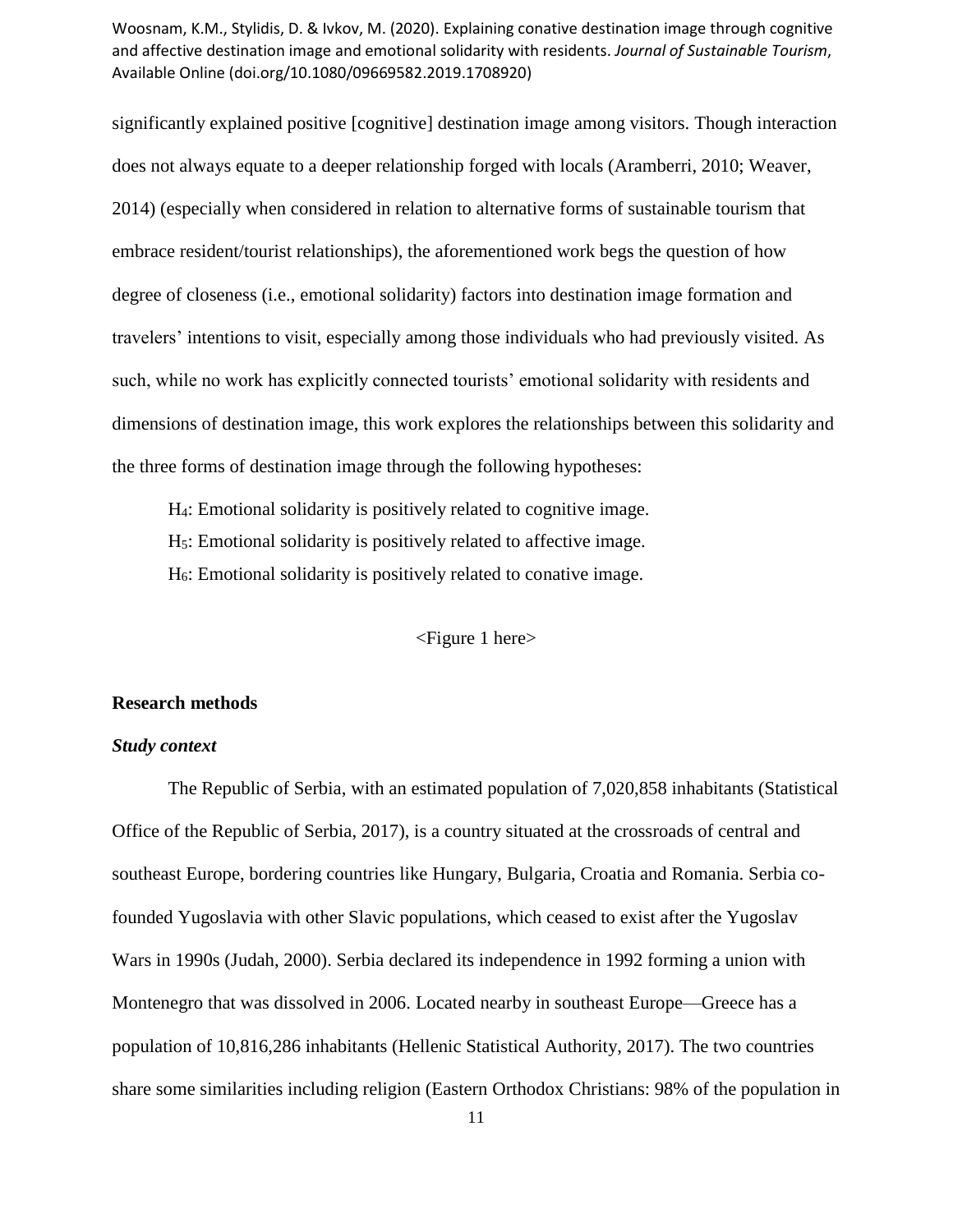Greece, 85% of the population in Serbia), culture, history and lifestyle. Strong relations always existed between the two nations in modern history in events such as the revolutions against the Ottoman Empire, the Balkan Wars (1912-1913), and the World Wars I and II (1914-1918 and 1939-1945). When NATO bombed Serbia in 1999, Greece was its only member to openly express disapproval and did not participate in the military operations.

Nowadays, plenty of Greek-Serbian bilateral agreements exist in areas such as judicial relations, scientific and educational cooperation, tourism development, air transport, and economy. For instance, there are more than 13 sister cities between the two countries with notable ones including Belgrade-Athens and Nis-Sparta. Greece is the third largest investor to Serbia and has remained since 2008. About 850,000 Serbians visited Greece in 2017, making Greece the most preferred destination among Serbians, with the majority of them visiting Northern Greece and Greek islands (SETE, 2017). Anecdotal data also suggest that Serbians have visited Greece three times, on average, over the last 10 years.

Serbians' perception of Greece and Greeks was selected as the case of this study for three main reasons. First, Greece has a high level of repeat visitation among Serbian tourists; Greece is the first choice of Serbian tourists when going abroad, visited annually by an estimated 10% of the country's population. As such, the two countries provide an excellent context for studying the attitude of visitors who have well-established emotional connections with the destination country and its residents, suggesting some level of attachment and emotional solidarity (Prayag & Ryan, 2012). Second, Greece is a country traditionally dependent on tourism, with the tourism industry sustaining 1 million jobs and contributing 20% of the country's GDP in 2017 (WTTC, 2018). Greece ranked 14th in the world in terms of tourist numbers, with 27.2 million tourists visiting the country in 2017. The results of this study should therefore also benefit the planning and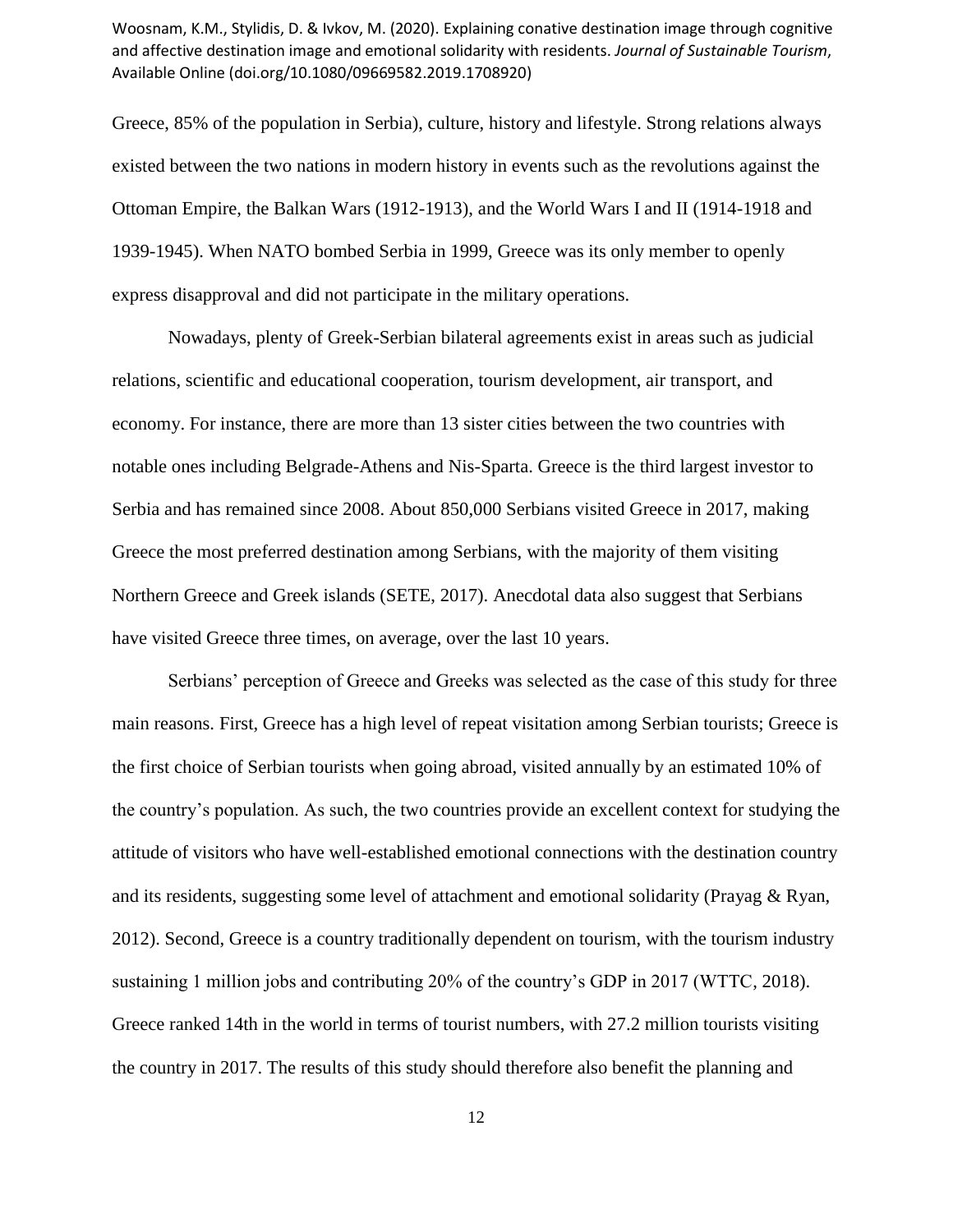marketing of tourism in Greece, assisting authorities to more efficiently allocate scarce resources to achieve repeat visits (Pike & Ryan, 2004). Third, Greece has recently suffered from a severe economic crisis reflected in a 25% decrease in GDP between 2008 and 2016 along with a high unemployment rate (i.e., approximately 25%). Given the strong relationships between the two countries, it would be useful to explore whether Serbians' perceptions of Greece have been affected by the wider socio-economic environment. The location where the data were collected is Novi Sad, the second largest city in Serbia with a population of 341,625 inhabitants (Census of Population, Households and Dwellings in the Republic of Serbia, 2014). The next section explains the data collection process.

# *Sampling and data collection*

The target population for this study was Serbians, 18 years and older, who permanently reside in the city of Novi Sad and who have visited Greece at least once in the past. A filtering question was included in the survey and respondents were invited to state the number of times they have been to Greece. Print copies of the questionnaire in Serbian were distributed in the city center of Novi Sad by two experienced researchers from July 2017 to Spring 2018. The researchers randomly approached every 5th person passing by and asked them to participate in the study. Numerous studies on destination image have used a similar method for sampling tourists (e.g., Chen & Tsai, 2007; Stepchenkova & Li, 2013), mainly due to a lack of accurate data regarding the size of the tourist population and the absence of a sampling frame (Prayag  $\&$ Ryan, 2012; Stepchenkova & Li, 2013). Respondents were assured that the survey was anonymous and their responses were confidential. Simultaneously, the same survey was distributed online to all faculties at the University of Novi Sad via email (with accompanying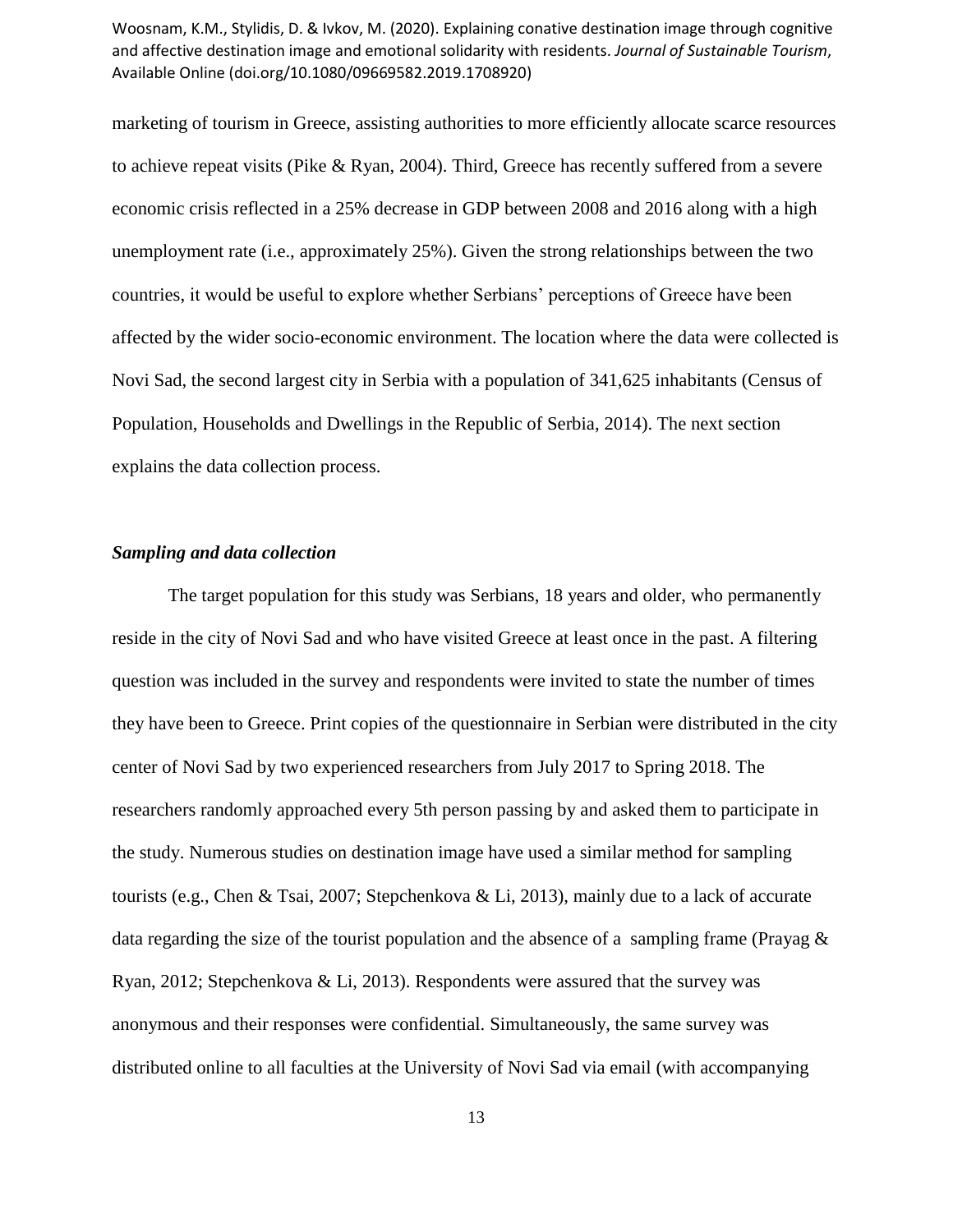instructions and a statement of the study's purpose). The questionnaire was available to all academic staff, employees, and students. A web link to the survey was also posted in many Novi Sad University and community Facebook groups and webpages. About 60% of the surveys were collected online and the rest 40% were completed in the city center, with a response rate of 69%. Of these, 27 questionnaires had to be discarded, leading to a completion rate of 94%. Overall, 401 completed questionnaires were utilized in data analysis.

#### *Survey instrument*

The questionnaire was comprised of three sections. The first measured respondents' cognitive, affective and conative image of Greece as a tourist destination. Cognitive image was measured using the 17-item multifaceted scale developed by Stylidis et al. (2017) based on Beerli and Martin (2004), Chen and Tsai (2007) and Chi and Qu (2008). The scale comprised five dimensions: natural characteristics (e.g., scenic beauty, pleasant weather, nice beaches), amenities (e.g., quality hotels, appealing cuisine, service quality, variety of shops), attractions (e.g., good nightlife, interesting historic sites, interesting festivals, variety of tourist activities), accessibility (e.g., convenient transportation, easily accessible) and social environment (e.g., friendly local people, good value for money, a clean environment, personal safety and security). These items represented the core image of Greece as a tourist destination as also confirmed in the pilot study discussed later. In line with past research, participants were asked to provide their responses on a 7-point Likert scale, ranging from 1-7 (where  $1 =$  strongly disagree and  $7 =$ strongly agree) (Chi & Qu, 2008; Lee, 2009). All five cognitive image dimensions (natural characteristics: 0.85; amenities: 0.86; attractions: 0.84; accessibility: 0.86; social environment: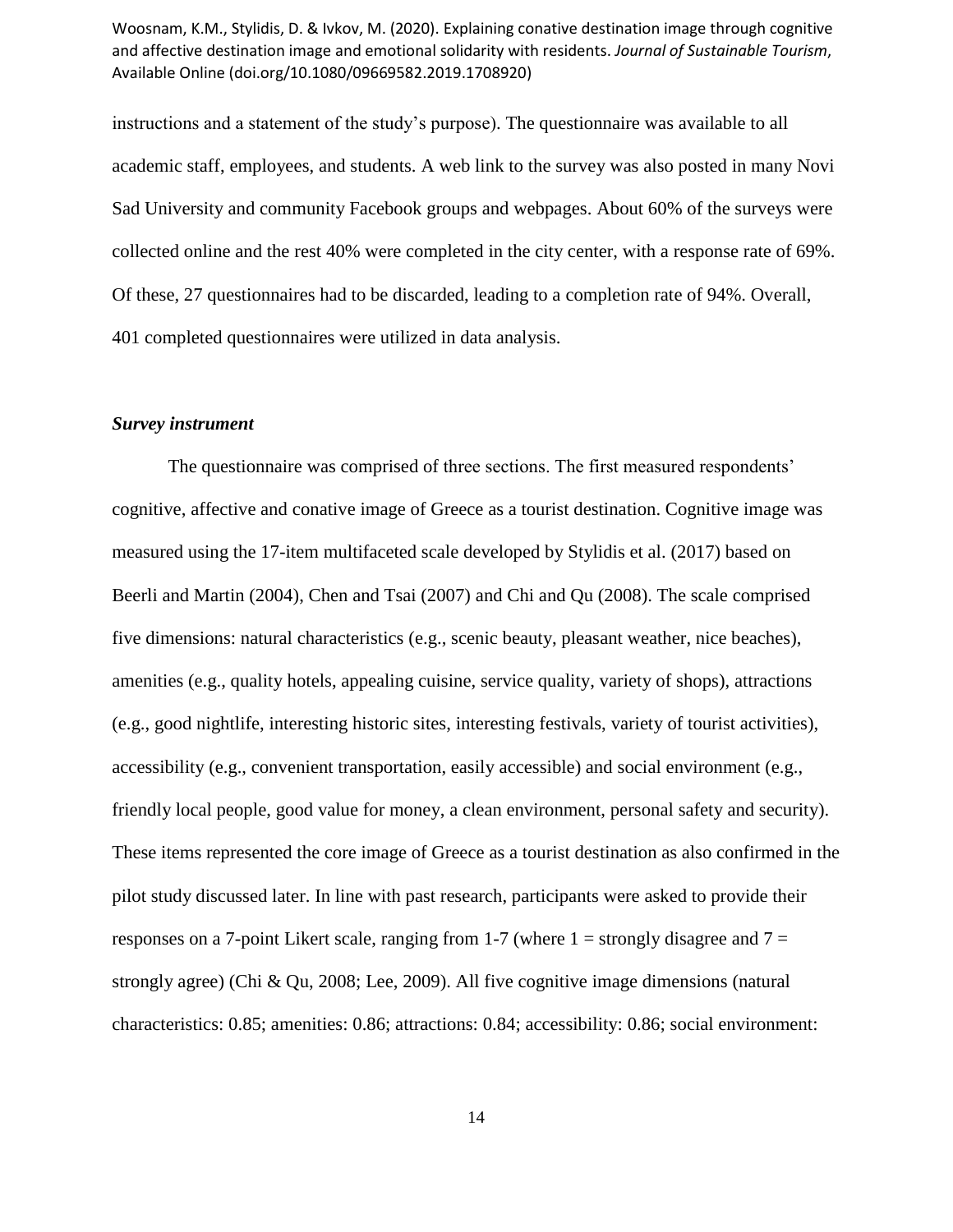0.87) exhibited sound reliability, with Cronbach alpha values exceeding the recommended benchmark of 0.7 (Hair, Black, Babin, & Anderson, 2014).

Affective image was evaluated using four affective image attributes on a 7-point semantic differential scale, based on previous studies (see Baloglu & McCleary, 1999; Kim & Richardson, 2003; Martin & del Bosque, 2008; Wang & Hsu, 2010). The four attributes were: distressingrelaxing, unpleasant-pleasant, boring-exciting, and sleepy-lively. Following Agapito et al. (2013), conative image was captured using three items: planned intention to revisit (i.e., 'How likely are you to visit Greece in the next 2 years?'); open intention to revisit (i.e., 'How likely are you to visit Greece at some point in the future?'); and intention to recommend (i.e., 'How likely are you to recommend Greece to your friends and relatives?'). The respondents were invited to answer using a 7-point Likert scale, ranging from 1-7 (where  $1 = \text{very}$  unlikely and  $7 = \text{very}$ ) likely). Cronbach alpha values for the affective image (0.87) and conative image (0.86) unidimensional constructs also surpassed the 0.70 standard.

The second section aimed to measure emotional solidarity following the studies of Woosnam and colleagues (see Woosnam & Norman, 2010; Woosnam & Aleshinloye, 2013; Woosnam, Shafer, Scott, & Timothy, 2015). The construct was measured using the 9-item, Emotional Solidarity Scale, which includes three unique factors: emotional closeness (e.g., I feel close to Greek people; I feel Greeks are my friends; I feel affection towards Greeks), sympathetic understanding (e.g., I 'understand' Greek people; I identify with Greek people; I have a lot in common with Greek people), and feeling welcomed (e.g., I feel people in Greece welcome visitors; I would be proud to visit Greece; I feel Greeks would appreciate the benefits associated with me coming to visit them) (Woosnam & Norman, 2010). Items were presented to respondents using a 7-point Likert scale, ranging from 1-7 (where  $1 =$  strongly disagree and  $7 =$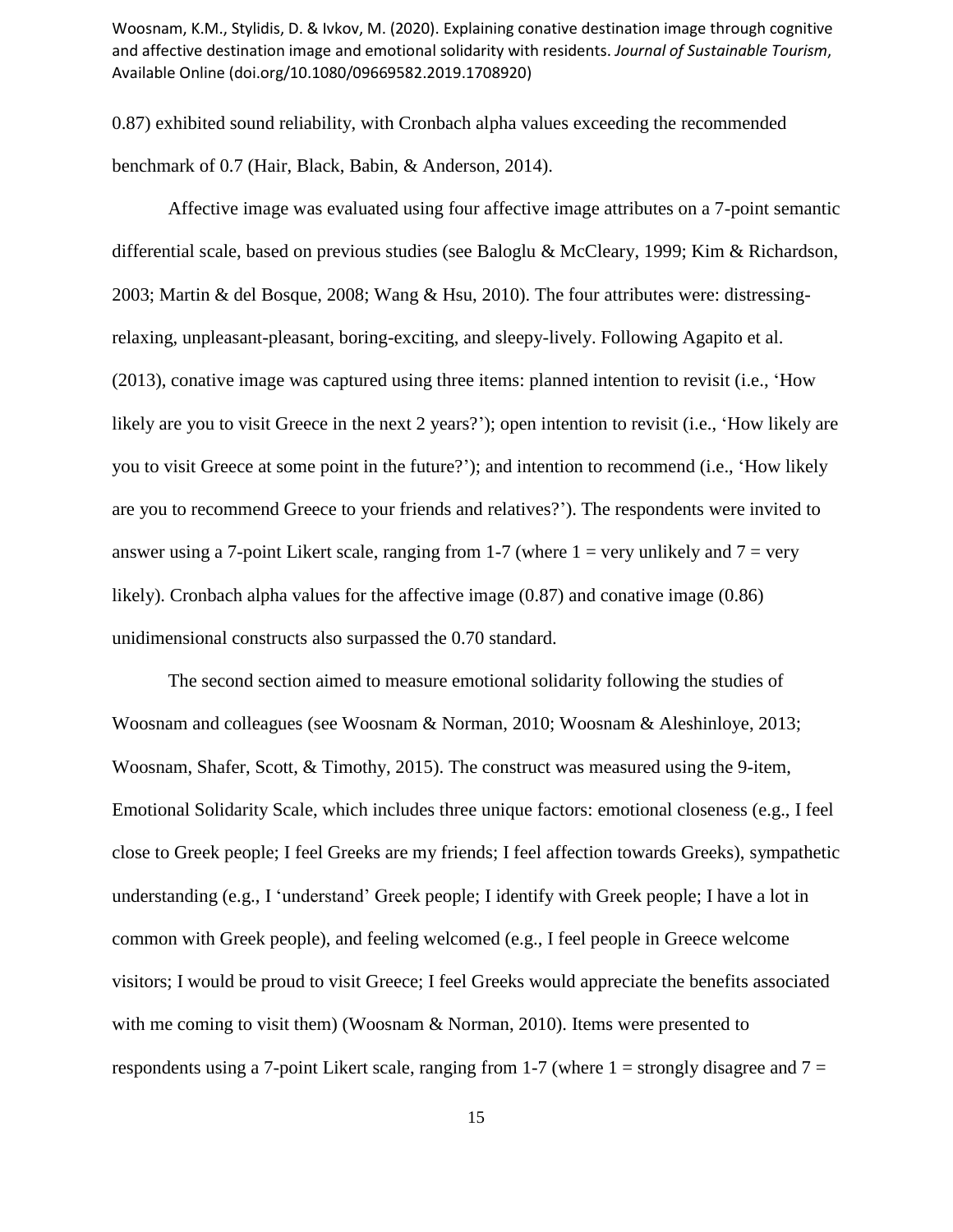strongly agree). Each of the dimensions were high in reliability, with Cronbach alpha in excess of 0.70 (emotional closeness: 0.91; sympathetic understanding: 0.93; feeling welcomed: 0.89)

The last section of the survey included questions about respondents' socio-demographic characteristics (e.g., age, gender, etc.). The questionnaire was originally designed in English and translated into Serbian by one of the researchers who is a native speaker and resident of Novi Sad. Prior to data collection, a pilot test was conducted with 50 international tourists who have visited Greece in the past, which ensured the suitability of the research instrument to capture the image of Greece as a tourist destination and the soundness of the items included in the Emotional Solidarity Scale.

#### **Findings**

# *Respondents' profile*

The sample was comprised of more female respondents (68%) than male (32%) (see Appendix). Sixty-five percent of respondents were up to 35 years old, with half of the sample population claiming to be single. Roughly one in five individuals (18%) had visited Greece in the past once or twice, 38% had been to Greece 3-5 times, 26% between six and nine times, and the remainder (18%) had visited Greece 10 or more times. Among the respondents, 65% reported living in the city of Novi Sad, with the remainder residing in the city's suburbs or other cities.

#### *Measurement model*

A confirmatory factor analysis (CFA) was conducted to verify the soundness of emotional solidarity (ES) and cognitive image measures prior to testing the measurement model. CFA rather than EFA was deemed appropriate at this stage as both scales have been established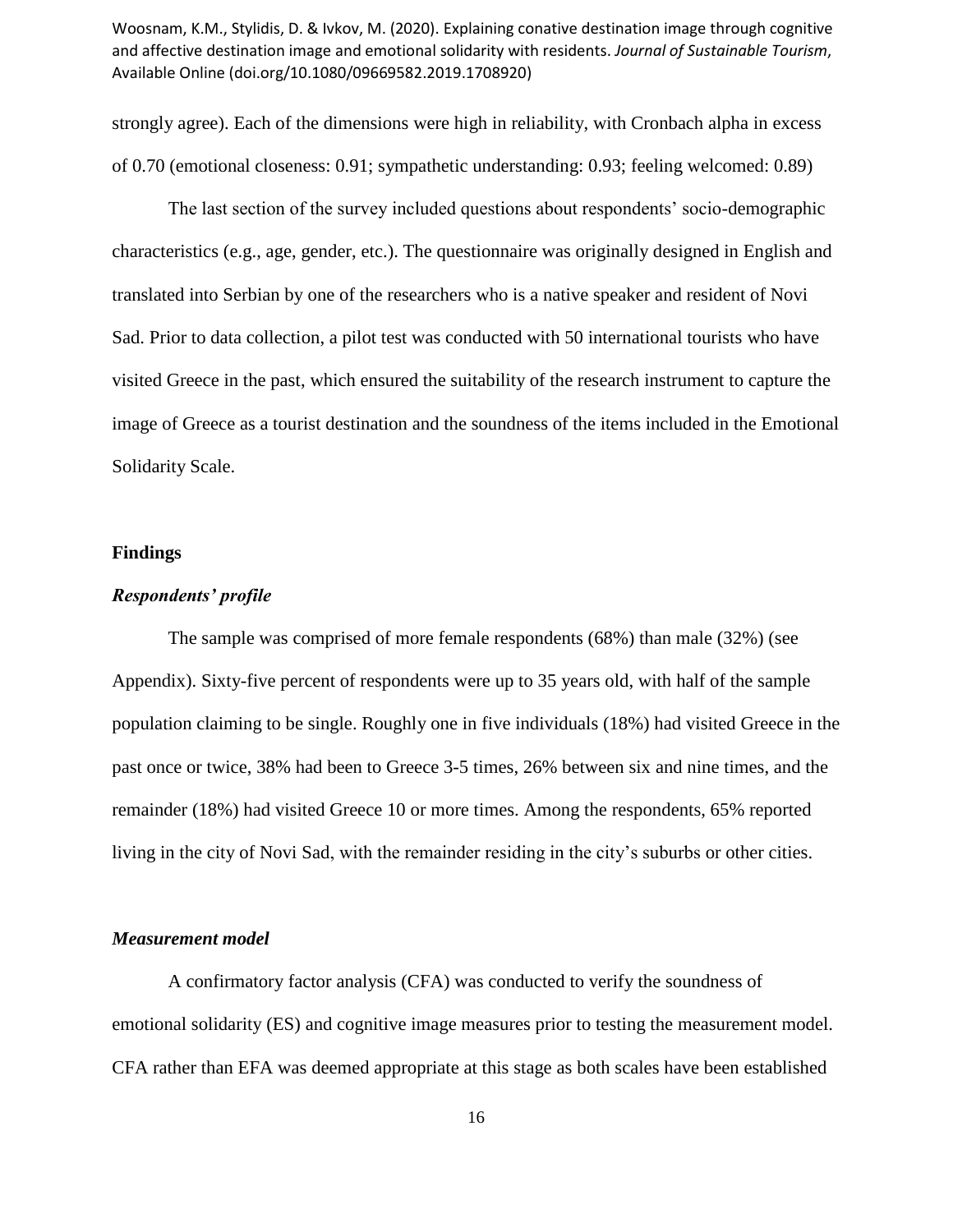in prior studies (see Woosnam et al., 2015 for the Emotional Solidarity Scale and Stylidis et al., 2017 for the Destination Image Scale). The initial CFA results including the three factors of ES (with three items each) indicated some issues with model fit: Chi-square  $(\chi^2) = 161.9$ ,  $\chi^2/df = 6.7$ ,  $CFI = 0.96$ ,  $GFI = 0.92$ ,  $AGFI = 0.85$ , RMSEA = 0.12 and TLI = 0.94. Two items ('I identify with Greek people' and 'I feel affection toward Greeks') had to be removed (one from ES1 and one from ES2) to increase model fit. Following the elimination of those two items, the revised fit indices (Chi-square ( $\chi^2$ ) = 22.4,  $\chi^2/df$  = 2.0, CFI = 0.99, GFI = 0.98, AGFI = 0.96, RMSEA = 0.05, and  $TLI = 0.99$ ) suggested that the model fit the data very well. The three-factor structure for the emotional solidarity scale is similar to previous studies (Woosnam et al., 2013). Composite reliability for all the three constructs ( $ES1 = 0.91$ ,  $ES2 = 0.93$ ,  $ES3 = 0.90$ ) exceeded the 0.70 threshold. Furthermore, all AVE values surpassed the 0.50 critical value (ES1 =  $0.84$ ,  $ES2 = 0.88$ ,  $ES3 = 0.75$ ). Next, the square root of each of the AVE values was compared to interconstruct correlations, and all correlations were lower than the square root of each AVE, providing evidence for discriminant validity (Hair et al., 2014). A similar procedure was followed for the cognitive image scale and its 17 items assigned to five dimensions. The fivefactor structure was confirmed, but the initial model fit results indicated that the model needed further refinement: Chi-square  $(\chi^2)$  = 594.7,  $\chi^2/df$  = 5.5, CFI = 0.9, GFI = 0.86, AGFI = 0.8, RMSEA =  $0.10$ , and TLI =  $0.87$ . After removing few items (e.g., beach, historic sites, safety and variety shops) as they displayed poor discriminant validity (Hair et al., 2014), the model fit drastically improved: Chi-square  $(\chi^2) = 250.4$ ,  $\chi^2/df = 4.5$ , CFI = 0.94, GFI = 0.91, AGFI = 0.86, RMSEA =  $0.09$ , TLI =  $0.92$ . All composite reliabilities for the five constructs (CI1 =  $0.79$ , CI2 = 0.85, CI3 = 0.83, CI4 = 0.86, CI5 = 0.87) exceeded the 0.70 threshold and AVE values (CI1 = 0.65, CI2 = 0.65, CI3 = 0.62, CI4 = 0.76, CI5 = 0.69) surpassed the 0.50 critical value (See Table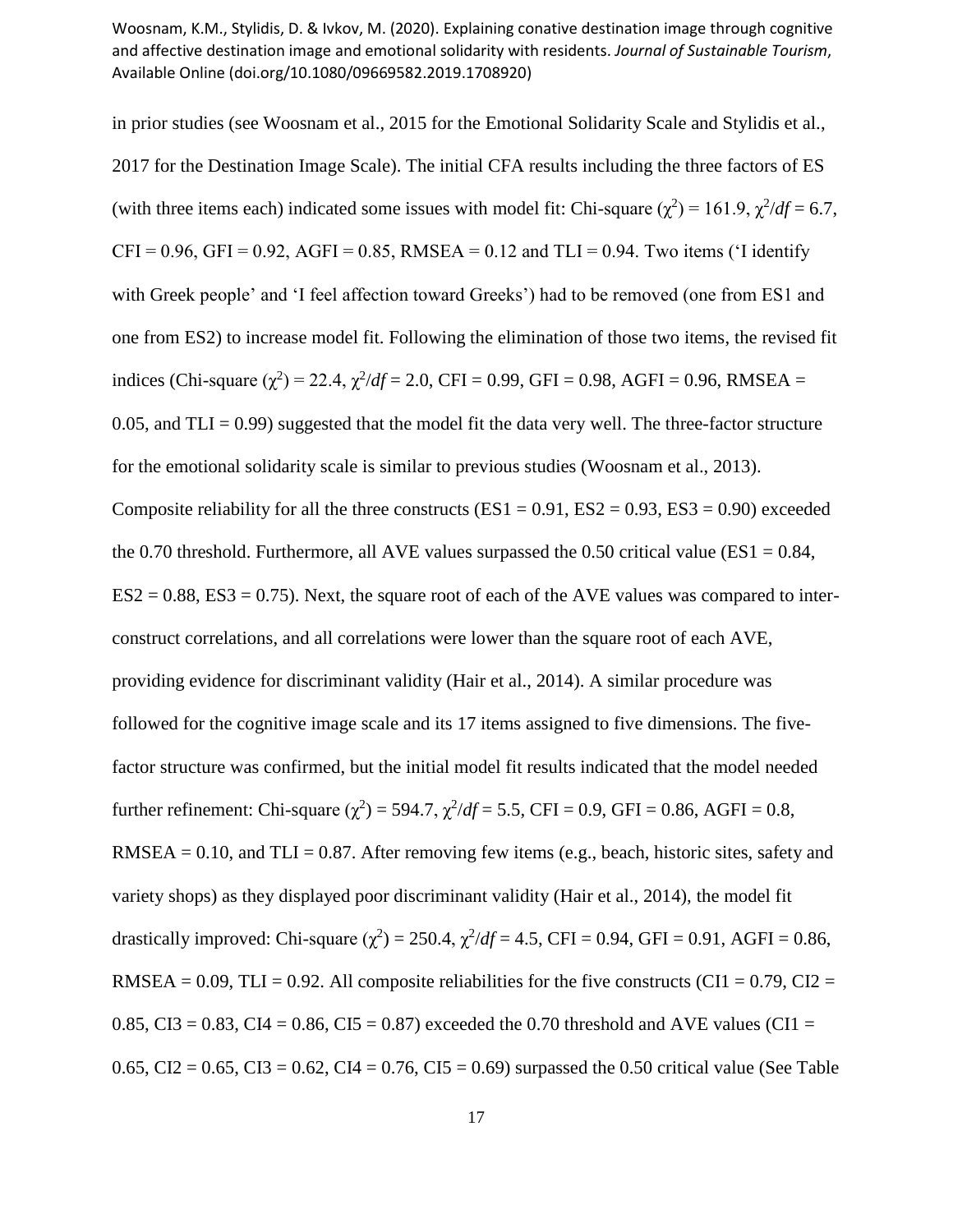1). Lastly, square roots of each of the AVE values was higher than inter-construct correlations. CFA was undertaken next (including all latent constructs and their items, with emotional solidarity and cognitive image as second order constructs) to establish the measurement model (see Table 1). The resulting Chi-square ( $\chi^2$ ) for the model had a value of 1299.5, with a  $\chi^2/df$ value of 4.19. Various model fit indices (e.g., CFI =  $0.89$ ; TLI =  $0.88$ ; GFI =  $0.81$ ; AGFI =  $0.76$ ; RMSEA = 0.09) were examined and indicated a mediocre model fit. After the elimination of few items the model fit indices improved: Chi-square  $(\chi^2) = 908.5$ ,  $\chi^2/df$  value of 3.82., CFI = 0.92;  $TLI = 0.91$ ; GFI = 0.85; RMSEA = 0.08.

#### <Table 1 here>

Construct validity was demonstrated as all factor loadings exceeded a threshold of 0.70 and the *t*-values for each item were significant ( $p < 0.001$ ), in excess of the 3.29 critical value as suggested by Tabachnick and Fidell (2013). Composite reliabilities ranged from 0.78 (CI3) to 0.92 (ES2), indicating sound internal consistency in the factor structure. AVE values were greater than 0.50, ranging from 0.63 (CI3) to 0.85 (ES2). Discriminant validity was established as the square root of AVE values were greater than any factor correlation value (Table 2), and in the HTMT analysis values (see Appendix) were lower than 0.90 (Henseler, Ringle, & Sarstedt, 2015).

<Table 2 here>

#### *Structural path model*

Following the establishment of the measurement model, SEM was undertaken to test the hypothesized relationships among the constructs (maximum likelihood estimation method). The results indicate a good fit of the structural model with Chi-square  $(\chi^2)$  = 908.5,  $\chi^2/df$  = 3.81, CFI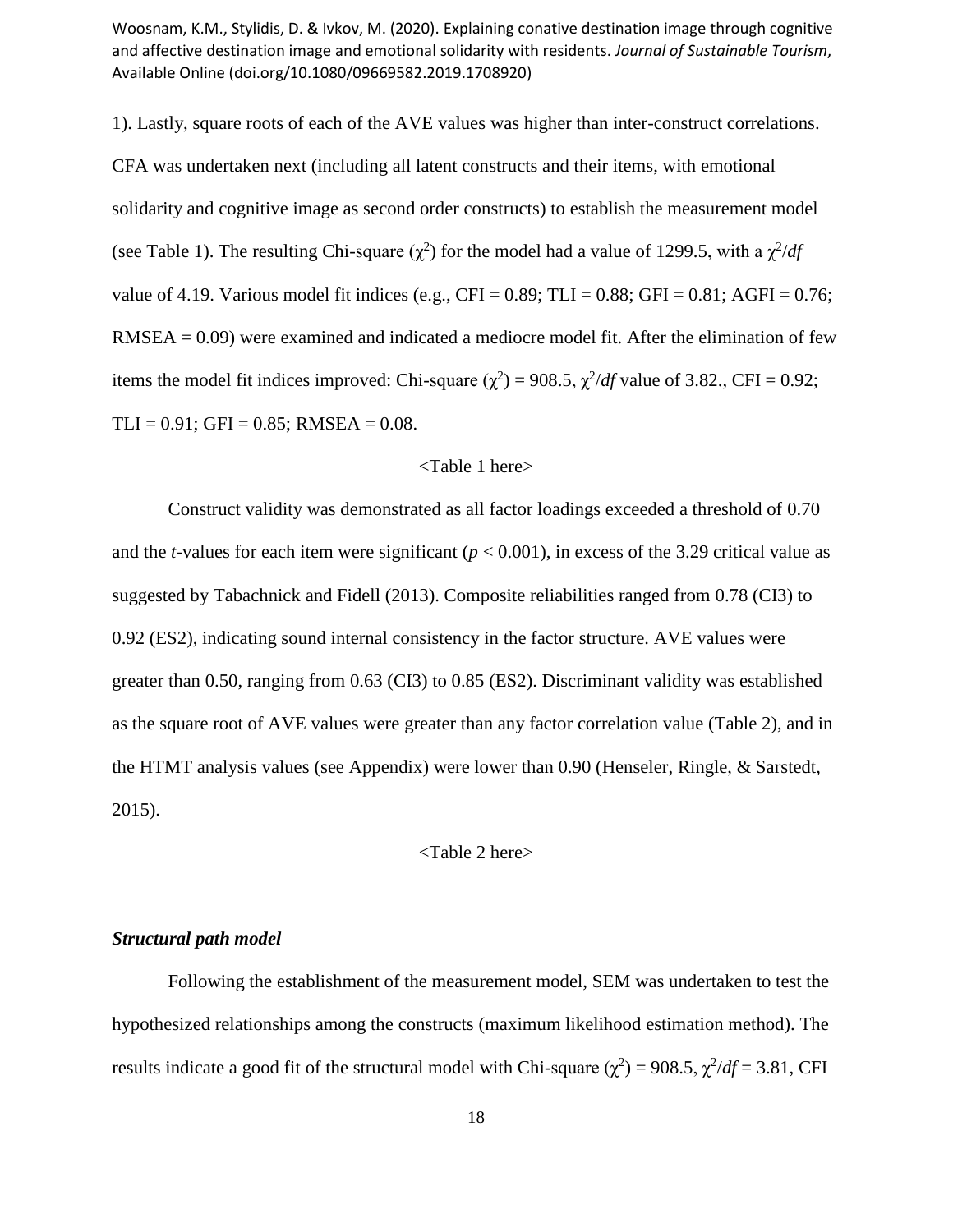$= 0.92$ , RMSEA  $= 0.08$ , TLI  $= 0.91$ , GFI  $= 0.85$  (Hair et al. 2014). As seen in Table 3, five out of six hypothesized relationships (paths) constituting the structural model were significant in the expected direction. Table 3 also reports the direct and indirect effects of all the constructs. Cognitive image has a direct effect on affective image, and both direct and indirect effects on conative image. Affective image has a direct effect on conative image. Lastly, emotional solidarity has a direct effect on cognitive image and both direct and indirect effects on affective image and conative image. Notable is also that cognitive image has a greater direct effect on affective image (0.69) as compared to emotional solidarity (0.19), but emotional solidarity has the greatest total effect on affective image (0.70). Overall, emotional solidarity, cognitive image and affective image were able to predict 70%  $(R^2)$  of the variance in conative image. Implications of the findings to tourism theory and practice are discussed in the following section. <Table 3 here>

#### **Discussion and implications**

This study investigated tourists' emotional solidarity with residents of a visited destination and explored the role emotional solidarity plays in explaining tourists' cognitive, affective and conative image of that destination. In congruence with the proposed model, the findings suggest that: a) emotional solidarity positively affects the cognitive, affective and conative image; b) cognitive image positively affects affective image; c) affective image exercises a positive effect on conative image; and finally, the impact of the cognitive image on conative image is trivial and not-significant. These findings extend the burgeoning frameworks incorporating emotional solidarity and destination image, empirically confirming that tourists' emotional solidarity with residents is a significant predictor of their destination image and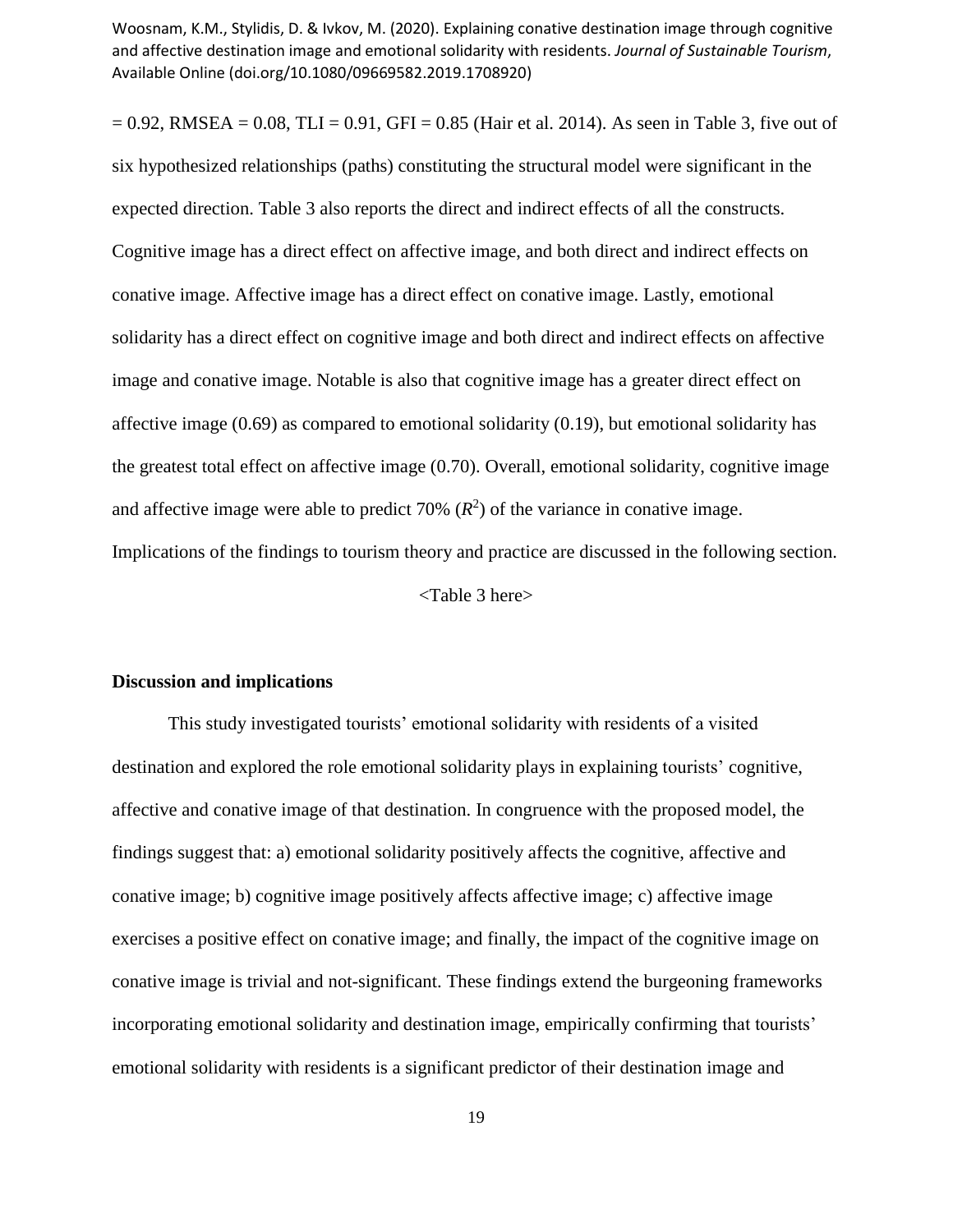behavior outcomes, thereby providing new insights in tourism marketing and planning for the sustainable development of tourism.

The study findings are largely in line with the vast majority of previous research with regards to the hierarchical nature of the relationships between the cognitive, affective and conative image (Agapito et al., 2013; Stylidis et al., 2017). Similar to past research (Li et al., 2010), the cognitive component was found in this study to positively affect the affective component  $(H_2)$ , which in turn affected the conative component of image  $(H_3)$ . Contrary to previous studies (Stylidis et al., 2017) the impact of the cognitive component on the conative one was positive but not-significant (i.e.,  $H_1$  not confirmed). Such finding contributes to current discussions regarding the supremacy of the cognitive or affective image in predicting the conative image. Li et al. (2010), for example, also suggest that the affective image is more influential than the cognitive image component in explaining the conative image. A novelty of this research, as such, lies in that the relationship among the three image components was tested using a sample of previous visitors, whereas the vast majority of past research has drawn conclusions based on first-time visitors or a combination of first-time and repeat visitors to a destination (Agapito et al., 2013; Li et al., 2010; Stylidis et al., 2017). That also helps explain why H1, which predicted a link between cognitive image and conative image, was not empirically supported by the data; it seems that - in the context of previous visitation - the affective image becomes more critical than the cognitive one when deciding to revisit a destination. Previous experience with a destination as a result of repeat visitation was also noted as important in explaining high levels of tourists' emotional solidarity with residents in the study of Woosnam et al. (2005a), as nearly 75% of their sample had visited the destination before, potentially having made contact with residents during previous visits. It can, therefore, be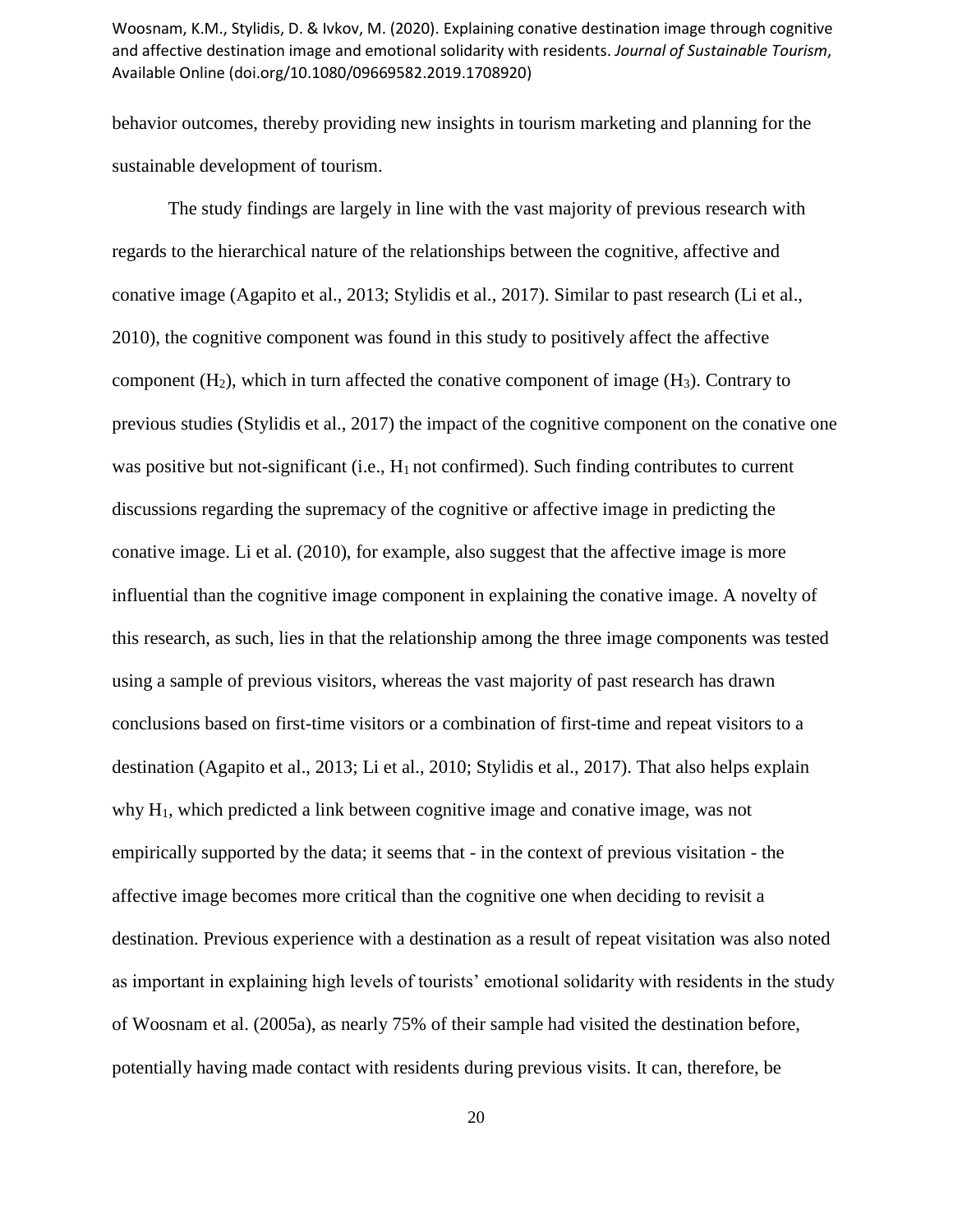concluded that previous and/or repeat visitors tend to develop strong feelings of emotional solidarity with residents, which govern subsequent actions toward that place (Walmsley  $\&$ Young, 1998).

Although various factors have been examined in the past as potential antecedents of destination image including tourists' previous experience/level of familiarity with the destination, their socio-demographic characteristics and variety of information sources used (Iordanova & Stylidis, 2017; Llodrà-Riera, Martínez-Ruiz, Jiménez-Zarco, & Izquierdo-Yusta, 2015; Smith et al., 2015), none of the previous works appear to have considered emotional solidarity within the destination image context. The few studies available on tourists' emotional solidarity with residents that exist in the literature have predominantly explored its impact on visitor behavior (i.e., tourist spending, see Woosnam et al., 2015a), perceived safety (Woosnam et al., 2015b) or loyalty (Ribeiro et al., 2018). This is the first research of its kind as such to validate the positive impact emotional solidarity has upon the three components of destination image, that is, cognitive  $(H_4)$ , affective  $(H_5)$ , and conative  $(H_6)$ . These findings highlight the fundamental role human relationships and interactions between residents and tourists play in the formation of the latter's image of a destination, assisting in developing sustainable tourism communities based on mutual understanding and intercultural exchange. The perceived degree of closeness, in particular, between tourists and residents appears to influence the way in which visitors perceive a destination. This result further supports the notion that visitors often choose destinations where they feel welcome and have opportunities to interact with residents learning about their customs and traditions (Babb, 2011). Wearing, Stevenson, and Young (2010) also suggested that the interaction visitors have with residents can greatly impact whether such tourists intend to return. All these are in line with the contact hypothesis which postulates that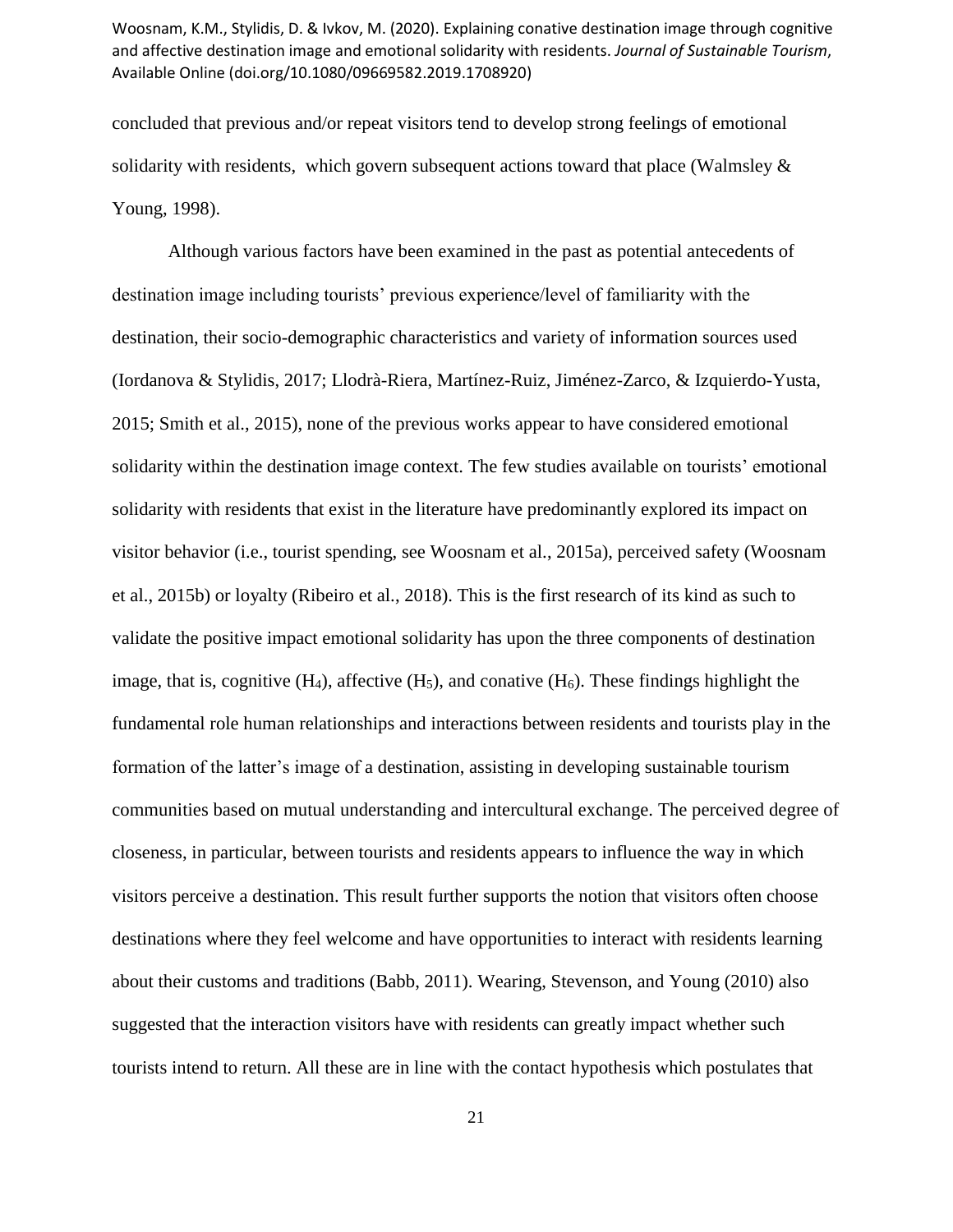the more opportunities tourists have to interact with residents, the greater the chance of experiencing closeness (Ward  $&$  Berno, 2011). Reinforcing emotional closeness, feelings of sympathy and understanding for the destination population are key to achieve a sustainable approach to tourism. Although beyond the scope of this study, it can be theorized that tourists feeling closer to local people and their norms and having established positive images of the destination will most likely engage in behaviors that are considered acceptable/desirable by the locals, thereby reducing negative impacts on society and culture. The novelty of this study, therefore, lies in extending our knowledge on destination image formation by incorporating another important determinant of destination image which has been largely overlooked thus far, that of tourists' emotional solidarity with residents. This study also expands our understanding of the way the components of destination image mediate the relationship between emotional solidarity and intentional behaviors further unpacking their interplays that contribute to loyalty (see Ribeiro, Woosnam, Pinto, &and Silva, 2018).

In the current study, the strong bonds developed throughout history between the two nations (Serbia and Greece) have cultivated Serbians' feelings of emotional solidarity with Greeks, determining to a large extend their positive image perceptions of Greece as a tourist destination. This is notable even during the long period of economic crisis the country is facing, which has inevitably resulted in the distribution of negative images through mass media worldwide. The findings of this study are thus particularly important for destinations facing various types of crisis. Cultural distance and familiarity between the two nations might have inevitably assisted in developing strong bonds over the past years. Previous studies have enlightened our knowledge on the positive relationship between higher levels of familiarity and more positive perceptions of destination image (Baloglu, 2001; Tan & Wu, 2016; Tasci, 2006).

22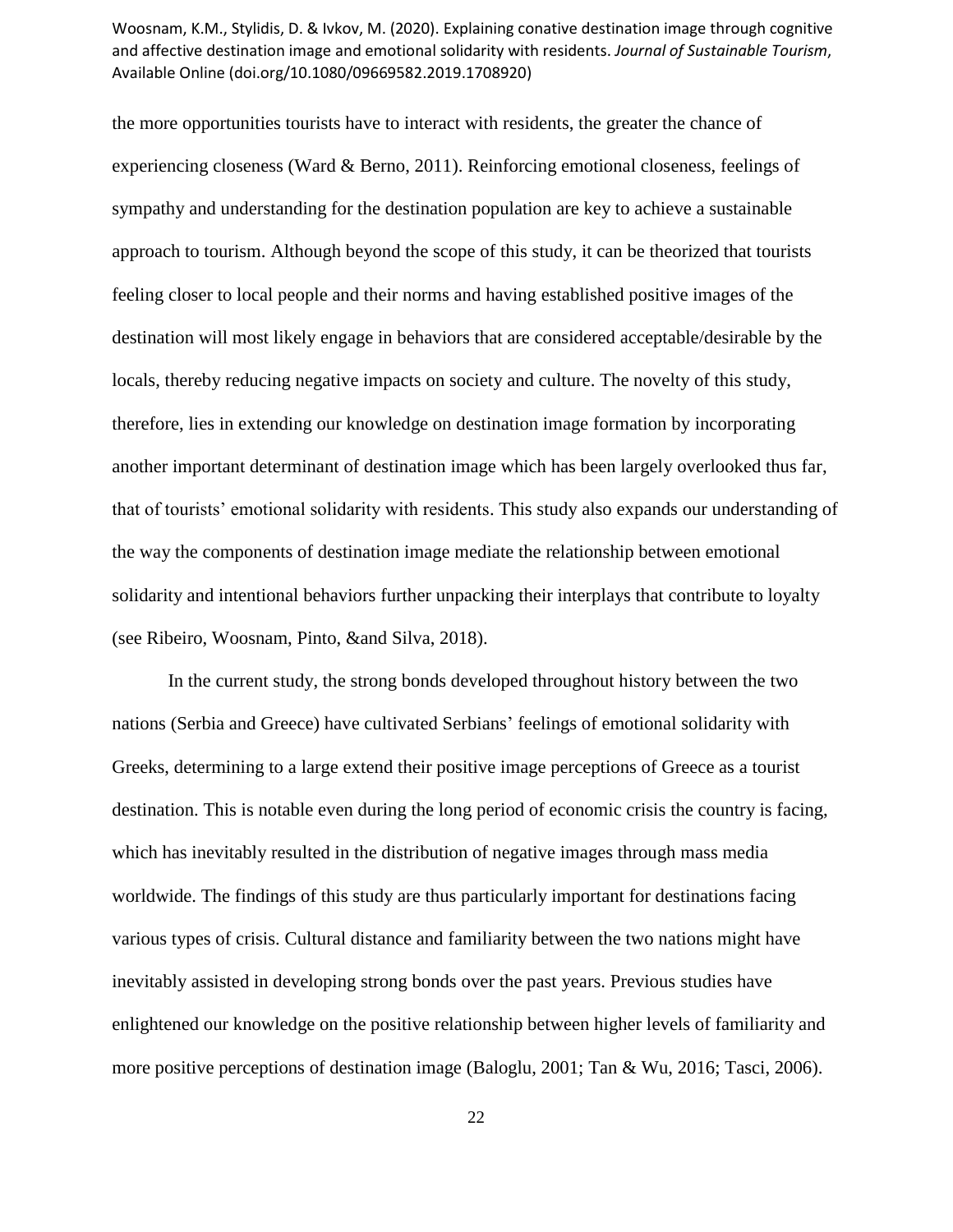Other studies concurrently focusing on nationality and familiarity showcased that both antecedents not only shape pre-travel destination images, but also penetrate to the next phase of image formation (in situ) and form both cognitive and affective image components (Iordanova  $\&$ Stylidis, 2017). It seems that destination image is partly affected by the spatial distance between the country of origin and the destination, as individuals are more likely to have visited destinations that are closer to their country of origin or region, or to have gained information about them through mass media and friends or relatives.

The confirmation of the aforementioned relationships offers empirical support to previous works (i.e., Stylidis et al., 2017) highlighting the central role local residents play in tourists' destination choice, visitor experience, and (re)visitation intentions. Local residents, apart from serving as a primary source of information for tourists and visiting friends/relatives, and acting as ambassadors promoting their hometown's attractions to other people (Shani & Uriely, 2012), seem to shape tourists' image formulation through the levels of closeness the latter feel. Tourism managers should, therefore, position residents at the heart of the branding and marketing strategy, as they can greatly enhance the tourists' image, experience and behavior (Campelo, Aitken, Thyne, & Gnoth, 2014), achieving the twin aim of creating sustainable development and enhancing visitors' experience.

# *Managerial implications*

A number of practical implications exist from this research for the Greek National Tourism Organization, local DMOs, and tourism planners. All told, this research highlights the inextricable link between relationships forged between tourists and residents and the image of a destination. As mentioned prior, a place (imbued by meaning, as Tuan, 1979 would contend) and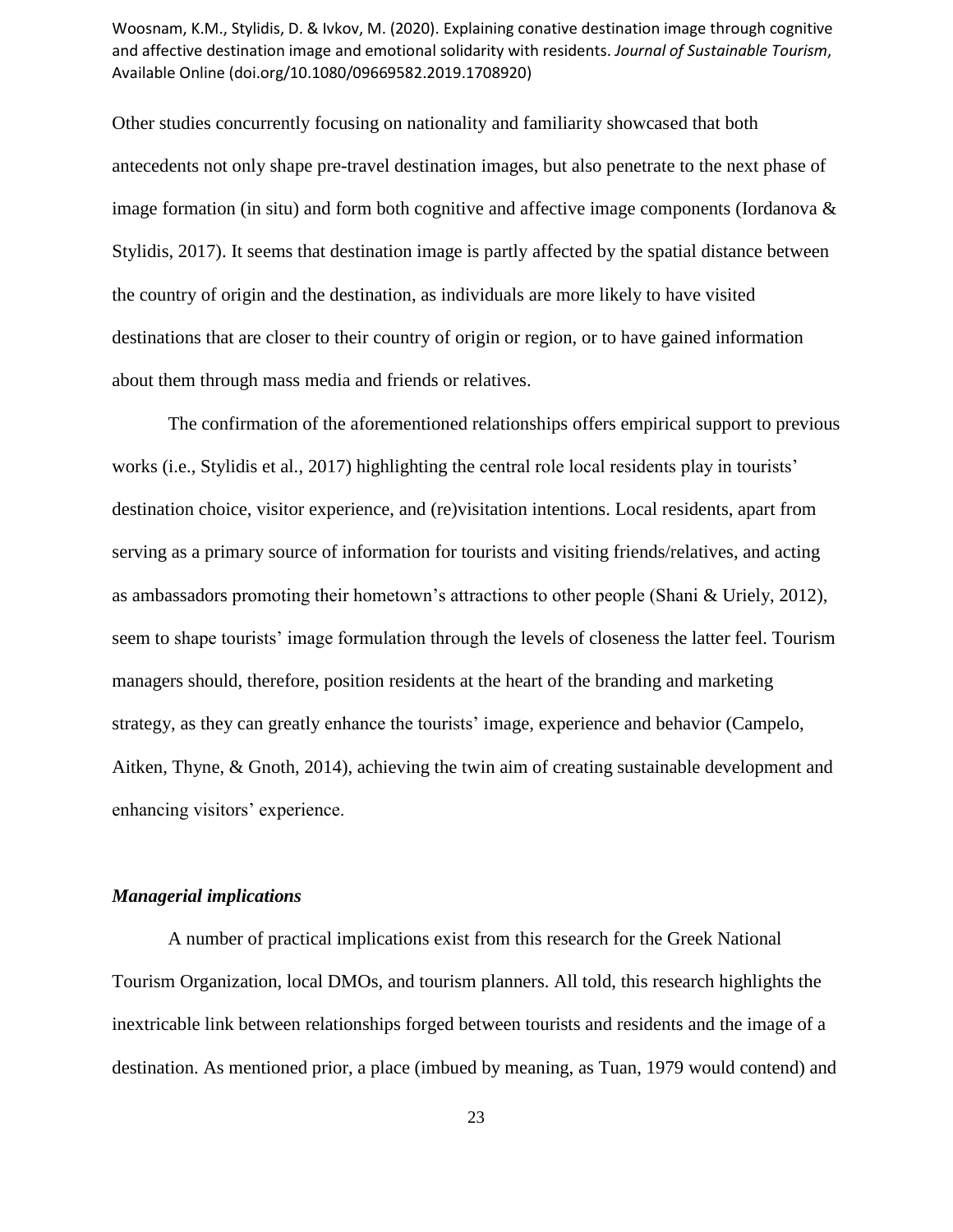its resulting image, are difficult to conceive of without also considering its people (Prayag & Ryan, 2012). No better time exists for including destination residents into the mix of fostering destination image; tourism managers and planners need to play a crucial role in this sustainable development process.

Tourism planners should consider some specific courses of action centered on managing for sustainable tourism initiatives as a result of findings from this study. Marketing material should highlight the interactions and relationships between Serbians and Greeks that also speak to the historical link between the countries and their residents, and the potential for emotional connections. Such efforts may serve to foster initial travel to Greece and encourage greater interactions with residents while visiting. As Zhang et al. (2014) offer, "marketing communication materials may advertise how these emotions and feelings would be evoked and triggered by the destination offerings" (p. 221). This would ultimately translate to greater recommendation and revisit intentions among Serbians. However, given visitation to key destinations within Greece are on the rise, intentional considerations need to be made so that Greek destinations (known for their culturally-rich history) are proactively planning to accommodate sustainable tourism growth (e.g., ensuring adequate infrastructure and superstructure exists and potentially dispersing tourists both spatially and temporally) and allay any potential for overcrowding like in Amsterdam, Barcelona, Paris, and Venice, where residenttourist relationships are compromised due to "overtourism" (Sampson, 2019). This is an imminent reality as Smith (2018) highlights that the UNWTO estimates for inbound tourists to Greece will hit a 32-million record by the close of 2018 (up from 15 million in 2010). It is not totally out of the question for Greece (and numerous key destinations throughout the country such as Athens, Santorini, Mykonos, Crete, Corfu, etc.) to become intentional in appealing more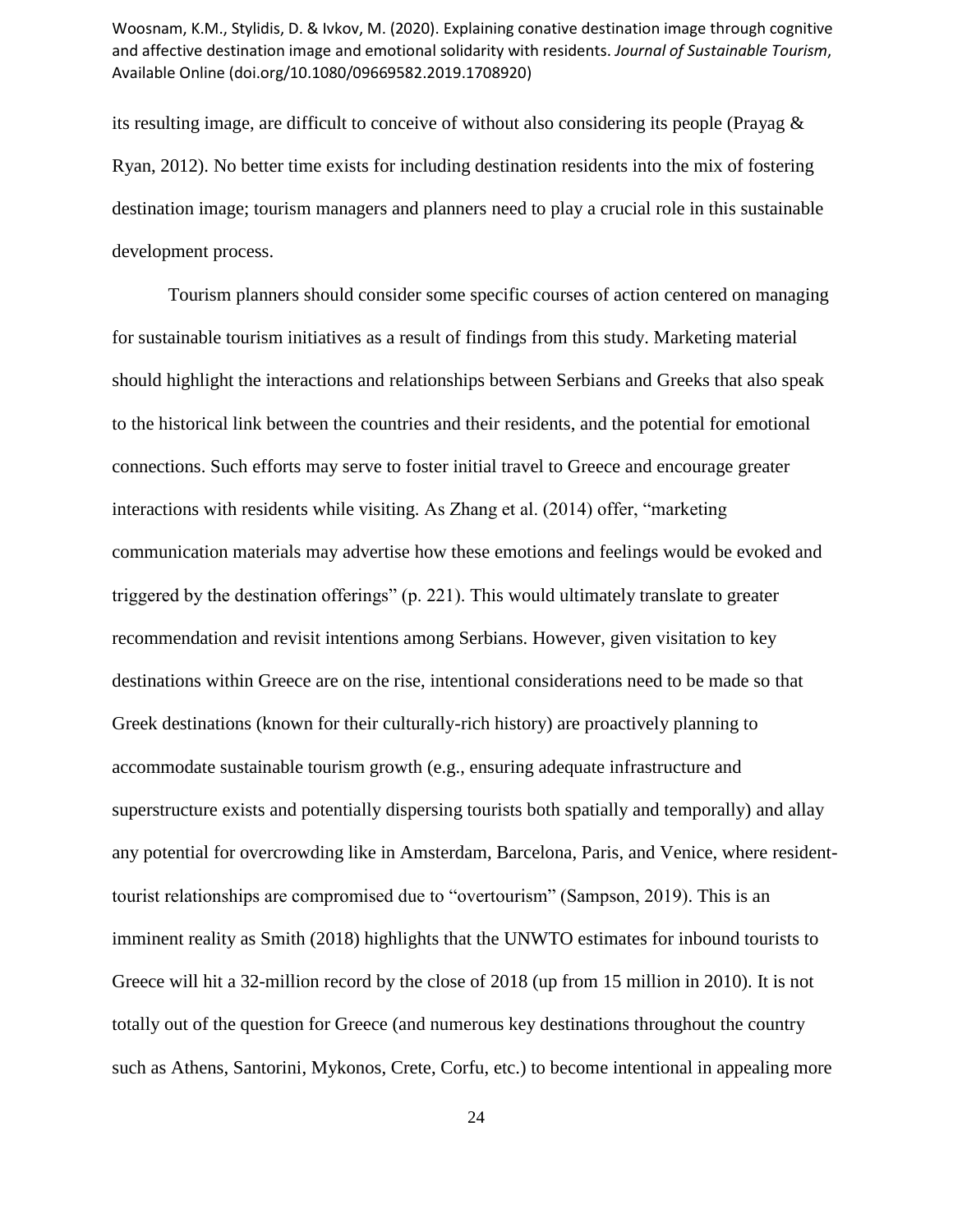to visitors from countries like Serbia who value the historical and personal connections to Greece. Such efforts will not only foster greater cross-cultural understanding but also be in line with embracing a more sustainable tourism growth strategy. As such, managers should target those potential visitors who value more intimate connections with Greek residents and an appreciation of the cultural-historical importance of Greece. The challenge of course will be in fostering opportunities where DMOs are planning in unison so as not to overdevelop infrastructure with imminent growth in mind, but rather a sustainable mindset where the hospitality sector (i.e., lodging, dining, and entertainment) and transportation sector provide opportunities that cultural cultivate positive interactions with residents and cultural-historic appreciation.

Such positive on-site experiences for tourists can have a lasting impression on how one formulates an image of a particular destination. The same can be said for those visitors whose experiences are less than positive. As Blichfeldt (2005) argues, "residents and interactions with such residents are essential elements of place brands" (p. 394). This puts the power of interacting and forging relationships with tourists squarely on the shoulders of residents, in essence empowering them to support tourism planning. Tourism managers and planners can be deliberate in seeking to empower residents. As Stylidis (2018) contends, "By further deploying marketing campaigns targeted at local residents, such developments should be further highlighted, underlining their positive contribution to the city's image, gaining greater support for it" (p. 1020). Though for this to occur, planners need to first assess how supportive residents are of being involved in the process, and it goes without saying that DMOs would need to gauge how interested managers are in including residents and their valuable insight prior to undertaking sustainable tourism planning.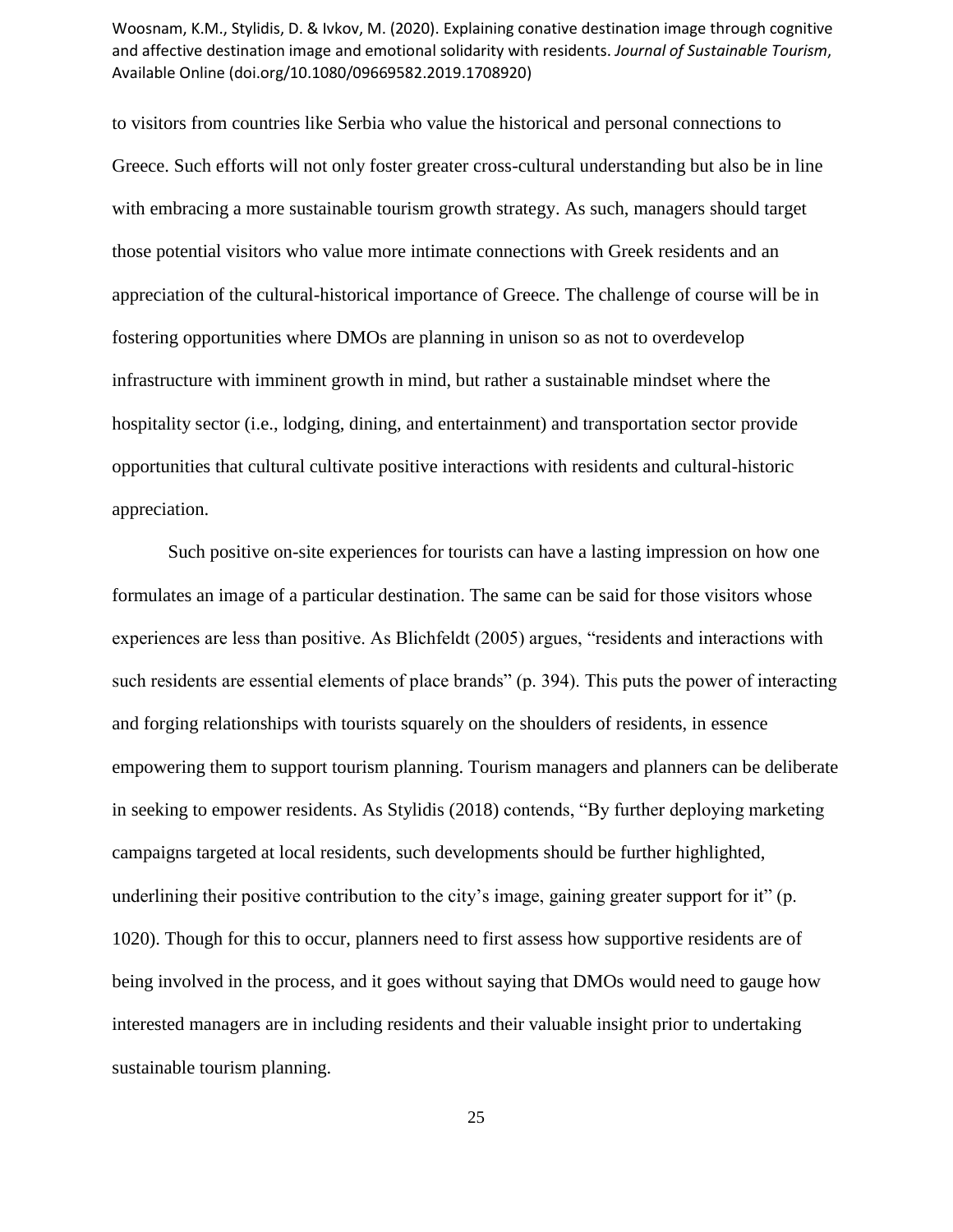# *Limitations and future research opportunities*

It is nearly impossible to undertake research without some issues or concerns that arise. This study is no different with its limitations. Though it was our intention to select Serbian residents who had previously visited Greece for reasons mentioned (i.e., Greece is top destination among Serbians, historical relationship between countries, and economic considerations), it is unclear if similar relationships would result from model testing among residents of other countries, especially those countries sending the highest percentage of outbound tourists to Greece. For instance, it would be interesting to determine how comparable our results would be utilizing samples of residents from Germany and the United Kingdom (two countries sending the highest percentages of tourists to Greece per the Hellenic Tourist Authority, 2016). It would stand to reason that those countries with a weaker historical relationship with Greece may impact the effect residents' emotional solidarity, cognitive image, and affective image may have on conative image of Greece.

Another limitation pertaining to sampling is the fact that we focused exclusively on only one of the most populous cities in Serbia. Results may have been slightly different had we considered other large cities within the country (e.g., Belgrade, Niš, or Kragujevac). Future work may utilize a sample from numerous comparable cities within countries or even draw a national sample to examine the model. Furthermore, our sampling strategy was a hybrid of a probability form (e.g., simple-random on-site with residents at large) and non-probability form (e.g., convenience online with university personnel). As such, some caution should be paid in generalizing findings back to Novi Sad residents and Serbians overall. The best way forward would be to undertake subsequent research that not only considers multiple Serbian cities but also randomly selects participants, exclusively utilizing a probability form of sampling.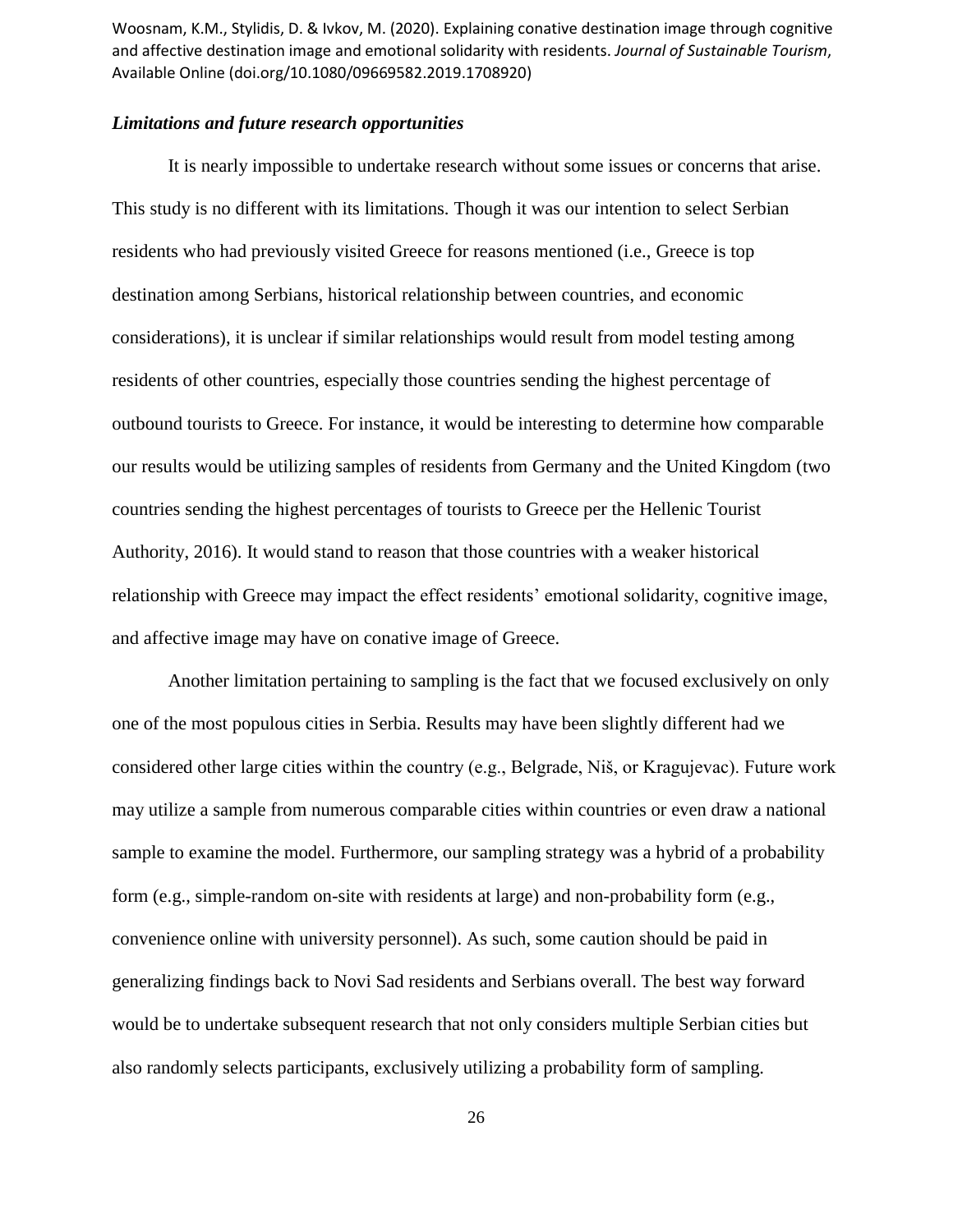In addition to this, roughly two of three participants in the sample were women, resulting in an imbalanced gender distribution. Though prior work has not examined whether gender differences exist between individuals' emotional solidarity with others, it stands to reason women may be more inclined toward feeling a greater connection with others. Should a national sample be the latter be undertaken, it may be more advantageous to consider drawing a panel sample from numerous Serbia cities with an even gender composition using firms like Amazon MTurk, Qualtrics, or similar companies given their reputation and cost effectiveness.

Though our study connects two established lines of research in emotional solidarity and destination image, the model put forth and tested was intentionally relatively rudimentary. This was done so as to critically consider the link between the constructs and further set the stage for future research involving solidarity and image. As such, much room is available for including additional predictor constructs into the model to increase variance explained in conative destination image. As Stylidis et al. (2017) offer, the inclusion of degree of familiarity with the destination may serve to explain visitors' conative image of the place. Similar to this, Prayag and Ryan (2012) demonstrated that place attachment served as a key predictor of visitors' loyalty (i.e., revisit intentions and recommendation intentions) to a destination. This work provides crucial support justifying the inclusion of place attachment as a predictor of conative image in subsequent models. Though Zhang et al. (2018) revealed a modest relationship between selfcongruity (as one form of destination image) on various forms of loyalty (i.e., conative image), future research should be undertaken to incorporate self-congruity into the model. Beyond these suggested future research opportunities for expanding the model, it may be advantageous to consider temporal aspects of emotional solidarity and destination image given that each construct is highly dynamic (Stylidis & Cherifi, 2018; Woosnam et al., 2015) and contingent upon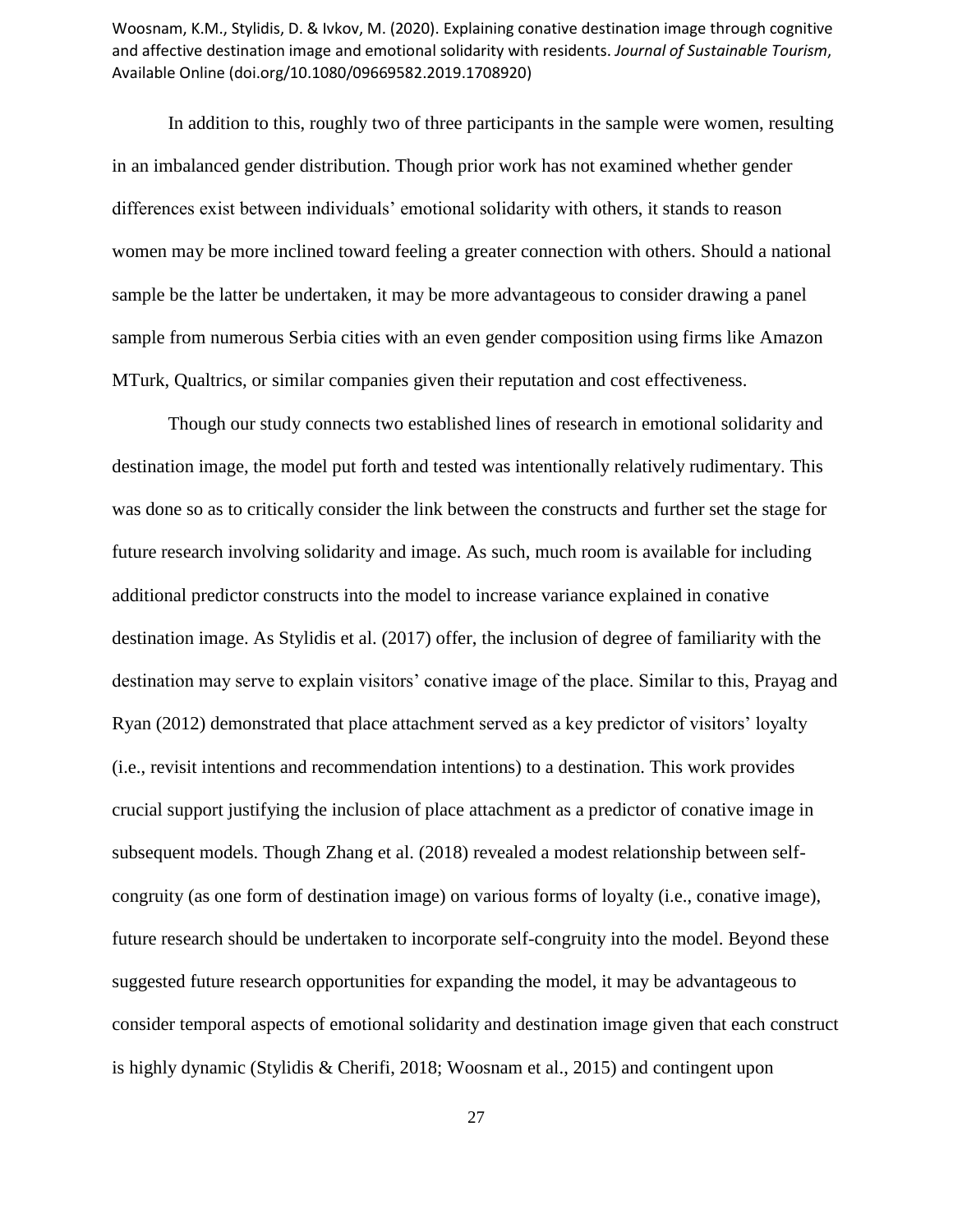individual experiences. As such, longitudinal studies may be the next logical step in considering the relationship between the constructs. Last but not least, the relationships in the model could be tested in the context of repeat visitation by controlling for differences due to the number of previous visits to the destination. Within this realm, it would also be useful to explore the mediating role of affective image in the relationship between emotional solidarity and conative image.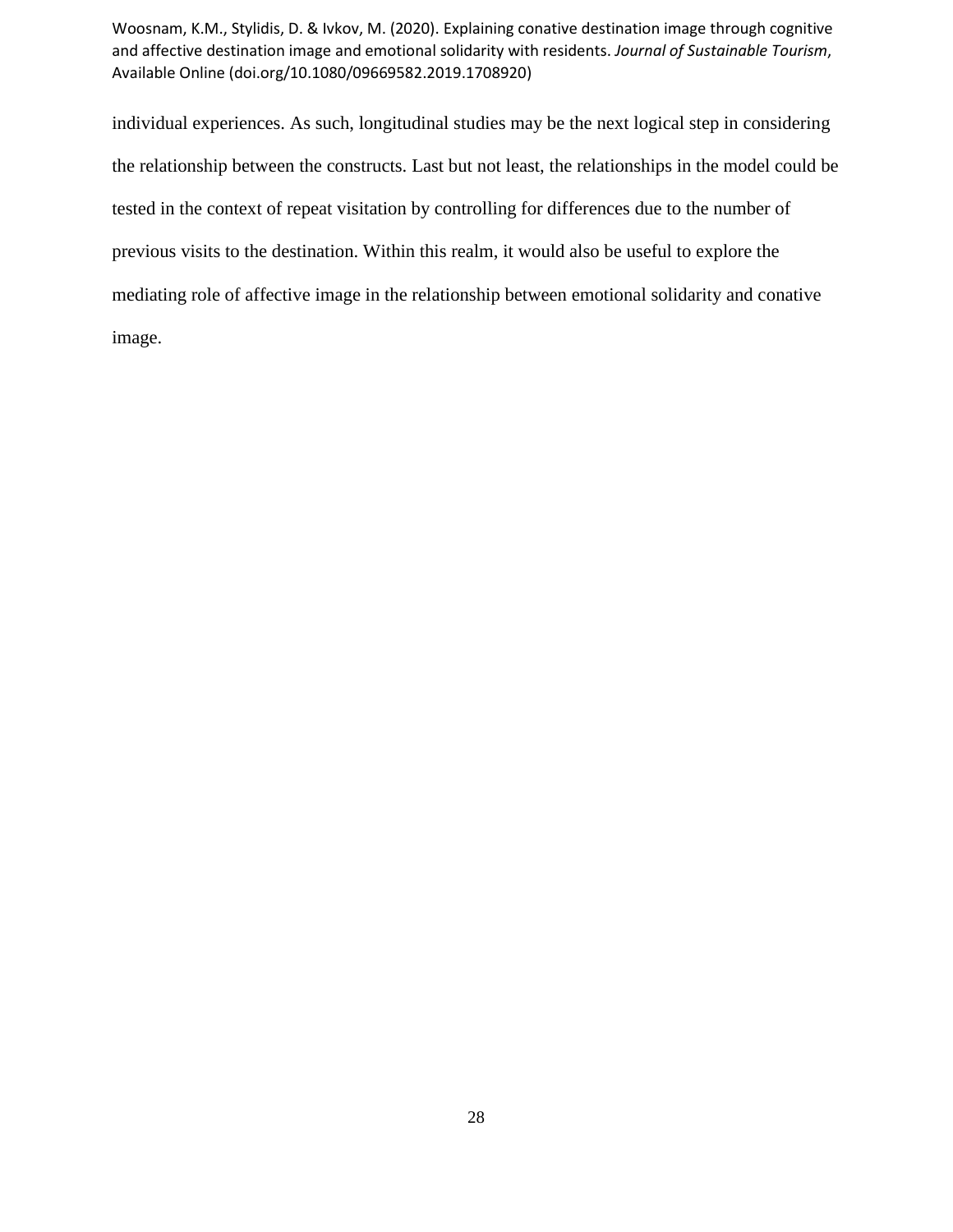# **References**

- Agapito, D., Mendes, J., & Valle, P.O.D. (2010). Destination image: perspectives of tourists vs. residents. *Tourism development and management: Challenges and opportunities for Algarve, Portugal*, 117-40.
- Agapito, D., Valle, P.O.D., & Mendes, J. (2013). The cognitive-affective-conative model of destination image: A confirmatory analysis. *Journal of Travel and Tourism Marketing*, *30*(5), 471-81.
- Aramberri, J. (2010). *Modern mass tourism*. Bingley, UK: Emerald Group Publishing.
- Babb, F.E. (2011). *The tourism encounter: Fashioning Latin American nations and histories*. Stanford, CA: Stanford University Press.
- Bahr, H.M., Mitchell, C., Li, X., Walker, A., & Sucher, K. (2004). Trends in family space/time, conflict, and solidarity: Middletown 1924–1999. *City and Community*, *3*(3), 263-91.
- Baloglu, S. (2001). Image variations of Turkey by familiarity index: Informational and experiential dimensions. *Tourism Management*, *22*(2), 127-33.
- Baloglu, S., & Brinberg, D. (1997). Affective images of tourism destinations. *Journal of Travel Research*, *35*(4), 11-15.
- Baloglu, S., & McCleary, K.W. (1999). A model of destination image formation. *Annals of Tourism Research*, *26*(4), 868-97.
- Beerli, A., & Martin, J.D. (2004). Factors influencing destination image. *Annals of Tourism Research*, *31*(3), 657-81.
- Bigne, J.E., Sanchez, I., & Andreu, L. (2009). The role of variety seeking in short and long run revisit intentions in holiday destinations. *International Journal of Culture, Tourism and Hospitality Research*, *3*(2), 103-15.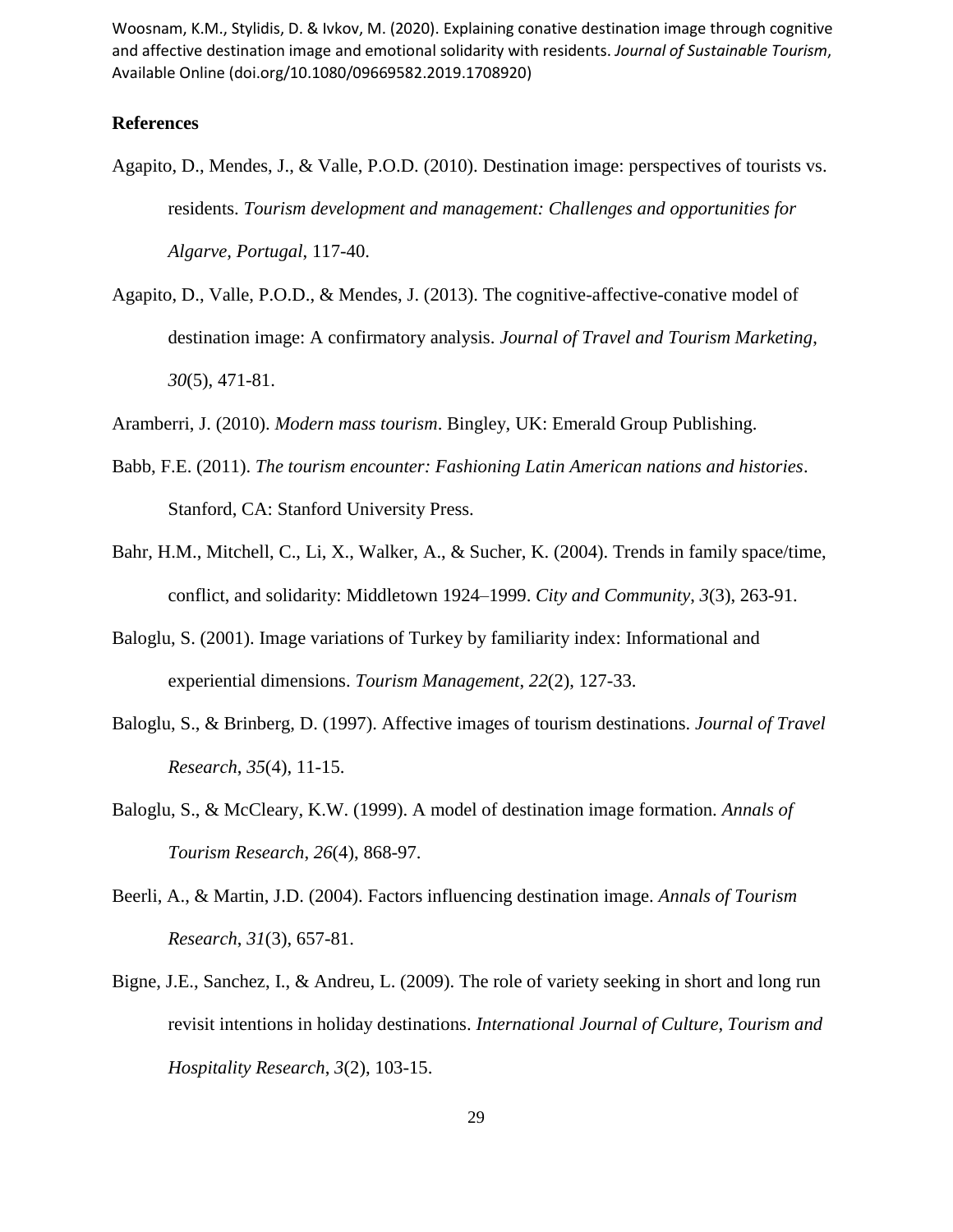Billig, M. (2006). Is my home my castle? Place attachment, risk perception, and religious faith. *Environment and Behavior*, *38*, 248-65.

Blichfeldt, B.S. (2005). Unmanageable place brands? *Place Branding*, *1*(4), 388-401.

- Boo, S.Y., & Busser, J.A. (2005). The hierarchical influence of visitor characteristics on tourism destination images. *Journal of Travel and Tourism Marketing*, *19*(4), 55-67.
- Boulding, K. (1956). *The Image: Knowledge and life in society*. Ann Arbor MI: University of Michigan Press.
- Cai, L.A. (2002). Cooperative branding for rural destinations. *Annals of Tourism Research*, *29*, 720-742.
- Cai, L.A., Feng, R., & Breiter, D. (2004). Tourist purchase decision involvement and information preferences. *Journal of Travel Research, 10*(2), 138-48.
- Campelo, A., Aitken, R., Thyne, M., & Gnoth, J. (2014). Sense of place: The importance of destination branding. *Journal of Travel Research, 53*(2), 154-66.
- Census of Population, Households and Dwellings in the Republic of Serbia 2011. (2014). Belgrade: Statistical Office of the Republic of Serbia.
- Chen, J.S. (2001). A case study of Korean outbound travelers' destination images by using correspondence analysis. *Tourism Management, 22*(4), 345-50.
- Chen, C.F., & Tsai, D. (2007). How destination image and evaluative factors affect behavioral intentions? *Tourism Management*, *28*(4), 1115-22.
- Chew, E.Y., & Jahari, S.A. (2014). Destination image as a mediator between perceived risks and revisit intention: A case of post-disaster Japan. *Tourism Management*, *40,* 382-93.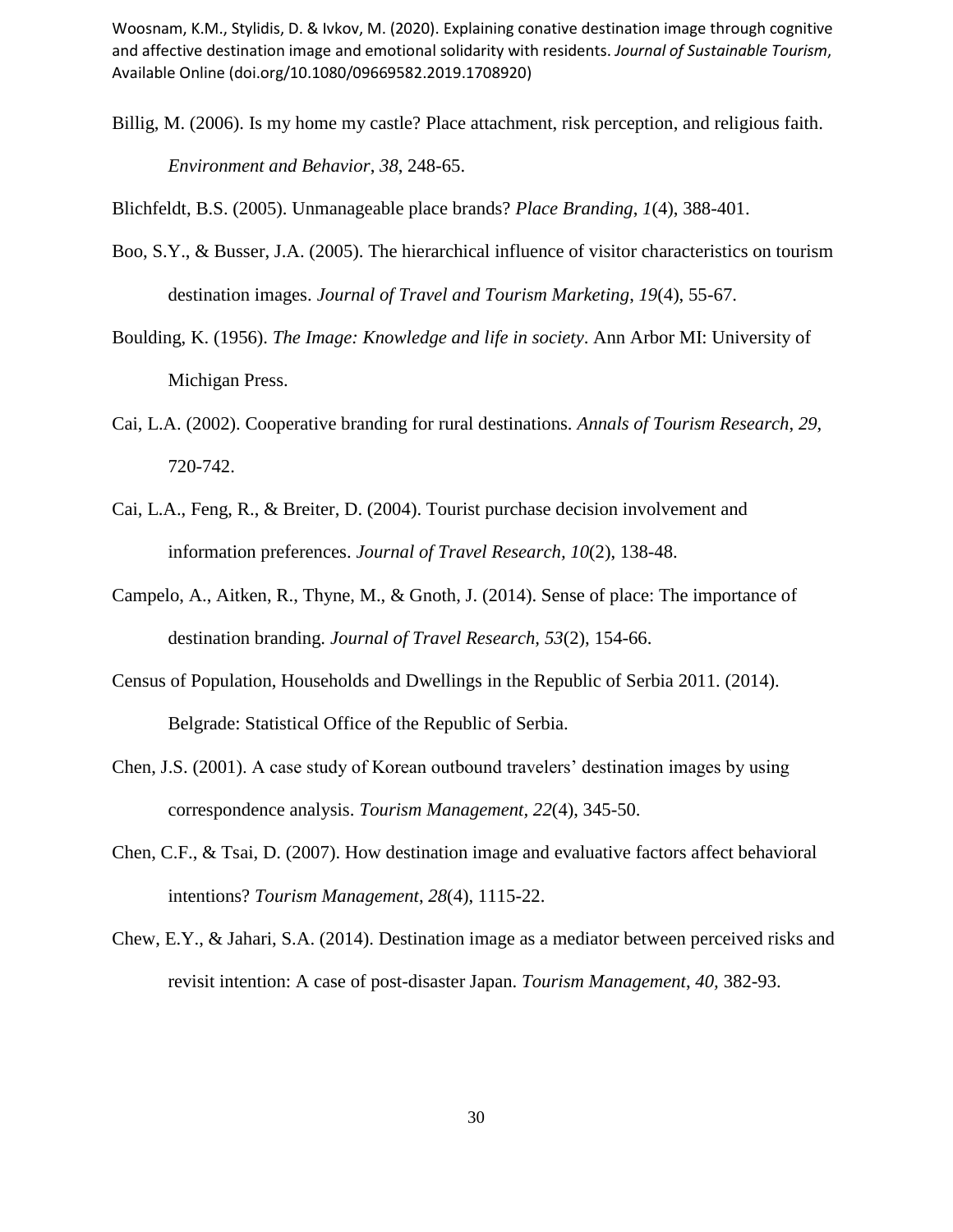Chi, C.G.Q., & Qu, H. (2008). Examining the structural relationships of destination image, tourist satisfaction and destination loyalty: An integrated approach. *Tourism Management, 29*(4), 624-36.

- Clements, B. (2013). Explaining public attitudes towards the integration of Muslims in British society: The 'solidarity of the religious'? *Journal of Contemporary Religion*, *28*(1), 49- 65.
- Crompton, J. (1979). An assessment of the image of Mexico as a vacation destination and the influence of geographical location upon that image. *Journal of Travel Research*, *17*(4), 18-23.
- Dann, G.M.S. (1996). Tourists' images of a destination-an alternative analysis. *Journal of Travel & Tourism Marketing*, *5*(1-2), 41-55.

Durkheim, E. (1912/1995). *The elementary forms of religious life*. New York, NY: Free Press.

- Echtner, C.M., & Ritchie, J.R.B. (1991). The meaning and measurement of destination image. *Journal of Tourism Studies*, *2*(2), 2-12.
- Fakeye, P. & Crompton, J. (1991). Image differences between prospective first-time, and repeat visitors to the lower Rio Grande valley. *Journal of Travel Research*, *30*(2), 10–16.
- Gartner, W.C. (1993). Image formation process. *Journal of Travel and Tourism Marketing*, *2*(2/3), 191-215.
- Gronvold, R.L. (1988). "Measuring affectual solidarity." In D.J. Mangen, V.L. Bengston, and P.H. Landry (Eds) *Measurement of intergenerational relations* (pp. 74-97). Thousand Oaks, CA: Sage.
- Hair, J.F., Black, W.C., Babin, B.J., & Anderson, R.E. (2014). *Multivariate data analysis* (8<sup>th</sup> ed.) New Jersey: Pearson Education.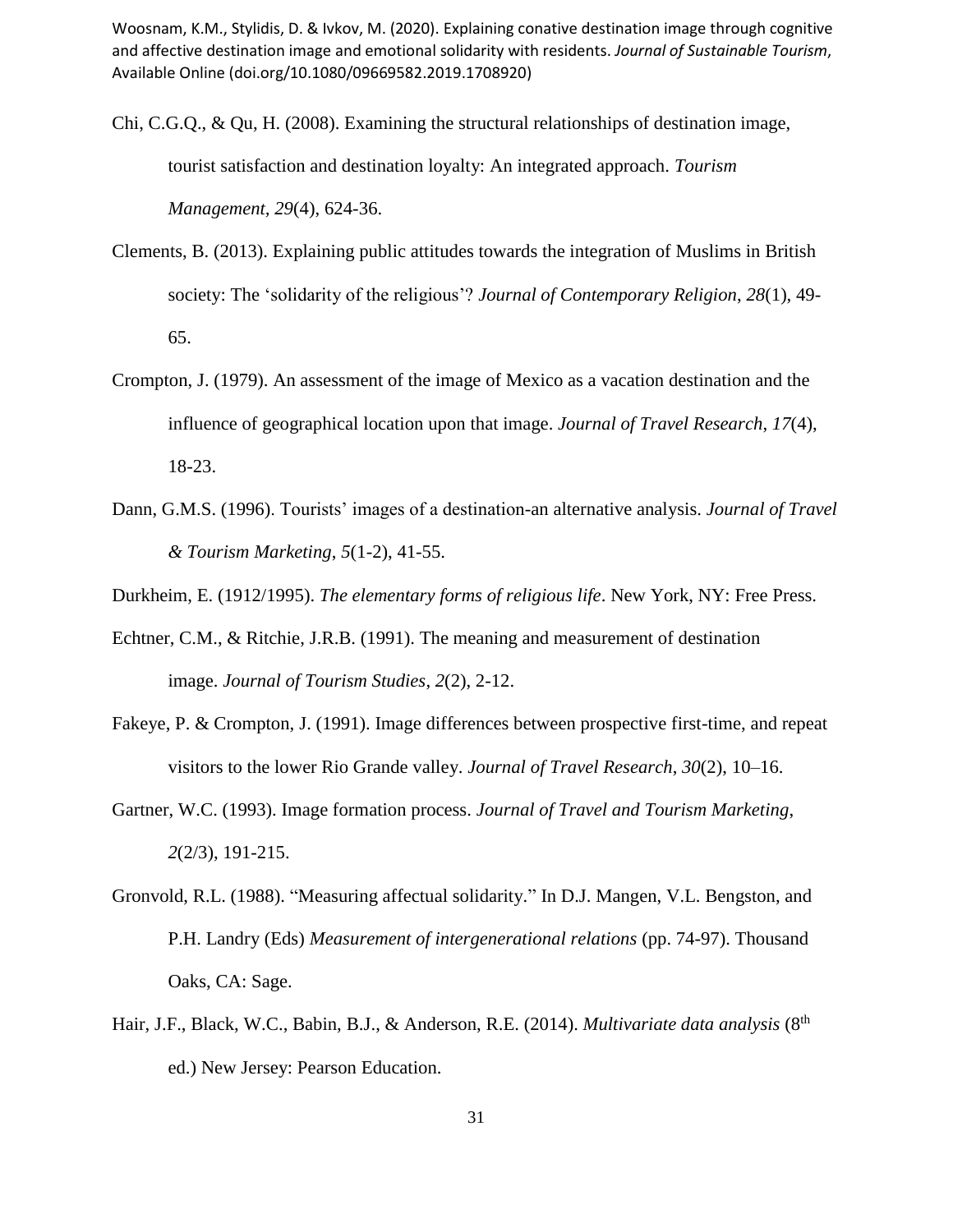- Hallmann, K., Zehrer, A., & Müller, S. (2015). Perceived destination image: An image model for a winter sports destination and its effect on intention to revisit. *Journal of Travel Research*, *54*(1), 94-106.
- Hammarstrom, G. (2005). The construct of intergenerational solidarity in a lineage perspective: A discussion on underlying theoretical assumptions. *Journal of Aging Studies*, *19*(1), 33- 51.
- Hasani, A., Moghavvemi, S., & Hamzah, A. (2016). The impact of emotional solidarity on residents' attitude and tourism development. *PloS one*, *11*(6), e0157624.
- Hellenic Statistical Authority. (2016). Press release Non-residents arrivals from abroad: January-December 2015." [http://www.statistics.gr/documents/20181/1637822/Non](http://www.statistics.gr/documents/20181/1637822/Non-resident+arrivals+from+abroad+%28+4th+Quarter+2015+%29/c79d361b-4765-49e2-bec9-78509e550766?version=1.0)[resident+arrivals+from+abroad+%28+4th+Quarter+2015+%29/c79d361b-4765-49e2](http://www.statistics.gr/documents/20181/1637822/Non-resident+arrivals+from+abroad+%28+4th+Quarter+2015+%29/c79d361b-4765-49e2-bec9-78509e550766?version=1.0) [bec9-78509e550766?version=1.0](http://www.statistics.gr/documents/20181/1637822/Non-resident+arrivals+from+abroad+%28+4th+Quarter+2015+%29/c79d361b-4765-49e2-bec9-78509e550766?version=1.0) (accessed December 17, 2018).
- Hellenic Statistical Authority. (2017). Census data. [http://www.statistics.gr/el/statistics/-](http://www.statistics.gr/el/statistics/-/publication/SAM03/-) [/publication/SAM03/-](http://www.statistics.gr/el/statistics/-/publication/SAM03/-) (accessed December 4, 2018).
- Henseler, J., Ringle, C.M. & Sarstedt, M. (2015). A New Criterion for Assessing Discriminant Validity in Variance-based Structural Equation Modeling. *Journal of the Academy of Marketing Science*, *43*(1), 115–135.
- Holbrook, M.B. (1981). Integrating compositional and decompositional analyses to represent the intervening role of perceptions in evaluative judgements. *Journal of Marketing Research*, *18*, 13-28.
- Hunt, J.D. (1971). *Image: A factor in tourism*. PhD diss., Colorado State University, Fort Collins.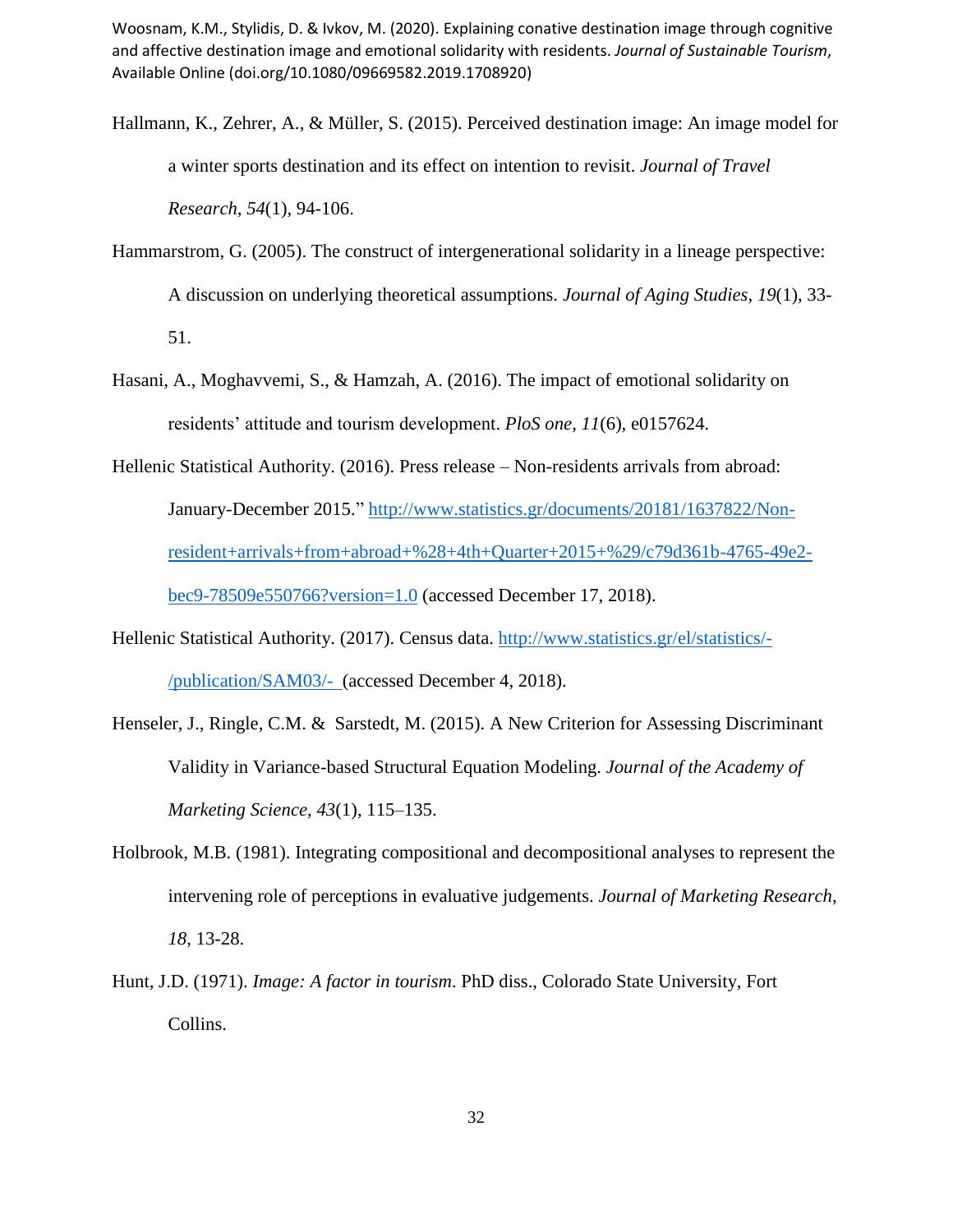- Iordanova, E., & Stylidis, D. (2017). International and domestic tourists' "a priori" and "in situ" image differences and the impact of direct destination experience on destination image: the case of Linz, Austria. *Current Issues in Tourism* doi.org/10.1080/13683500.2017.1346588.
- Ittelson, W.H. (1973). "Environment perception and contemporary perceptual theory." In W.H. Ittelson (Eds.) *Environment and Cognition* (pp. 1-19). New York: Seminar.
- Jacobs, S., & Allen, R.T. (2005). *Emotion, reason, and tradition: Essays on the social, political and economic thought of Michael Polanyi*. Burlington, VT: Ashgate.
- Joo, D., Woosnam, K.M., Shafer, C.S., Scott, D., & An, S. (2017). Considering Tobler's first law of geography in a tourism context. *Tourism Management*, *62*, 350-59.
- Joo, D., Tasci, A.D., Woosnam, K.M., Maruyama, N.U., Hollas, C.R., & Aleshinloye, K.D. (2018). Residents' attitude towards domestic tourists explained by contact, emotional solidarity and social distance. *Tourism Management*, *64*, 245-57.

Judah, T. (2002). *Kosovo: War and Revenge*. New Haven: Yale University Press.

- Kim, J.H. (2018). The impact of memorable tourism experiences on loyalty behaviors: The mediating effects of destination image and satisfaction. *Journal of Travel Research*, *57*(7), 856-70.
- Kim, H., & Richardson, S. (2003). Motion picture impacts on destination images. *Annals of Tourism Research*, *30*(1), 216-37.
- Kim, S., Stylidis, D. & Oh, M. (2019). Is Perception of Destination Image Stable or Does it Fluctuate? A Measurement of Three Points in Time. *International Journal of Tourism Research*. Available Online.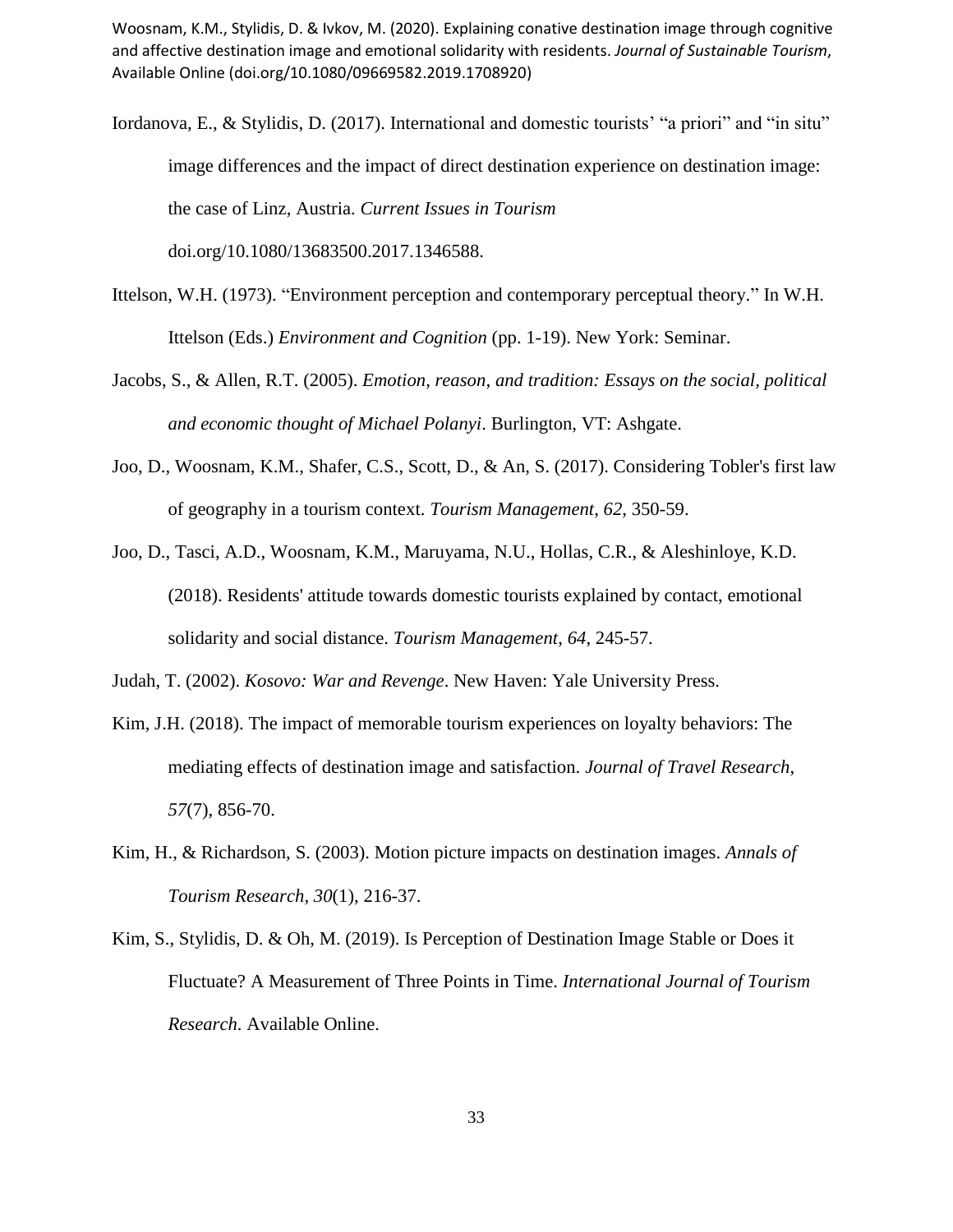- Lawson, F., & Bond-Bovy, M. (1977). *Tourism and recreational development*. London: Architectural Press.
- Lee, T.H. (2009). A structural model to examine how destination image, attitude, and motivation affect the future behavior of tourists. *Leisure Sciences*, *31*(3), 215-36.
- Li, M., Cai, L.A., Lehto, X.Y., & Huang, J. (2010). A missing link in understanding revisit intention: The role of motivation and image. *Journal of Travel & Tourism Marketing*, *27*(4), 335-48.
- Li, X., & Wan, Y.K.P. (2017). Residents' support for festivals: Integration of emotional solidarity. *Journal of Sustainable Tourism*, *25*(4), 517-35.
- Lin, C.H., Morais, D.B., Kerstetter, D.L., & Hou, J.S. (2007). Examining the role of cognitive and affective image in predicting choice across natural, developed, and theme-park destinations. *Journal of Travel Research*, *46*(2), 183-94.
- Llodrà-Riera, I., Martínez-Ruiz, M., Jiménez-Zarco, A. & Izquierdo-Yusta, A. (2015). A multidimensional analysis of the information sources construct and its relevance for destination image formation. *Tourism Management*, *48*, 319-28.
- Martin, H.S., & del Bosque, I.A.R. (2008). Exploring the cognitive-affective nature of destination image and the role of psychological factors in its formation. *Tourism Management*, *29*(2), 263-77.
- Papadimitriou, D., Kaplanidou, K., & Apostolopoulou, A. (2018). Destination image components and word-of-mouth intentions in urban tourism: A multigroup approach. *Journal of Hospitality & Tourism Research*, *42*(4), 503–27.
- Phillips, W., & Jang, S. (2007). Destination image and visit intention: Examining the moderating role of motivation. *Tourism Analysis, 12*(4), 319-26.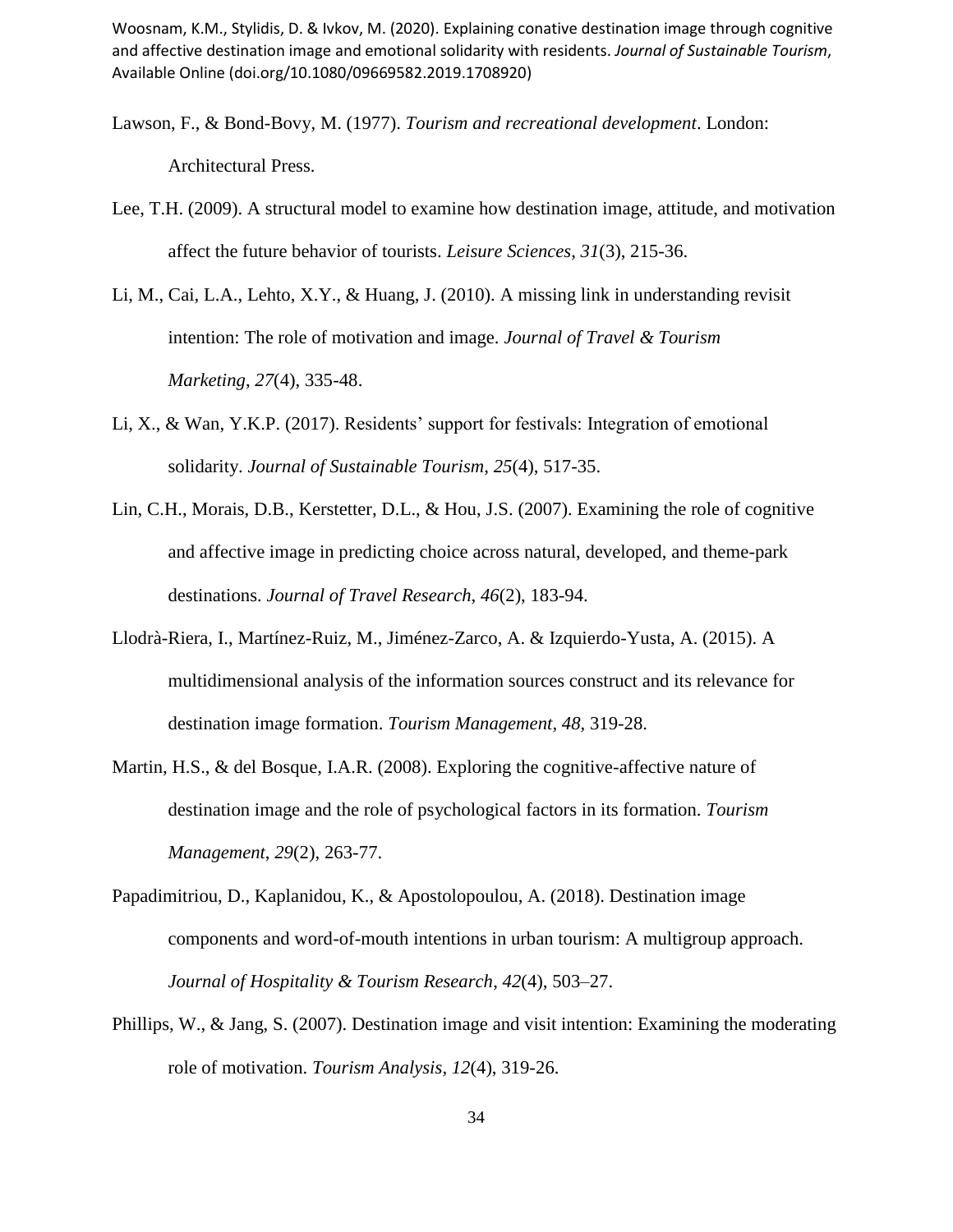- Pike, S. (2002). Destination image analysis—a review of 142 papers from 1973 to 2000. *Tourism Management*, *23*(5), 541-49.
- Pike, S. (2017). Destination image temporality—Tracking perceived strengths and weaknesses over time. *Journal of Hospitality & Tourism Management*, *31*, 126–33.
- Pike, S., & Ryan, C. (2004). Destination positioning analysis through a comparison of cognitive, affective, and conative perceptions. *Journal of Travel Research*, *42*, 333–42.
- Prayag, G., & Ryan, C. (2012). Antecedents of tourists' loyalty to Mauritius: The role and influence of destination image, place attachment, personal involvement and satisfaction. *Journal of Travel Research, 51*(3), 342-56.
- Qu, H., Kim, L.H., & Im, H.H. (2011). A model of destination branding: Integrating the concepts of the branding and destination image. *Tourism Management*, *32*(3), 465-76.
- Ribeiro, M.A., Woosnam, K.M., Pinto, P., & Silva, J.A. (2018). Tourists' destination loyalty through emotional solidarity with residents: An integrative moderation mediated model. *Journal of Travel Research*, *57*(3), 279-95.
- Richards, G. (2001). Marketing China overseas: The role of theme parks and tourist attractions. *Journal of Vacation Marketing*, *8*(1), 28–38.
- Rollero, C., & Piccoli, N. (2010). Place attachment, identification, and environment perception: An empirical study. *Journal of Environmental Psychology*, *30*, 198–205.
- Russel, J. A., & Pratt, G. (1980). A description of affective quality attributed to environment. *Journal of Personality and Social Psychology*, *38*, 311–22.
- Russell, J.A., & Snodgrass, J. (1987). "Emotion and the environment." In D. Stokols and I Altman (Eds.) *Handbook of Environmental Psychology* (pp. 245-281). New York: Wiley.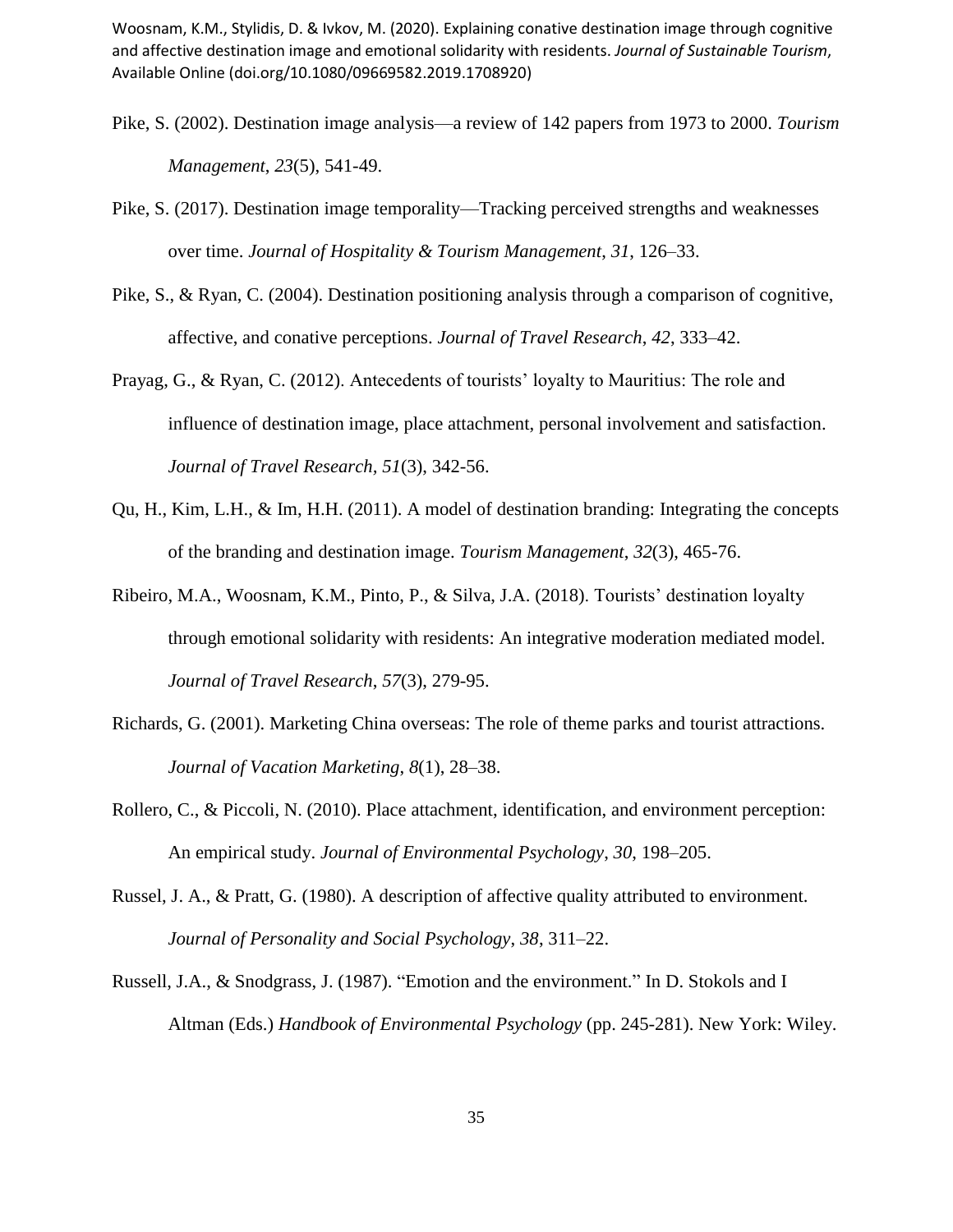Ryan, C., & Aicken, M. (2010). The destination image gap–visitors' and residents' perceptions of place: Evidence from Waiheke Island, New Zealand. *Current Issues in Tourism*, *13*(6), 541-61.

Sampson, H. (2019, June 18). These are the cities overtourism could threaten next. *The Washington Post*, Retrieved from

[https://www.washingtonpost.com/travel/2019/06/18/these-are-cities-overtourism-could](https://www.washingtonpost.com/travel/2019/06/18/these-are-cities-overtourism-could-threaten-next/?noredirect=on&utm_term=.d72afd183bc6)[threaten-next/?noredirect=on&utm\\_term=.d72afd183bc6](https://www.washingtonpost.com/travel/2019/06/18/these-are-cities-overtourism-could-threaten-next/?noredirect=on&utm_term=.d72afd183bc6)

- Scott, W.A. (1965). "Psychological and social correlates of international images." In H.C. Kelman (Ed.) *International behaviour: A socio-psychological analysis* (pp. 71-103). London: Holt, Rinehart and Winston.
- SETE. (2017). International Tourist Arrivals.<http://sete.gr/el/statistika-vivliothiki/statistika/> (accessed December 17, 2018).
- Shani, A., & Uriely, N. (2012). VFR tourism: The host experience. *Annals of Tourism Research, 39*(1), 421-40.
- Simpson, J.J., & Simpson, P.M. (2017). Emotional solidarity with destination security forces. *Journal of Travel Research*, *56*(7), 927-40.
- Smith, W., Li, X., Pan, B., Witte, M., & Doherty, S. (2015). Tracking destination image across the trip experience with smartphone technology. *Tourism Management*, *48*, 113-22.

Smith, O. (2018). Is Greece on the brink of an overtourism crisis? [https://www.telegraph.co.uk/travel/destinations/europe/greece/articles/greece](https://www.telegraph.co.uk/travel/destinations/europe/greece/articles/greece-overtourism-santorini/)[overtourism-santorini/](https://www.telegraph.co.uk/travel/destinations/europe/greece/articles/greece-overtourism-santorini/) (accessed December 17, 2018).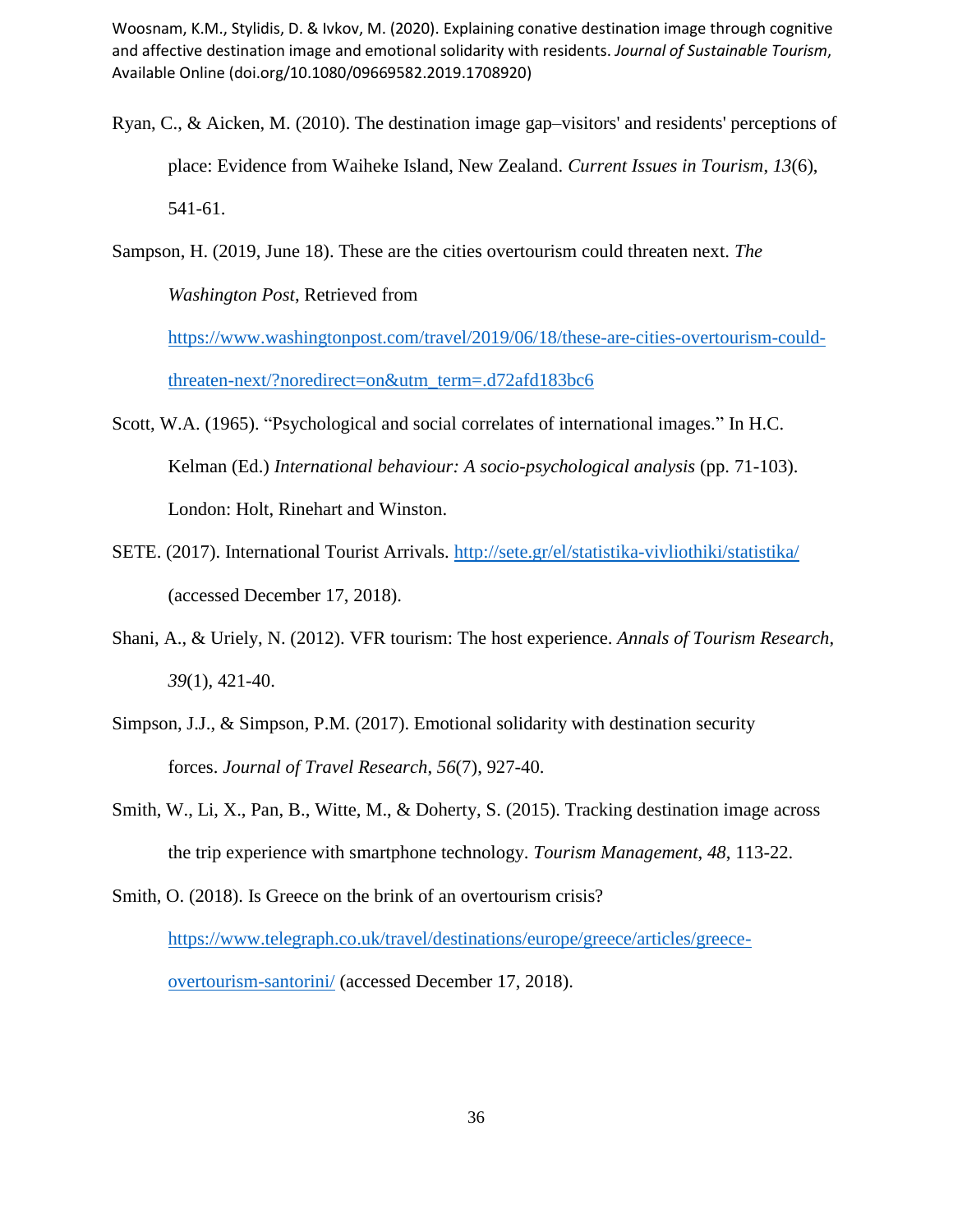- Stabler, M.J. (1988). The image of destination regions: Theoretical and empirical aspects. In B. Goodall and G. Ashworth (Eds.) *Marketing in the Tourism Industry: The Promotion of Destination Regions* (pp. 133-161). London: Croom Helm.
- Statistical Office of the Republic of Serbia. (2017). Estimates of Population.

<http://www.stat.gov.rs/en-us/oblasti/stanovnistvo/> (accessed December 3, 2018).

Stepchenkova, S., & Li, X. (2013). Chinese outbound tourists' destination image of America: Part II. *Journal of Travel Research*, *51*(6), 687-703.

- Stylidis, D. (2018). Residents' place image: A cluster analysis and its links to place attachment and support for tourism. *Journal of Sustainable Tourism*, *26*(6), 1007-26.
- Stylidis, D., & Cherifi, B. (2018). Characteristics of destination image: Visitors and non-visitors' images of London." *Tourism Review*, *73*(1), 55-67.
- Stylidis, D., Shani, A., & Belhassen, Y. (2017). Testing an integrated destination image model across residents and tourists. *Tourism Management*, *58,*184-95.
- Stylos, N., Bellou, V., Andronikidis, A., & Vassiliadis, C. A. (2017). Linking the Dots Among Destination Images, Place Attachment, and Revisit Intentions: A Study Among British and Russian Tourists. *Tourism Management*, *60*, 15–29.
- Stylos, N., Vassiliadis, C. A., Bellou, V., & Andronikidis, A. (2016). Destination images, holistic images and personal normative beliefs: Predictors of intention to revisit a destination. *Tourism Management*, *53*, 40-60.
- Sun, M., Ryan, C., & Pan, S. (2015). Using Chinese travel blogs to examine perceived destination image: The case of New Zealand. *Journal of Travel Research*, *54*(4), 543-55.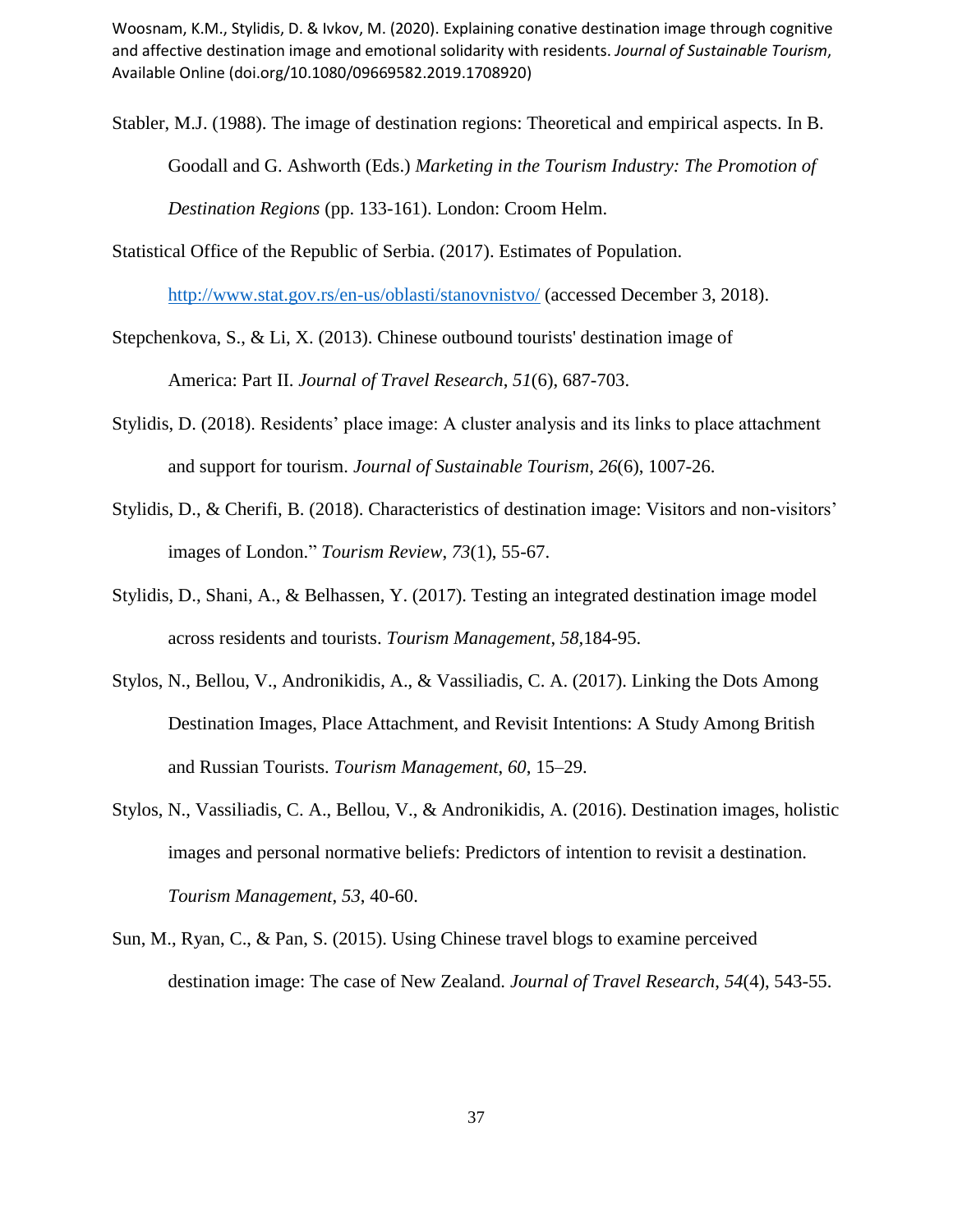- Tan, W.K. (2017). Repeat visitation: A study from the perspective of leisure constraint, tourist experience, destination images, and experiential familiarity. *Journal of Destination Marketing & Management*, *6*(3), 233-42.
- Tan, W.K., & Wu, C.E. (2016). An investigation of the relationships among destination familiarity, destination image and future visit intention. *Journal of Destination Marketing and Management*, *5*(3), 214-226.
- Tang, Y. (2014). Travel motivation, destination image and visitor satisfaction of international tourists after the 2008 Wenchuan earthquake: A structural modelling approach. *Asia Pacific Journal of Tourism Research*, *19*(11), 1260-77.
- Tasci, A. D. A (2006). Visit impact on destination image. *Tourism Analysis*, 11, 297-309.
- Tasci, A.D., & Gartner, W.C. (2007). Destination image and its functional relationships. *Journal of Travel Research*, *45*(4), 413-25.
- Tasci, A.D.A., Gartner, W., & Cavusgil, S. (2007). Conceptualization and operationalization of destination image. *Journal of Hospitality and Tourism Research*, *31,*194-223.
- Trauer, B., & Ryan, C. (2005). Destination image, romance and place experience—an application of intimacy theory in tourism. *Tourism Management*, *26*(4), 481-91.
- Tuan, Y.F. (1979). "Space and place: Humanistic perspective." In S. Gale and G. Olson (Eds.) *Philosophy in Geography* (pp. 387-427). Dordrecht: Springer.
- UNESCO (2019). Ethics and intangible cultural heritage. [https://ich.unesco.org/en/ethics-and](https://ich.unesco.org/en/ethics-and-ich-00866)[ich-00866](https://ich.unesco.org/en/ethics-and-ich-00866) (accessed December 1, 2019)
- Walker, K., & Moscardo, G. (2016). Moving beyond sense of place to care of place: The role of indigenous values and interpretation in promoting transformative change in tourists' place images. *Journal of Sustainable Tourism*, *24*(8-9).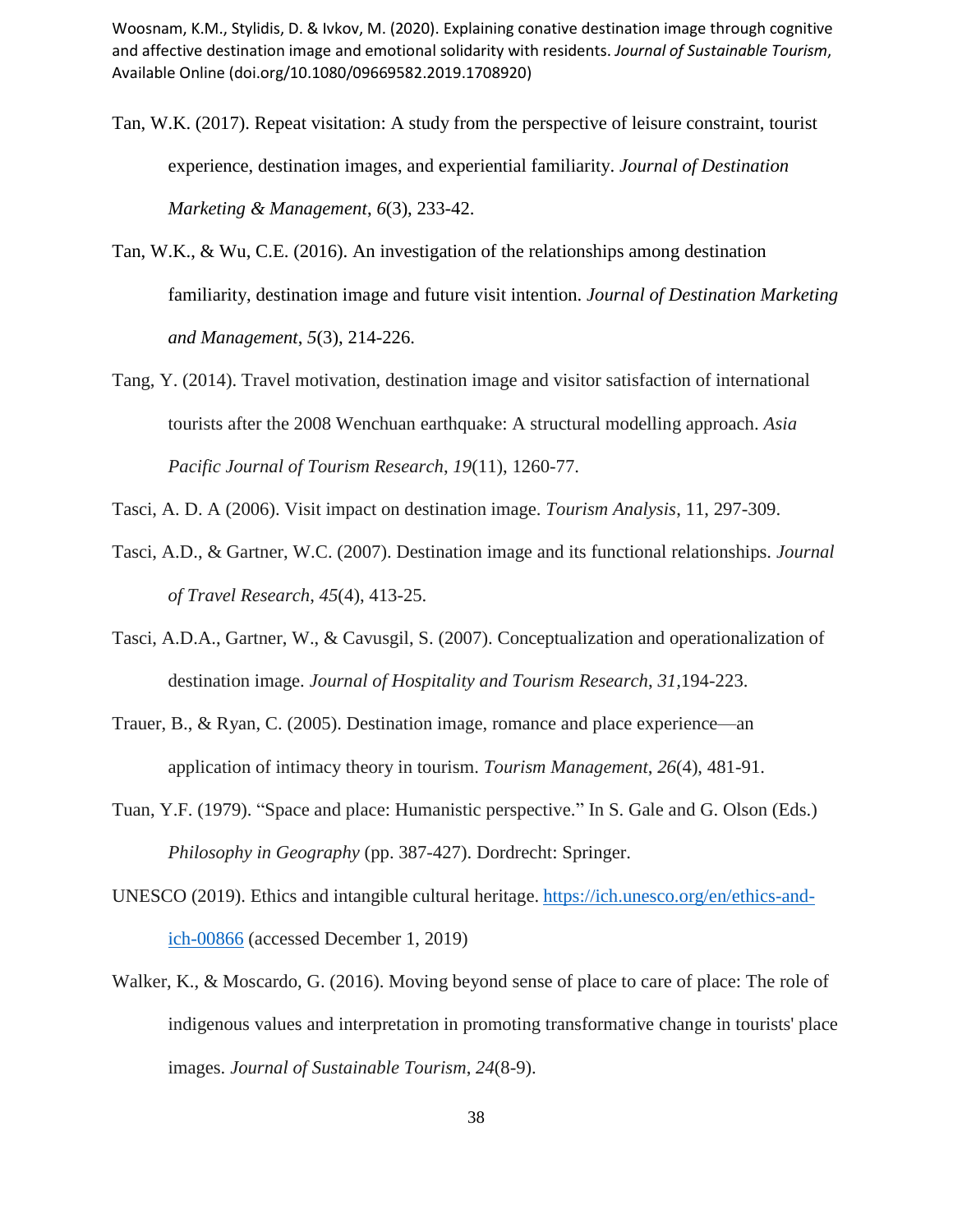- Walmsley, D.J., & Young, M. (1998). Evaluative images and tourism: The use of personal constructs to describe the structure of destination images. *Journal of Travel Research*, *36*(3), 65-69.
- Wang, C., & Hsu, M. (2010). The relationships of destination image, satisfaction, and behavioral intentions: An integrated model. *Journal of Travel and Tourism Marketing*, *27*(8), 829- 43.
- Ward, C., & Berno, T. (2011). Beyond social exchange theory: Attitudes toward tourists. *Annals of Tourism Research*, *38*(4), 1556-69.
- Ward, L.M., & Russel, J.A. (1981). The psychological representation of molar physical environments. *Journal of Experimental Psychology*, *110*(2), 121-52.
- Wearing, S., Stevenson, D., & Young, T. (2010). *Tourist cultures: Identity, place and the traveller*. Thousand Oaks, CA: Sage.
- Weaver, D.B. (2014). Asymmetrical dialectics of sustainable tourism: Toward enlightened mass tourism. *Journal of Travel Research*, *53*(2), 131-40.
- Woosnam, K.M. (2011). Testing a model of Durkheim's theory of emotional solidarity among residents of a tourism community. *Journal of Travel Research*, *50*(5), 546-558.
- Woosnam, K.M., & Aleshinloye, K.D. (2013). Can tourists experience emotional solidarity with residents? Testing Durkheim's model from a new perspective. *Journal of Travel Research*, *52*(4), 494-505.
- Woosnam, K.M., Dudensing, R.M., & Walker, J.R. (2015a). How does emotional solidarity factor into visitor spending among birders in the Lower Rio Grande Valley of Texas? *Journal of Travel Research*, *54*(5), 645-58.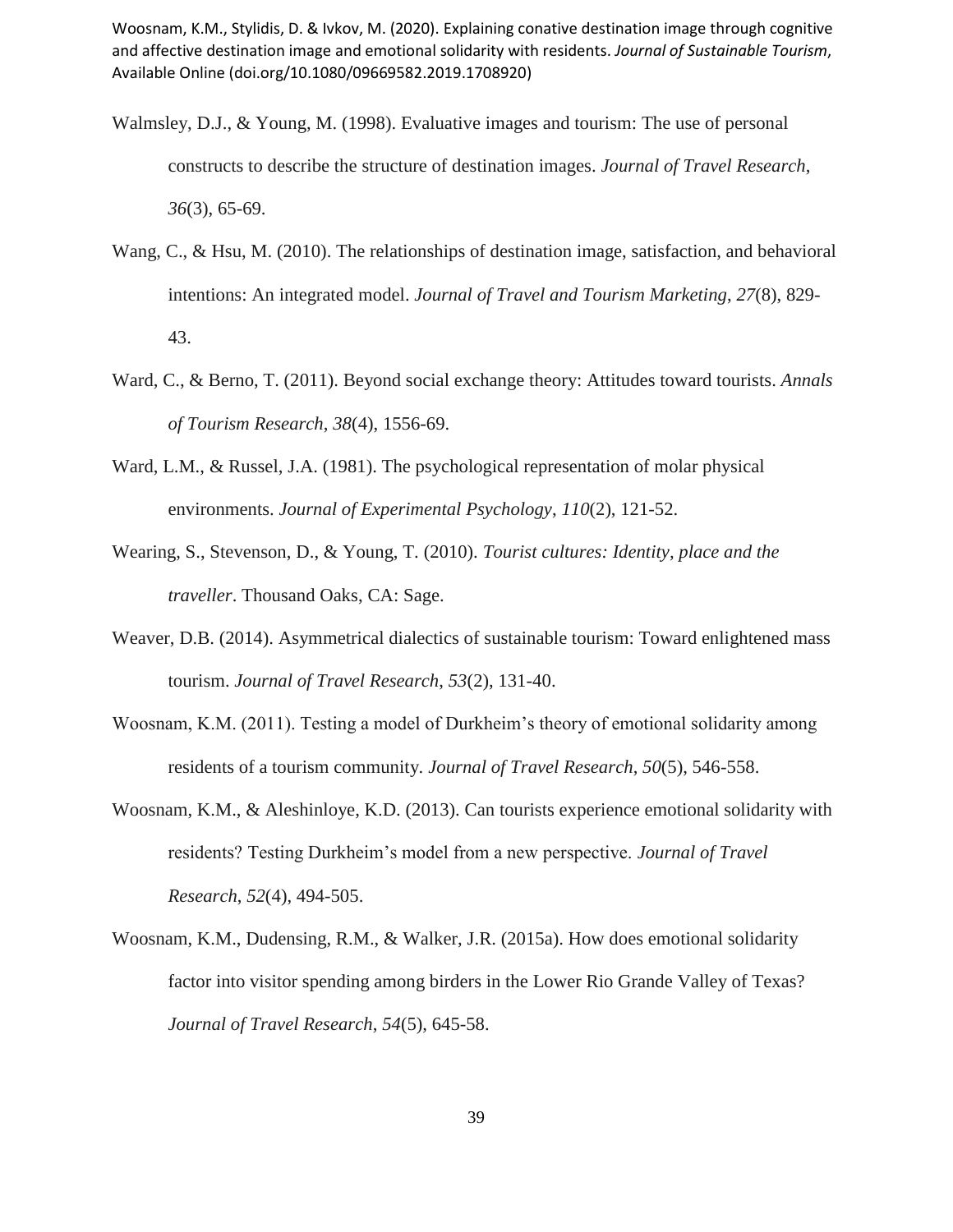- Woosnam, K.M., Shafer, C.S., Scott, D., & Timothy, D.J. (2015b). Tourists' perceived safety through emotional solidarity with residents in two Mexico–United States border regions. *Tourism Management*, *46*, 263-73.
- Woosnam, K.M., Aleshinloye, K.D., Ribeiro, M.A., Stylidis, D., Jiang, J., & Erul, E. (2018). Social determinants of place attachment at a World Heritage Site. *Tourism Management*, *67*, 139-46.
- WTTC. (2018). Country Reports: Greece. [https://www.wttc.org/-/media/files/reports/economic](https://www.wttc.org/-/media/files/reports/economic-impact-research/countries-2018/greece2018.pdf)[impact-research/countries-2018/greece2018.pdf](https://www.wttc.org/-/media/files/reports/economic-impact-research/countries-2018/greece2018.pdf) (accessed December 7, 2018).
- Yuksel, A., Yuksel, F., & Bilim, Y. (2010). Destination attachment: Effects on customer satisfaction and cognitive, affective and conative loyalty. *Tourism Management*, *31*(2), 274-84.
- Zhang, H., Fu, X., Cai, L.A., & Lu, L. (2014). Destination image and tourist loyalty: A metaanalysis. *Tourism Management*, *40*, 213-23.
- Zheng, D., Ritchie, B. W, Benckendorff, P. J., & Bao, J. (2019). The role of cognitive appraisal, emotion and commitment in affecting resident support toward tourism performing arts. *Journal of Sustainable Tourism*, *27*(11), 1725-1744.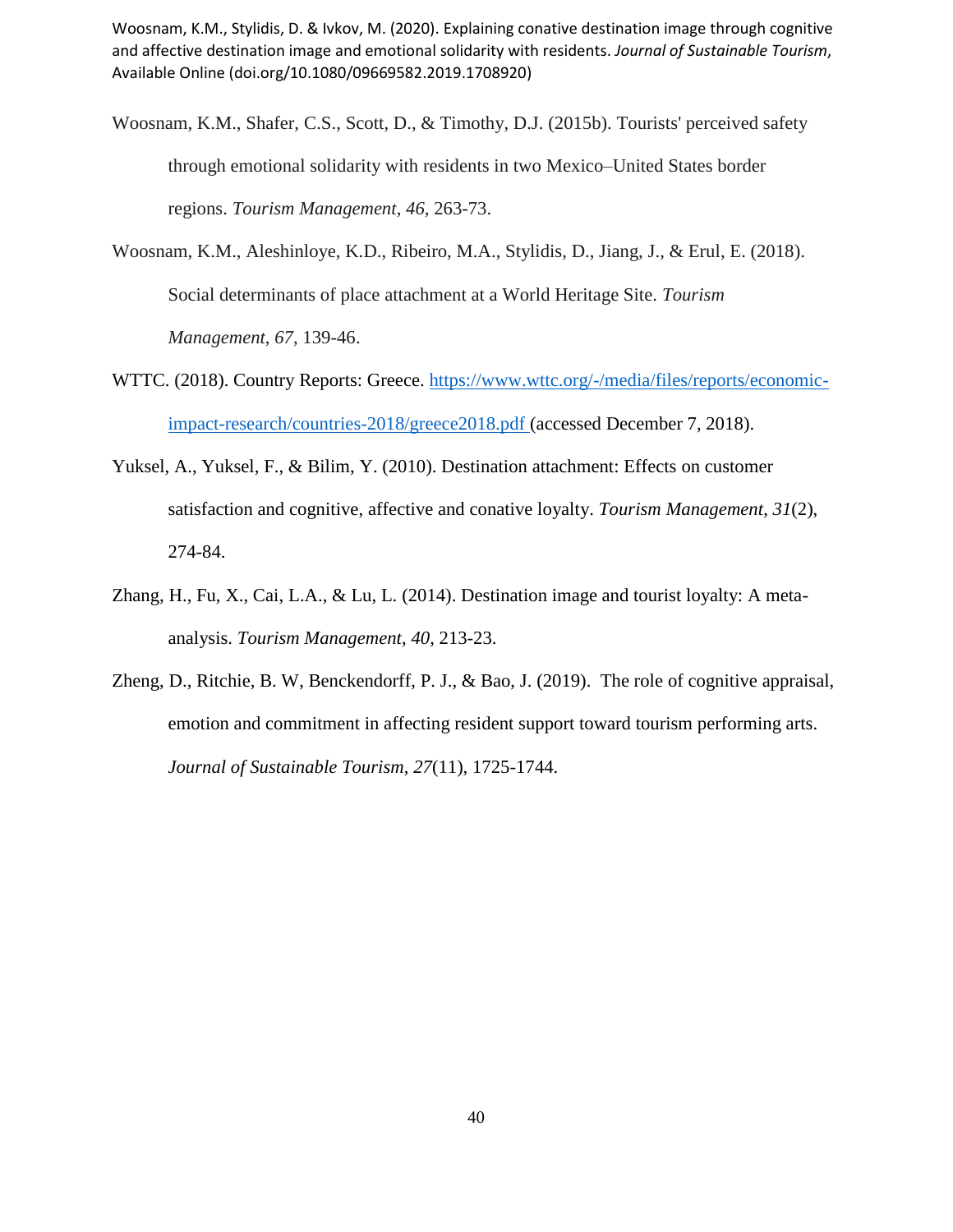

Figure 1. Proposed model

| $\sigma$ . The asservance in the contract $\sigma$ . The set<br>Constructs/indicators | $t$ -values<br>Item<br>loadings |                          | Composite   | <b>AVE</b> |  |
|---------------------------------------------------------------------------------------|---------------------------------|--------------------------|-------------|------------|--|
|                                                                                       |                                 |                          | reliability |            |  |
| <b>Emotional Solidarity (ES)</b>                                                      |                                 |                          | 0.94        | 0.84       |  |
| ES1                                                                                   | 0.92                            | 21.24                    | 0.91        | 0.84       |  |
| <b>Greek Friends</b>                                                                  | 0.94                            |                          |             |            |  |
| Close to Greek People                                                                 | 0.89                            | 27.98                    |             |            |  |
| ES2                                                                                   | 0.88                            | 20.51                    | 0.92        | 0.85       |  |
| In Common with Greeks                                                                 | 0.96                            |                          |             |            |  |
| <b>Understand Greeks</b>                                                              | 0.91                            | 30.40                    |             |            |  |
| ES <sub>3</sub>                                                                       | 0.95                            | 19.99                    | 0.90        | 0.75       |  |
| <b>Greeks Appreciate Benefits</b>                                                     | 0.88                            | $\overline{\phantom{0}}$ |             |            |  |
| <b>Greeks Welcome Visitors</b>                                                        | 0.89                            | 24.83                    |             |            |  |
| Proud To Visit                                                                        | 0.82                            | 21.45                    |             |            |  |
| <b>Cognitive Image (CI)</b>                                                           |                                 |                          | 0.93        | 0.73       |  |
| CI1                                                                                   | 0.86                            | 15.99                    | 0.79        | 0.65       |  |
| Scenic Beauty                                                                         | 0.78                            | 15.63                    |             |            |  |
| Pleasant Weather                                                                      | 0.83                            |                          |             |            |  |
| CI2                                                                                   | 0.89                            | 18.29                    | 0.88        | 0.71       |  |
| <b>Quality Hotels</b>                                                                 | 0.75                            | 17.79                    |             |            |  |
| Appealing Cuisine/Food                                                                | 0.88                            |                          |             |            |  |
| <b>Excellent Quality of Service</b>                                                   | 0.78                            | 17.99                    |             |            |  |
| CI3                                                                                   | 0.85                            | 14.33                    | 0.78        | 0.63       |  |
| Good Nightlife                                                                        | 0.77                            |                          |             |            |  |
| <b>Interesting Festivals</b>                                                          | 0.82                            | 14.90                    |             |            |  |
| C14                                                                                   | 0.82                            | 16.17                    | 0.86        | 0.76       |  |
| Easily Accessible                                                                     | 0.88                            |                          |             |            |  |
| <b>Convenient Transport</b>                                                           | 0.86                            | 19.54                    |             |            |  |
| CI5                                                                                   | 0.84                            | 15.57                    | 0.85        | 0.73       |  |